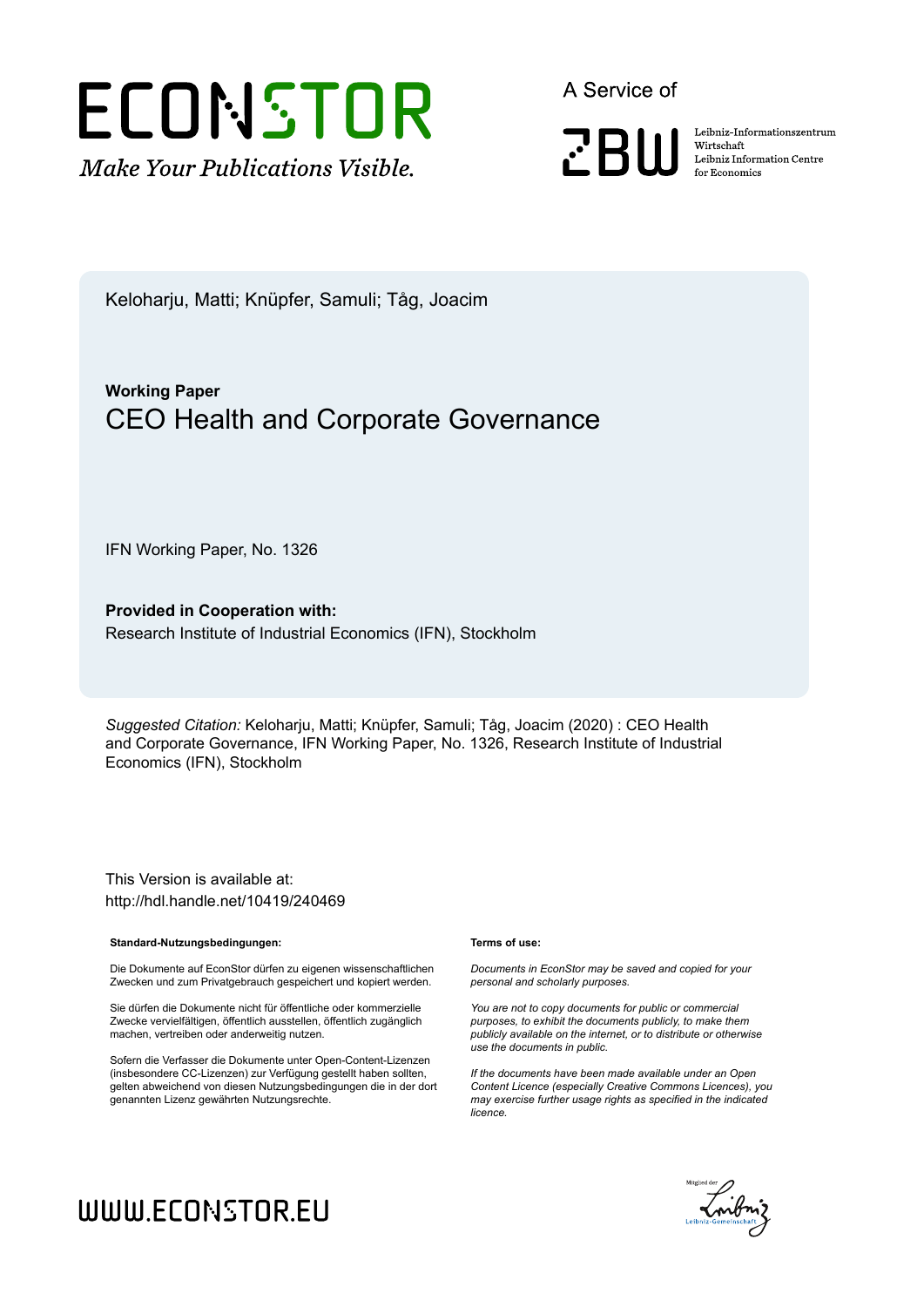

IFN Working Paper No. 1326, 2020

# **CEO Health and Corporate Governance**

Matti Keloharju, Samuli Knüpfer and Joacim Tåg

Research Institute of Industrial Economics P.O. Box 55665 SE-102 15 Stockholm, Sweden info@ifn.se www.ifn.se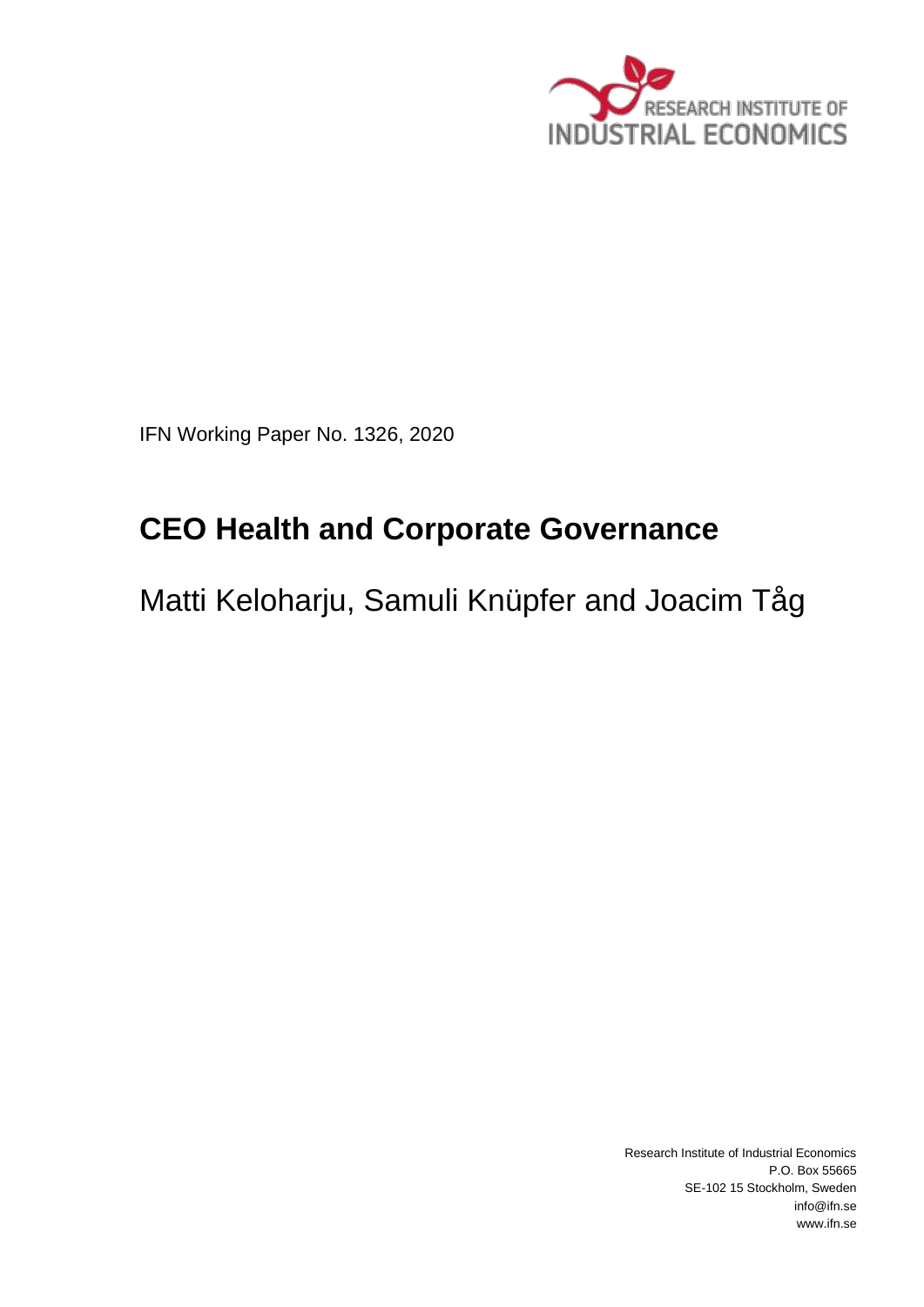## **CEO Health and Corporate Governance\***

Matti Keloharju

Aalto University School of Business, CEPR, and IFN

Samuli Knüpfer

BI Norwegian Business School and IFN

Joacim Tåg

Research Institute of Industrial Economics (IFN)

April 20, 2020

## **Abstract**

Boards hire and fire CEOs based on imperfect information. Using comprehensive data on 28 cohorts in Sweden, we analyze the role of a potentially important attribute—CEO health—in corporate governance. Boards hire CEOs who are healthier than other high-skill professionals, in particular in mental health. After hiring, CEOs' health develops similarly to a control group of executives. Health predicts turnover, measured at appointment and during tenure. These results are consistent with boards appointing CEOs with health robust enough to withstand the pressures of the job, correcting mismatches occurring at the time of appointment, and responding expediently to health shocks.

JEL-classification: G34; I12; J24; J31

<sup>\*</sup> E-mails: matti.keloharju@aalto.fi, samuli.knupfer@bi.no, joacim.tag@ifn.se. We thank Johan Hombert, Petra Persson, and seminar and conference participants at the Aalto University School of Business, BI Norwegian Business School, Humboldt University Berlin, IFN, Karolinska Institutet, Lund University, Toulouse School of Economics, University of Bologna, University of Hannover, and FEIBS and Labor and Finance Conference at the University of Chicago for valuable comments and suggestions, and the Academy of Finland, Marianne and Marcus Wallenberg Foundation, and Vinnova for financial support. Alexandra Allard, Teodor Duevski, Otso Hao, Glenn Nielsen, and Hedda Nielsen provided excellent research assistance.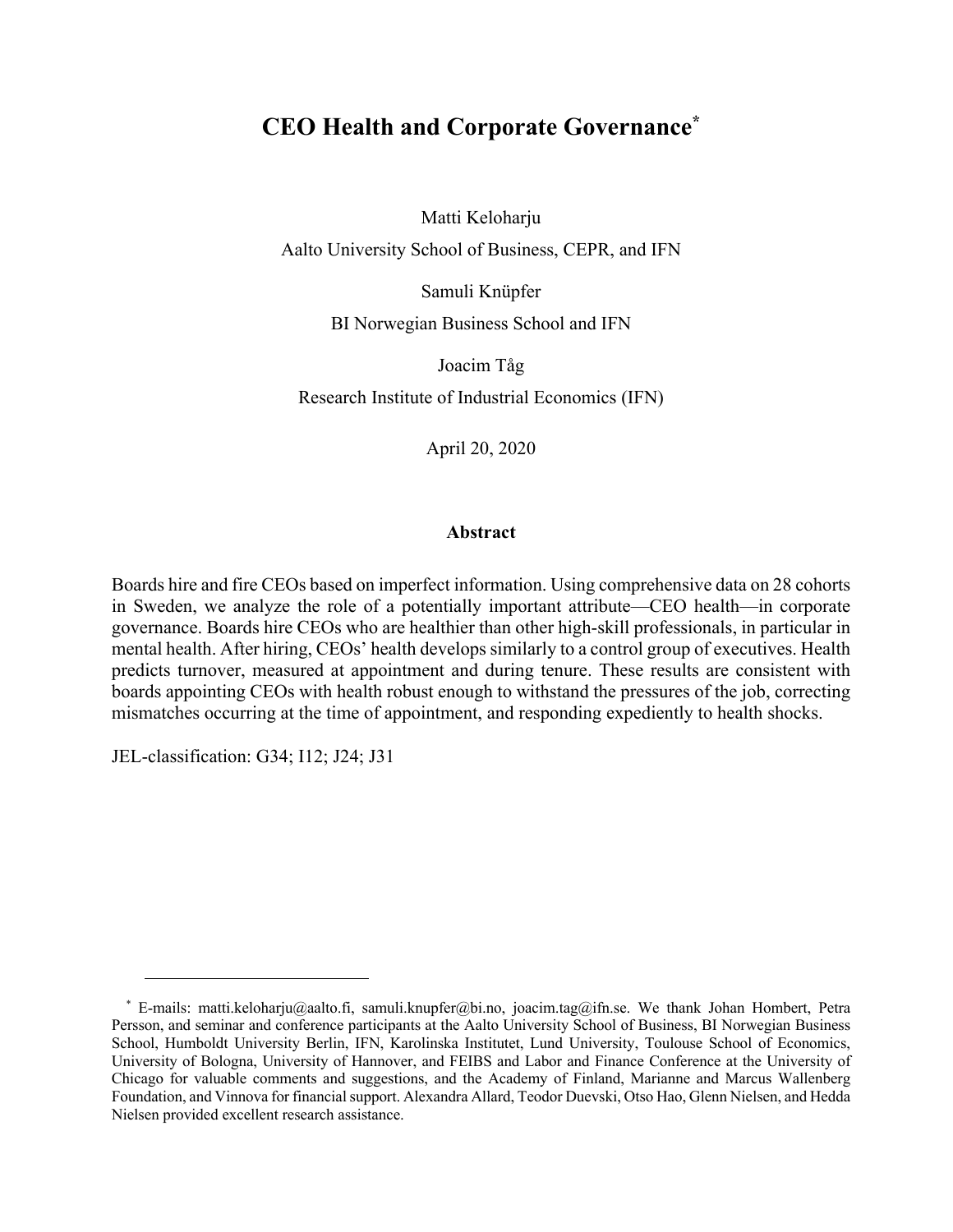## **1. Introduction**

Boards of directors appoint Chief Executive Officers (CEOs) with some knowledge of their traits, skill sets, and the types of policies they are likely to adopt. The screening of CEO candidates may be far from perfect, however.<sup>1</sup> Sometimes, the CEO turns out to be a poor fit with the firm, resulting in a clash of vision or personalities with the board. Other times, the qualifications of the CEO turn out to be worse than what they seemed on paper, or the candidate withholds important information on her ability to meet the challenges of the job. One potentially important piece of such information is health.2 Health is a personal matter, and thus hard to verify at the time of hiring. Its private nature also limits board's ability to know how healthy the CEO is while in the job, and whether the policies the firm adopts are a result of poor CEO health.

Despite the potential importance of health on executive careers and firm policies, little evidence exists on executives' health and in particular on their mental health. In a recent review of the occupational health literature on leaders' mental health, Barling and Cloutier (2017) conclude that "little is known about leaders' physical health" and that "leaders' mental health remains largely unexplored." The dearth of evidence reflects lack of data: the executive may not wish to disclose the details of her condition even if it is value relevant.<sup>3</sup>

<sup>&</sup>lt;sup>1</sup> The assignment models in Gabaix and Landier (2008), Terviö (2008), and Bandiera et al. (2015) assume a frictionless executive labor market. Bandiera et al. (2019) use a model in which CEOs have private information about their types and show mismatches are quantitatively important in the data. Adams, Hermalin, and Weisbach (2010) and Hermalin and Weisbach (2017) provide surveys on the role of boards in corporate governance and on top executive assessment.

<sup>&</sup>lt;sup>2</sup> The financial press has reported many examples where the top executive of a large firm has been unable to function due to a health crisis. These examples include CEOs of Akzo, Lloyds, Pfizer, and Tokyo Electric Power taking leave or resigning due to fatigue, stress, overwork, and lack of sleep (Goff and Jenkins, 2011; Hill, 2012).<br><sup>3</sup> In the recent death of Fiat Chrysler's Sergio Marchionne, the public and the company were not informed of the

seriousness of the CEO's health problems until he was on his deathbed (Ball and Sylvers, 2018; Coppola, Ebhardt, Campbell, 2018). Larcker and Tayan (2011) describe the deficiencies in the disclosure of former Apple CEO Steve Jobs's health.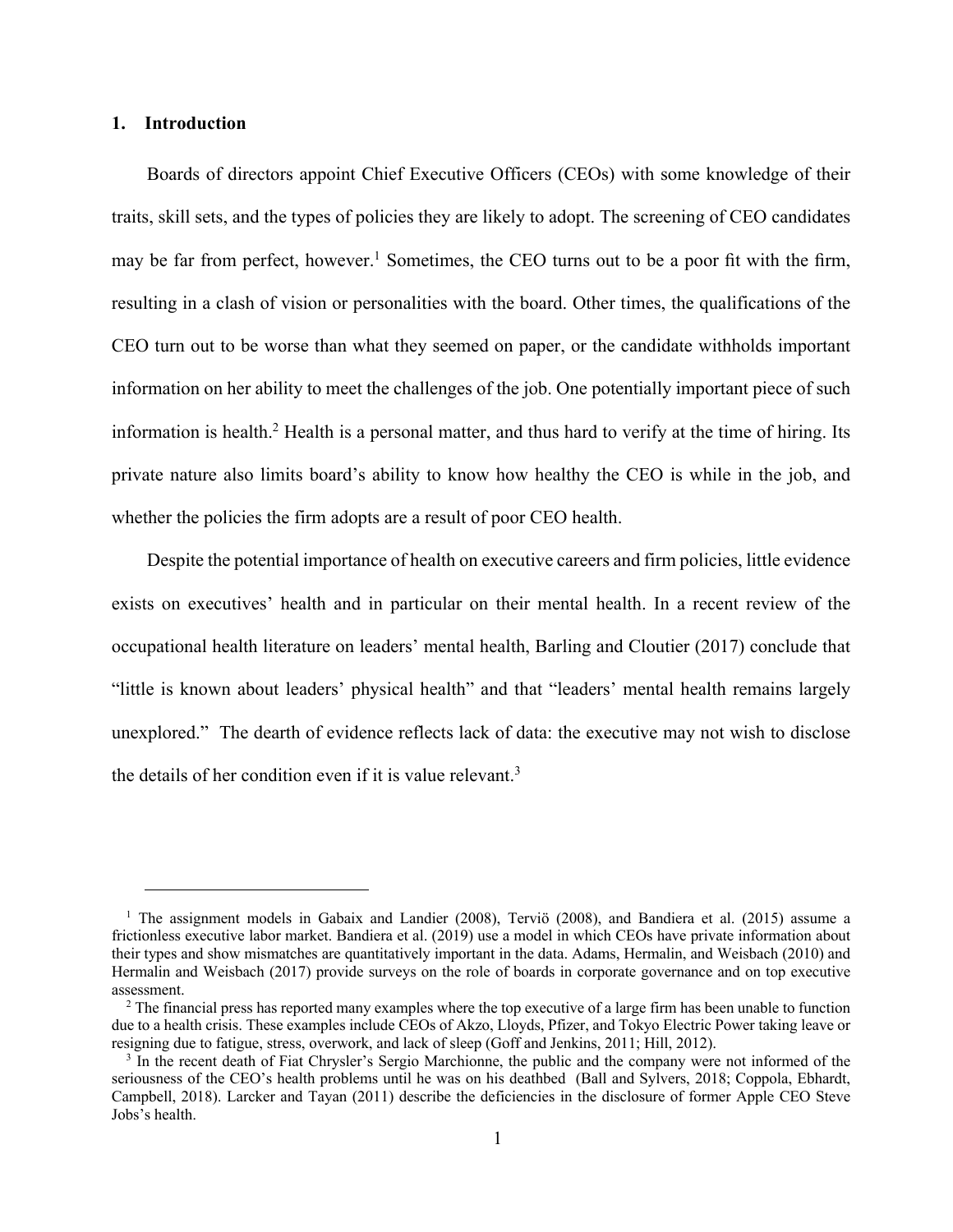In this paper, we study the role of CEO health in corporate governance using a unique combination of career, health, and firm data from 28 cohorts of the Swedish population. Our data include comprehensive and objective information on health: we have data on every hospitalization, every open care treatment offered by a specialized doctor, and every filled prescription in the entire country.4 Of the three million individuals in our data, 25,000 served as CEO during the 2006–15 sample period.

Given the paucity of evidence on CEO health, we first analyze how health enters the board's decision to hire a person in the CEO role. We document how CEOs' health differs from the population and other high-skill professionals and study whether such differences reflect health or other predictors of CEO appointments. Addressing these questions is informative about how the CEO labor market assigns executives to firms and what makes an executive climb the corporate ladder.

Using quasi-experiments involving CEO promotions and retirement, we then ask how the CEO job affects health. These analyses tell us how successful boards are in picking CEOs with health robust enough to withstand the pressures of the job or external health shocks (such as the coronavirus pandemic). Finally, we study to what extent mental and physical health predict CEO turnover, and whether we can explain firm policies and performance with CEO health. These questions inform us about how effectively governance works and the frictions boards face in responding to CEOs' health problems.

We follow a common practice in the medical literature of measuring health using a comorbidity index. Taking into account the fact that many conditions co-occur in a given patient, comorbidity

<sup>4</sup> Johnston, Propper, and Shields (2009) find that objective health measures explain economic outcomes better than subjective measures.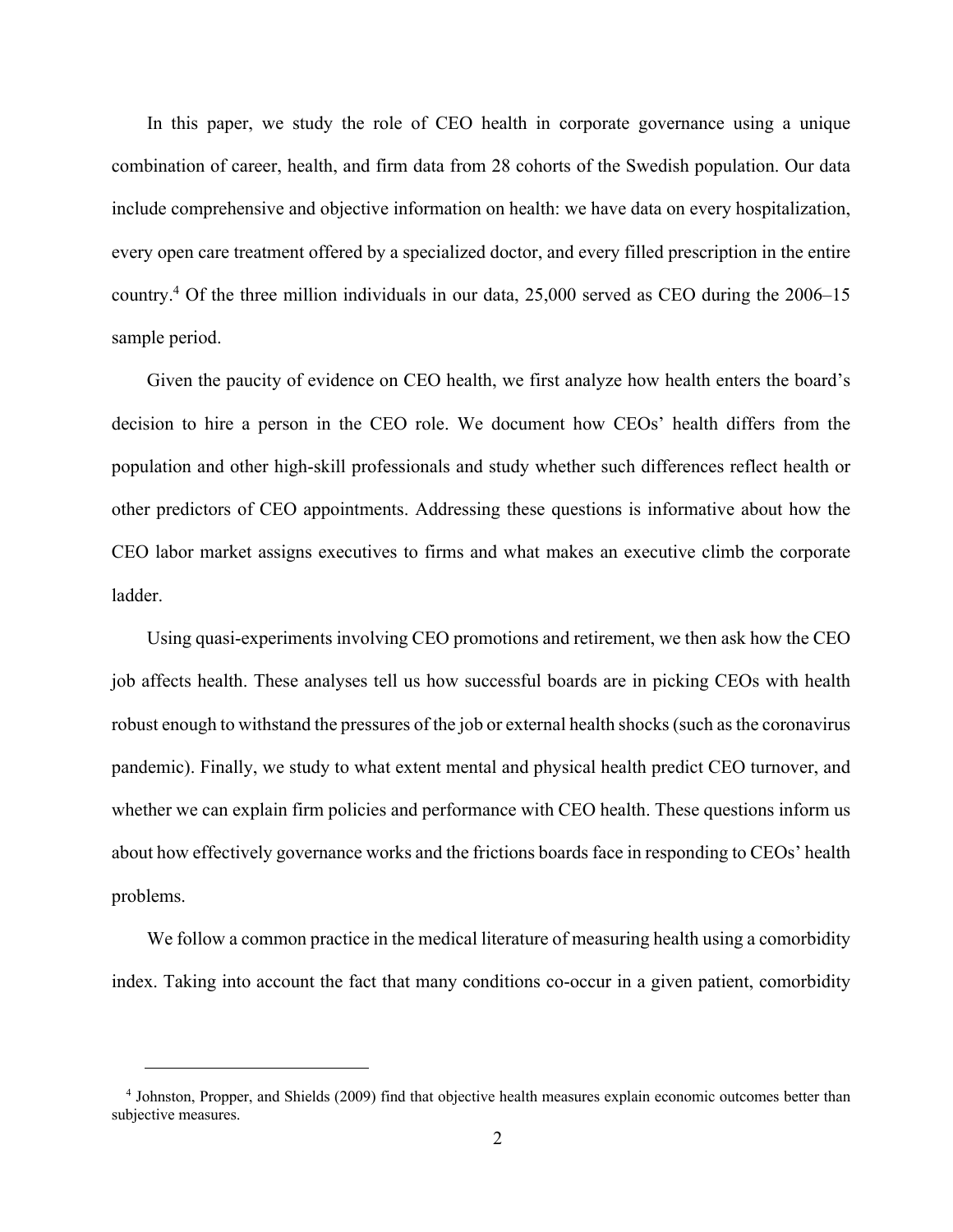indices pool various conditions into broader categories—in our case, into 18 physical and four mental condition categories. Of these conditions, mental disorders are of particular interest because of their serious effects on productivity and the stigma associated with them (Bharadwaj, Pai, and Suziedelyte, 2017). Because of this stigma, information on top leaders' mental health is particularly hard to obtain.

Because most of our medical data come from prescriptions, we choose the Rx-Risk comorbidity index as our main specification. This index, used before e.g. in Fishman et al. (2003) and Katon et al. (2009), has been designed to use prescription data. It captures a wide array of conditions that are chronic in nature. We estimate the weights for the comorbidity categories in the general population in labor force by regressing the number of days on sick leave in a year on lagged dummies for the comorbidity categories. The predicted values of this regression are then used to generate health index values for our research subjects. Our use of predicted values, in lieu of actual absences from work, circumvents challenges arising from potential occupational differences in the use of sick leave to manage health problems.

We start our analysis by studying how healthy CEOs are. We find that CEOs are considerably healthier than other members of their cohort and gender: the population at large has on average 70% higher predicted number of sick days than CEOs. Compared with the population, CEOs suffer less from mental diseases than physical diseases. Their health also compares favorably with that of lawyers, engineers, and finance professionals. This is especially true for CEOs of larger firms.

Despite of their better-than-average health, CEOs are not superhumans. CEOs are treated for cancer, hyperlipidemia, rheumatoid arthritis, and gout about as often as the age-gender equivalent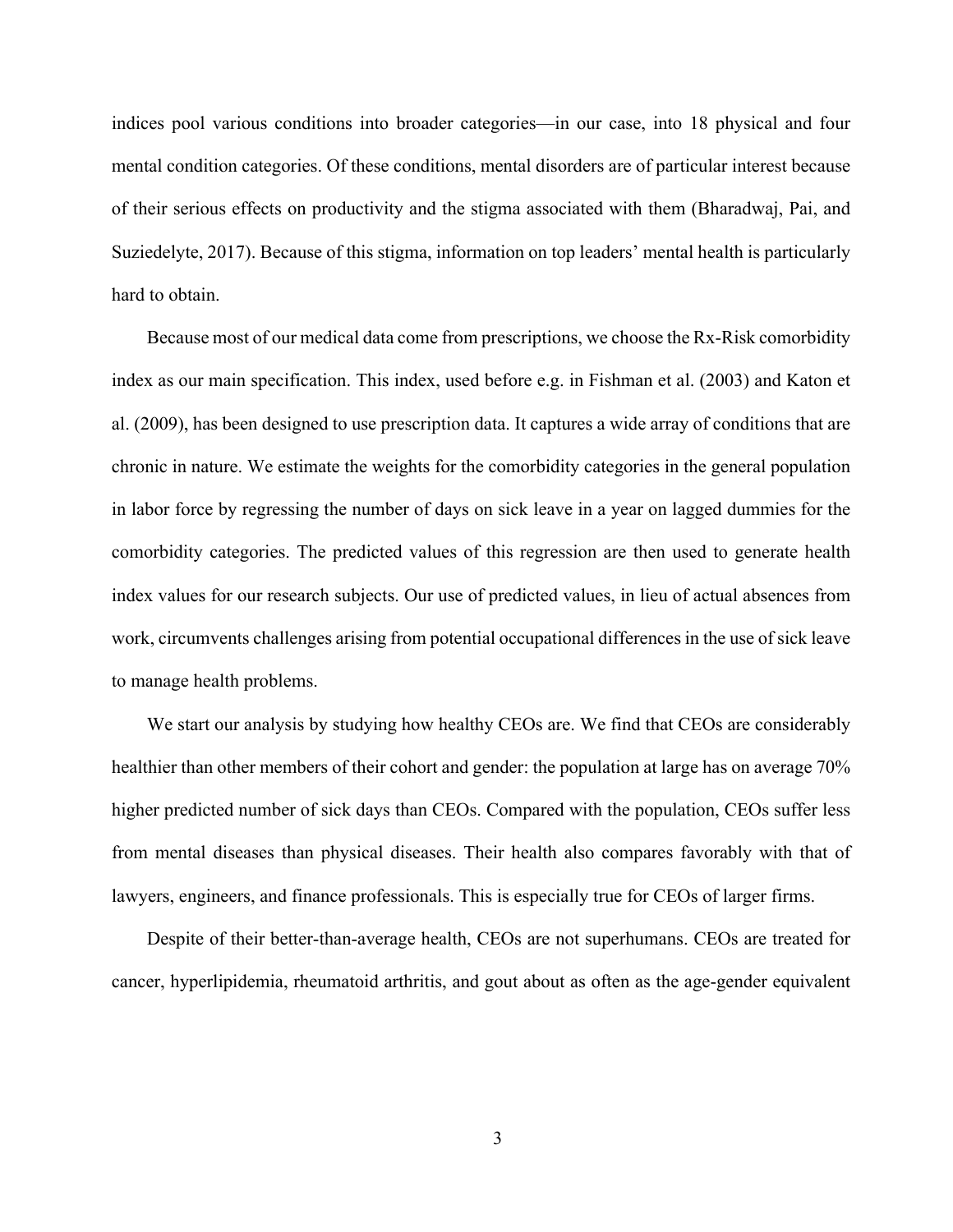member of the population. Some of these conditions also expose them to other health shocks.<sup>5</sup> Although their mental health is considerably better than that of the population, each year 6% of them receive treatment for anxiety and tension, and 3% for depression.

These comparisons may either reflect the important role of health in the CEO job or capture other attributes correlated with health.<sup>6</sup> We address this matter by estimating the association of health with the number of years it takes for an individual to assume the position as a CEO for the first time. We find health and in particular mental health explains appointments to a CEO position, even when we control for early-life physical condition, traits, and education. Our estimates imply a one-standard deviation change in the health index associates with a 46% change in the hazard of becoming a CEO. This effect is more than twice as large as that of a one-standard deviation change in cognitive ability, and over one-half of the effect of a one-standard deviation change in noncognitive ability.

We next ask how boards take health into account when hiring and firing a CEO. If boards screened the CEO candidates imperfectly, some individuals appointed to the CEO position might find the demands of the job overwhelming. Such demands can have adverse effects on health. On the other hand, the higher income, higher social standing, and better job control that comes with the CEO job can compensate for some of the adverse health effects.<sup>7</sup> We design a quasi-experiment that allow us to investigate the impact of becoming a CEO on health. This analysis takes advantage of CEO promotions in which we can identify two or more executives as potential contenders for the

 $5$  For example, Caramelo et al. (2020) and Su et al. (2020) find that underlying conditions such as cancer, heart disease, and diabetes significantly increase the mortality of the novel coronavirus. Booth et al. (2003), Badawi and Ryoo (2016), and Mertz et al. (2013) report similar evidence for severe acute respiratory syndrome (SARS), Middle East respiratory syndrome (MERS), and influenza, respectively.

 $6$  See, for example, Cutler and Lleras-Muney (2008) for a review of the literature on early-life origins of health.

<sup>7</sup> See, for example, Viscusi (1993) for a review on the literature on the value of health, and Frydman and Jenter (2010) and Murphy (2013) for reviews on CEO pay.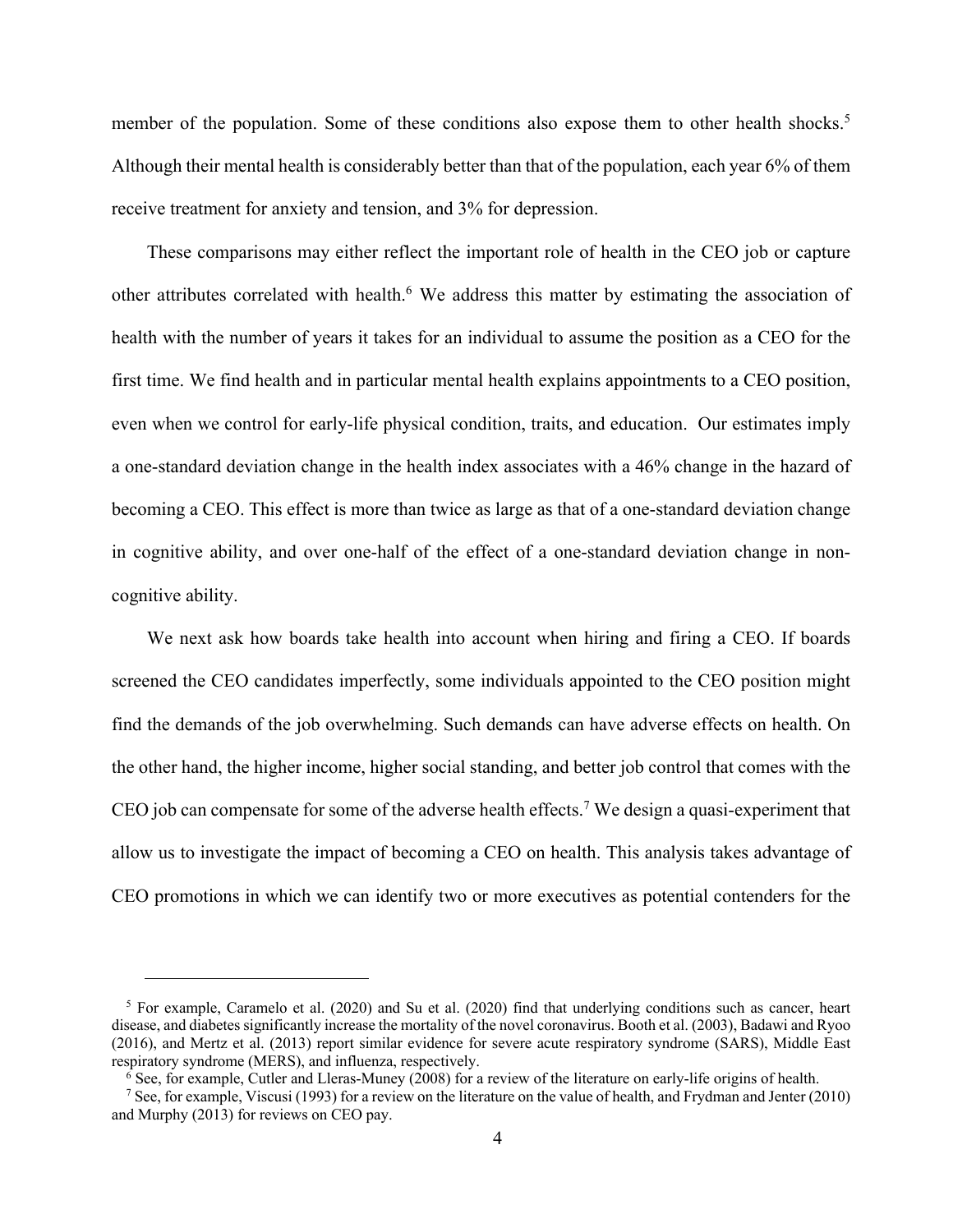CEO position. Because the contenders come from the same firm and we can follow them before and after the CEO promotion, this setting helps to account for firm- and individual-level differences in health.

We find executives appointed to CEO position seem to manage the demands of their new job well: Their health develops in a manner similar to the executives not promoted to the CEO position. In another quasi-experiment focusing on the end of the CEO career, we find that the health of retiring CEOs develops similarly after the typical retirement age as that of the retiring work force in general. We also find no evidence of differential trends in health prior to CEO promotions or retirement, which suggests the effects can be given a causal interpretation. These results are consistent with the executive labor market matching the right people to the right jobs.

Albeit boards seem to screen the potential CEO candidates well, some CEOs will inevitably develop health problems during their tenure at a firm. Other things being equal, we would expect boards to be more inclined to dispose of CEOs who are mentally or physically less fit to run the firm. We find that poor health—in particular, poor mental health—is highly significantly associated with greater CEO turnover. Here, both contemporaneous health and health at the time of appointment matter. Thus, even if an individual's poor health goes unnoticed by the board at the time of appointment, she continues to face a greater turnover risk while on the job. This result is consistent with boards correcting mismatches that occurred at the time of appointment.

The strong health-turnover relation is suggestive of boards responding to CEO health problems. However, even if boards are vigilant and replace CEOs as soon as they experience health problems, the costs arising from finding a replacement CEO and breaking her in could affect the firm's ability to react to changing circumstances. We assess the magnitude of these costs by studying the association between CEO health and four corporate policy measures that hinge on active decisions: acquisitions, plant openings, investment, and sales growth. We find that CEO health is statistically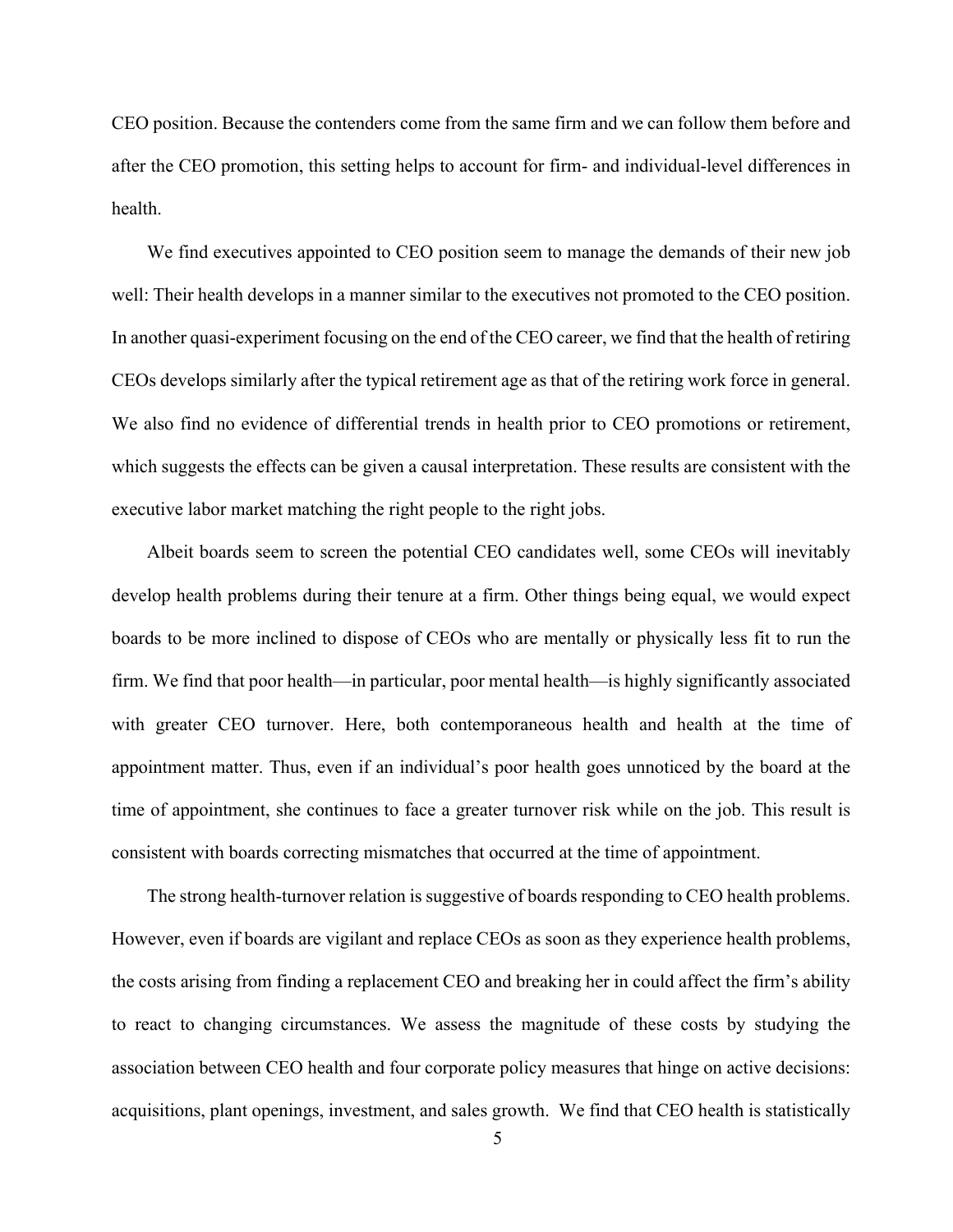significantly correlated with all the policy measures at the 5% level. The correlation is the strongest for acquisitions and plant openings, where a one standard deviation worsening of CEO health index is associated with a 6–7% decrease in acquisition or plant opening probability. For investment and sales growth, the corresponding numbers are 2% and 4%, respectively. These results suggest that health-related corporate governance has tangible frictions, at least for corporate policies requiring an active CEO role.

Does poor CEO health hurt firm performance? We find the association between CEO health and operating performance is of the expected sign but not statistically significant at conventional levels. The lack of a statistically significant result is understandable given that firm performance is far more than an aggregation of active CEO decisions: some of these decisions add value, but some do not, and a significant part of performance is outside of the CEO's control (e.g., Bertrand and Mullainathan, 2001). And even if these decisions add value in the long term, they may have a negative effect on short-run profitability, further hampering inferences about firm performance. Even though the link between CEO health and firm behavior can be viewed as a manifestation of frictions in health-related corporate governance, its performance consequences appear limited.

Given the sensitivity of health matters and their potential implications for CEO careers, we consider the possibility that CEOs avoid the use of the medical services altogether or in particular in Sweden, minimizing the likelihood they will end up in centralized (though strictly confidential) registers. This aversion to record-keeping would make the health records of CEOs less informative about true health than those of non-CEOs. To address this possibility, we study the association between our health metrics and mortality. If CEOs' actual health were worse than that indicated by their health indices, we would expect their health index values to be associated with greater mortality than those for the population as a whole. We find no evidence of such relation: although both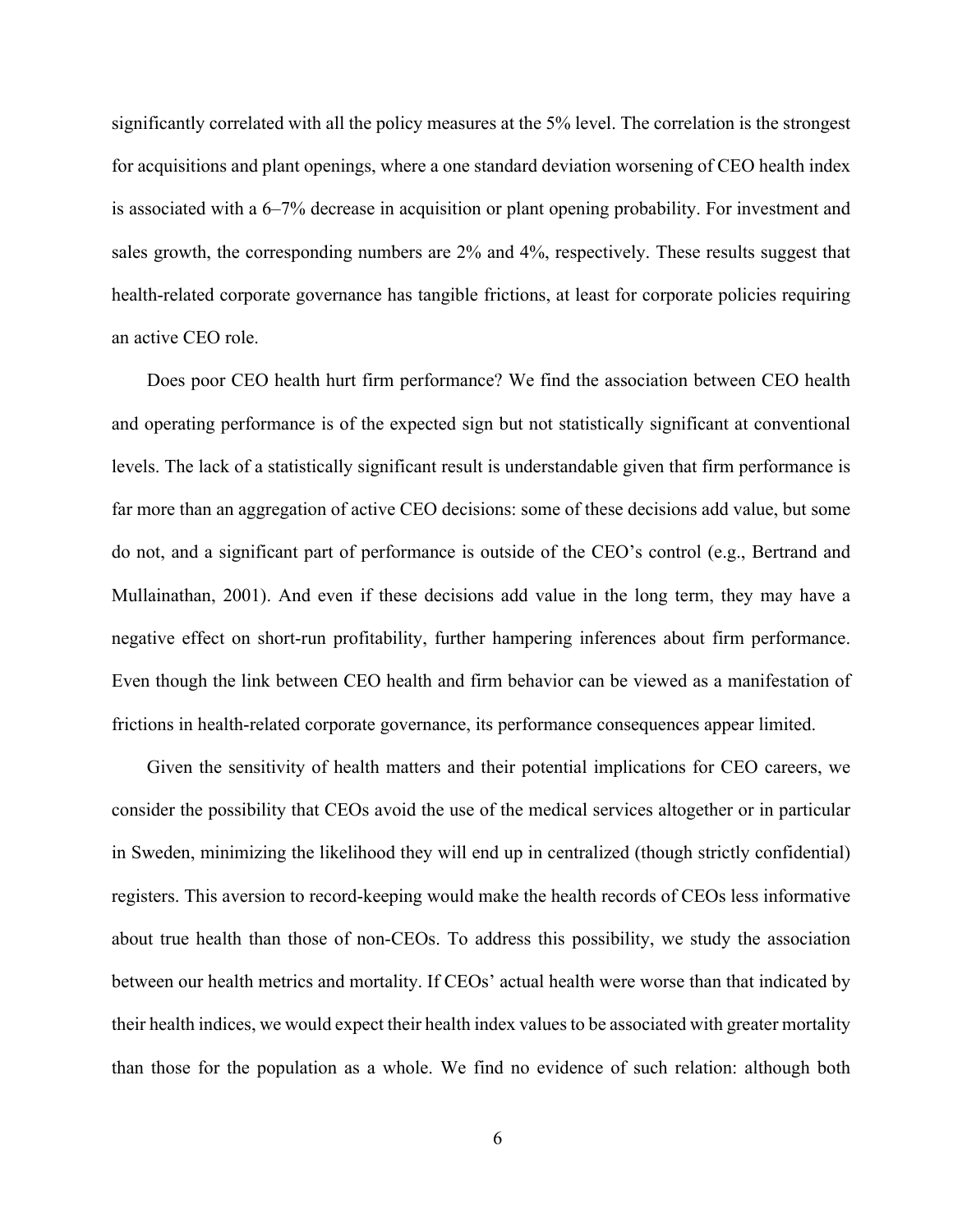physical and mental health indices are highly predictive of mortality, this relation is not significantly different for CEOs. These results speak against CEOs' heightened aversion to record-keeping.

Our results have the following implications. First, the generally good CEO health and the lack of a discernible effect of CEO promotions and retirement on health suggest that the anecdotes on the health crises of individual CEOs (some of which are listed in the second footnote) likely are just anecdotes. Thus, there does not appear to be a broader "CEO health crisis" that requires substantial health-enhancing interventions, for example, considerable additional investment in corporate wellness programs (Grobart, 2017). Second, despite the general lack of disclosure on CEO health, the association between CEO health and turnover is strong. Whether this is a reasonable response to the demands of the job or a form of discrimination is an open question. However, to the extent that health-related corporate governance works reasonably well already under the current circumstances, it would not be easy to justify policies that exchange further improvements in corporate governance against a potentially significant loss of CEO privacy.

Our paper is related to three strands of literature. First, it is related to a small but growing literature on executive health. Holland and Lel (2017) find publicly known CEO health shocks to have a negative effect on firm value, while Limbach and Sonnenburg (2015) find good CEO physical condition, as witnessed by finishing a marathon, to be positively associated with firm value. Borgschulte et al. (2019) find that CEOs who serve under stricter corporate governance regimes face poorer long-term health outcomes, reflected in an earlier age of death.

The study closest to ours is by Bennedsen, Pérez-González, and Wolfenzon (2020) who merge register data on hospitalizations with firm data and find CEO hospitalizations to be associated with lower firm performance and investment. Our study differs from theirs in the research questions addressed, in its greater focus on mental health, and in the fact that our data set also includes drug prescriptions and specialized care. Although the hospitalizations studied in Bennedsen et al. allow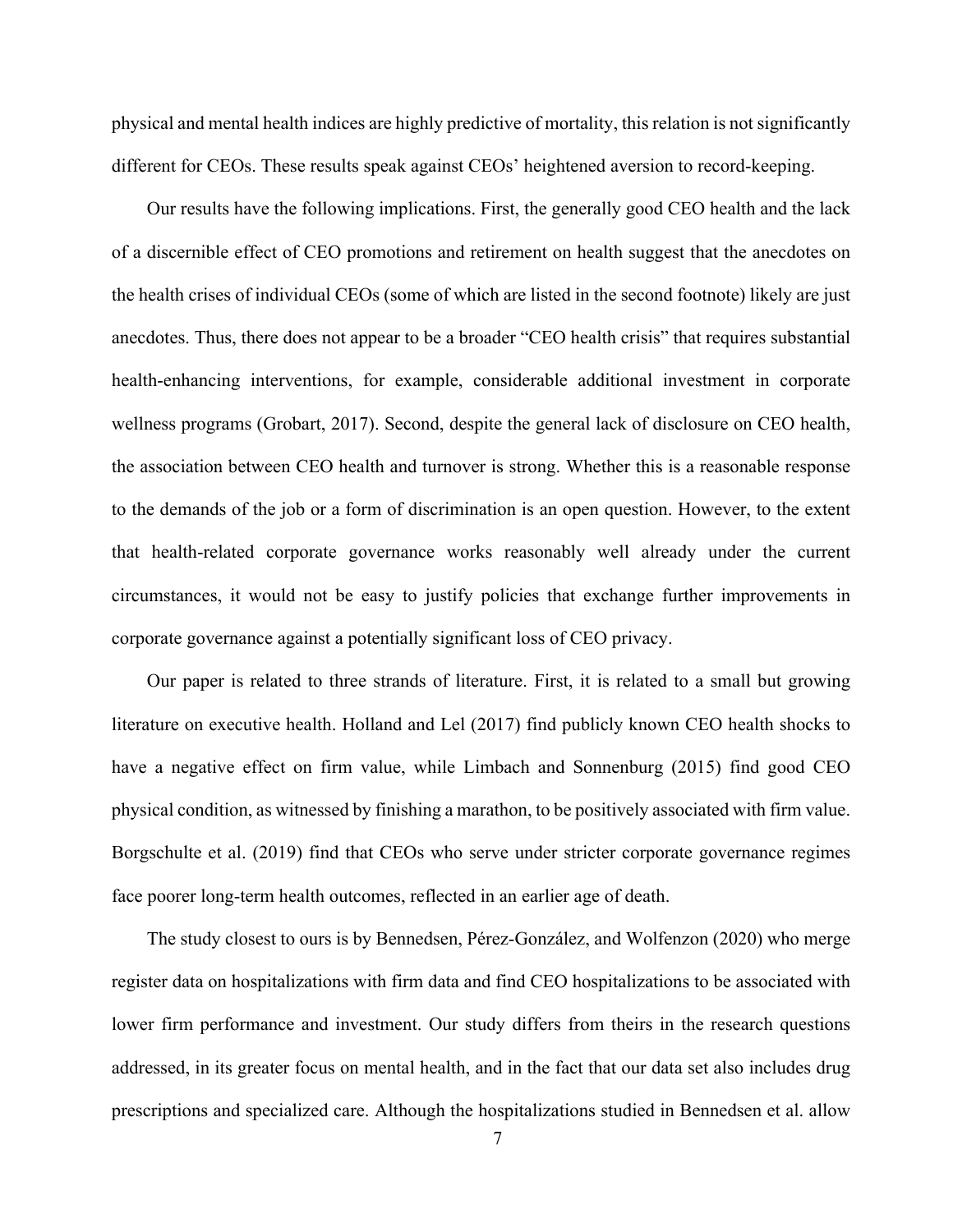analyzing the impact of severe health shocks, they do not lend themselves well to characterizing CEO health in general. The wide spectrum of health issues captured by our health measures makes it possible to comprehensively compare CEOs to the population and its interesting subgroups. We can also analyze how CEO health develops around promotions and retirement, which would be challenging in the rare cases of CEO hospitalizations. We can also study how CEO health at appointment and during tenure predict turnover, and how firm policies associate with CEO health issues that do not necessarily lead to hospitalizations.

These analyses reveal the vast majority of CEOs do not experience severe health problems resulting in hospitalizations. In addition, boards appear to be attentive to a host of CEO health issues that do not involve a hospitalization. Taking this wider perspective, and finding that our broader health measures do not correlate significantly with performance, suggests the aggregate value losses resulting from CEOs' health problems are not as large as one could extrapolate from previous work. More broadly, our paper presents a more optimistic view of how well health related corporate governance works than the prior literature.

Second, our paper is related to the literature on executive traits. Kaplan, Klebanov, and Sorenson (2012), Kaplan and Sorenson (2016), and Gow et al. (2016) study the personal characteristics of CEO candidates and CEOs and their association with corporate performance and policies. Green, Jame, and Lock (2019) find extroverted CEOs to have better career outcomes. Adams, Keloharju, and Knüpfer (2018) find cognitive ability, noncognitive ability, and height to be associated with the likelihood to become a CEO, assignment of the executive to a larger company, and corporate policies. We expand this literature by showing health is an important trait that makes CEOs different and affects their climb in the corporate ladder.

Third, our paper is related to a vast literature linking long-term stress to various medical conditions, and medical conditions to work performance. Cohen, Janicki-Deverts, and Miller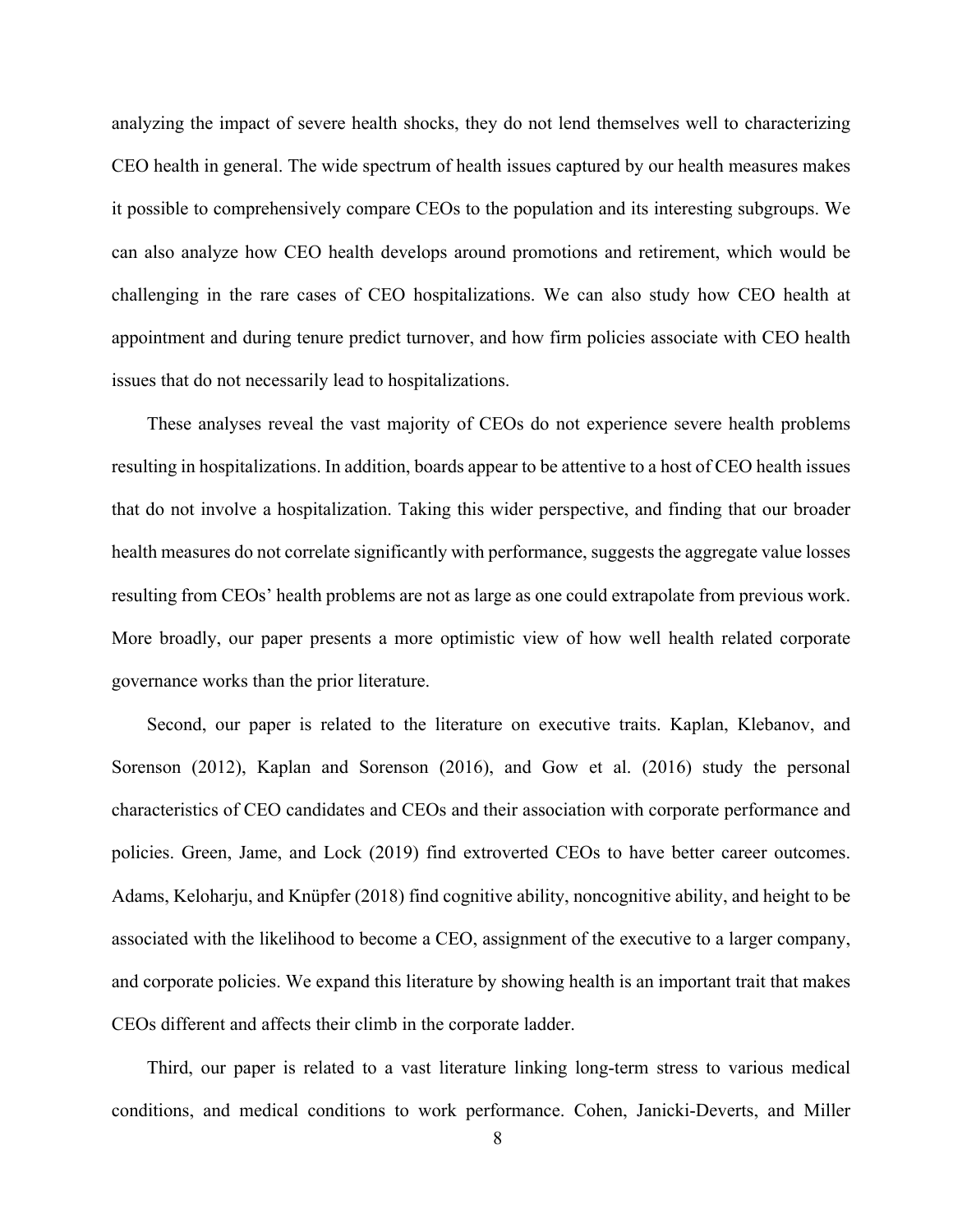(2007), Thoits (2010), Cesarini et al. (2016) and Persson and Rossin-Slater (2018) review the literature on the link between long-term stress and medical conditions. Ford et al. (2011) report the results of a meta analysis on the strength of the link between various medical conditions and work performance; Garcia-Gomez, Maug, and Obernberger (2020) offer a more recent review of the literature from the finance perspective. Given the challenging nature of CEOs' work, one would expect health to have at least as large effect on their productivity as to the productivity of rank-andfile employees.

## **2. Data**

The sample consists of individuals born between 1951 and 1978 who lived in Sweden in 2006– 15. Our data set combines information on individuals and firms from three sources.

*Statistics Sweden.* The bulk of these data come from the LISA database that covers the whole Swedish population of individuals who are at least 16 years old and reside in Sweden at the end of each year. This database integrates information from registers held by various government authorities and covers for most variables the years 1990–2015. We extract information on labor and total income, wealth, field and level of education, profession, career, family relationships, and mortality, complementing the LISA database with data from the Multigenerational Register and the Wealth Register. The family records allow us to map each individual to their partners, children, parents, and siblings. We identify the executives other than CEOs based on their international ISCO-88 (COM) classification of occupations (codes 122 and 123).<sup>8</sup>

<sup>8</sup> The ISCO-88 (COM) code 122 corresponds to "production and operations managers" and the code 123 to "other specialist managers." The occupation data available from the LISA database come mainly from the official wagestatistics survey (Lönestrukturstatistiken). Statistics Sweden also undertakes surveys of smaller firms that are not included in the official wage survey. The sampling design in the supplementary surveys is a rolling panel and all eligible firms are surveyed at least once every five years. Occupation information is available for each year, but the information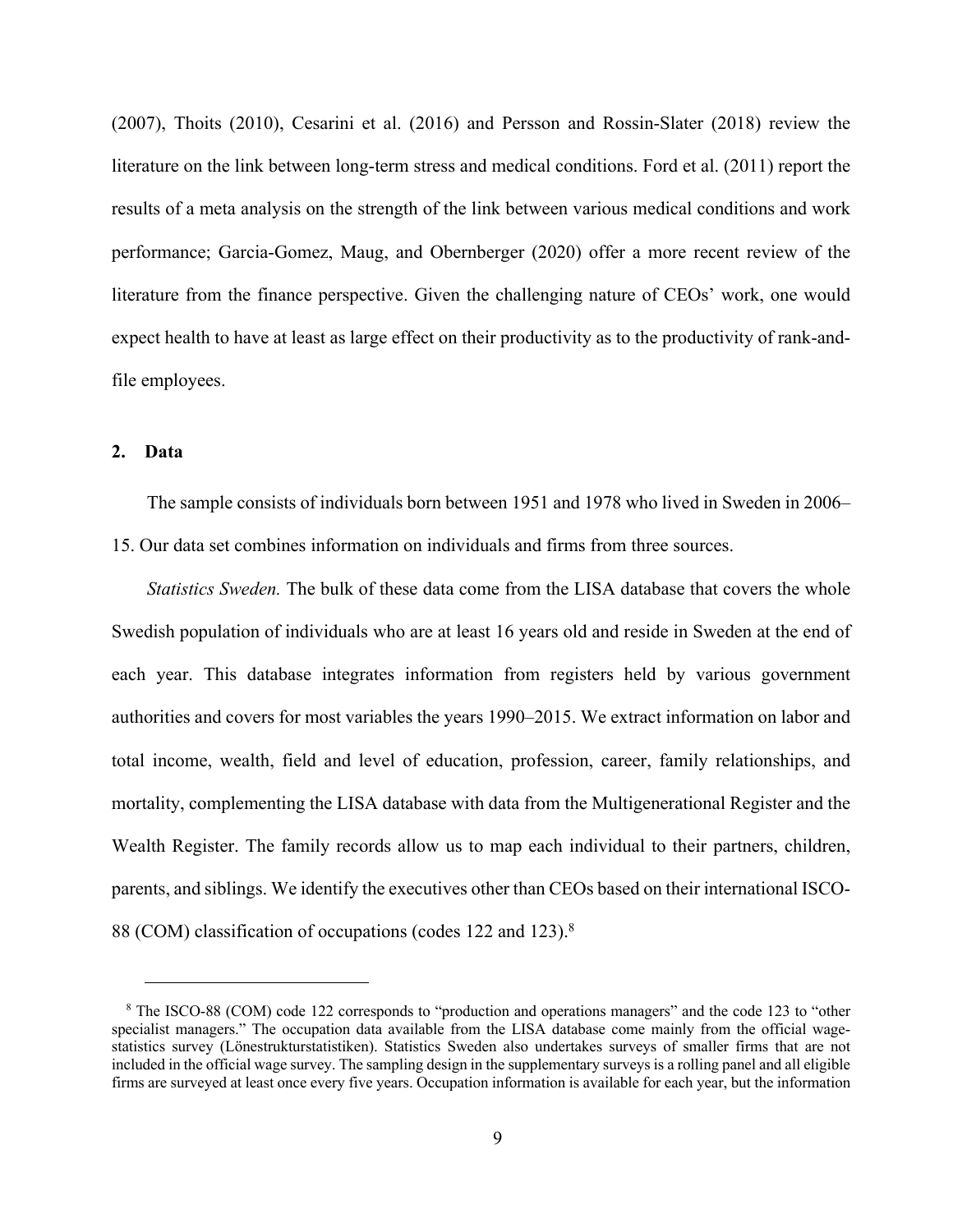*The Swedish Companies Registration Office.* The Swedish Companies Registration Office keeps track of all companies, both public and private, and their CEOs and directors. The firm data are available for all corporate entities that have a limited liability structure ("aktiebolag") and report having appointed a CEO ("verkställande direktör"), excluding financial firms that operate as banks or insurance companies. These data record various financial-statement items, including sales and the number of employees. By law, each firm has to supply this information to the registration office within seven months from the end of the fiscal year. Financial penalties and the threat of forced liquidation discourage late filing.

The data reports the starting and ending dates for CEOs in each firm. When the starting date is missing, we assume the CEO was appointed in 1990. To map starting dates to annual data, we use the first of November each year, the date when the individual firm-workers links are recorded in the Statistics Sweden data. When CEO spells are overlapping in a given year for a given individual, we only keep the spell in the firm with the highest total assets during the spell. When the overlap is less than one year, we delete the first year of the new spell. To confine our analysis to large enough firms, we only keep CEO spells that at least one point during our sample period (2006–15) fulfill the following three criteria simultaneously: the firm a) reports information on total assets, b) has more than 10 employees, and c) reports having a non-CEO executive employed. These sample criteria avoid starting CEO spells only due to a firm growing beyond a certain threshold.

*The National Board of Health and Welfare.* Our health data come from the National Board of Health and Welfare, which maintains comprehensive records of hospital visits, open care offered by specialized doctors (from here on, specialized care), and prescriptions in Sweden. The hospital

may not be accurate for each year. To ensure we have accurate occupation information for every year, we require that the information be collected in the relevant year or earlier and for the correct employer-employee link. If an individual holds multiple executive positions in a given year, we assign the individual to the executive position in the firm with the highest sales.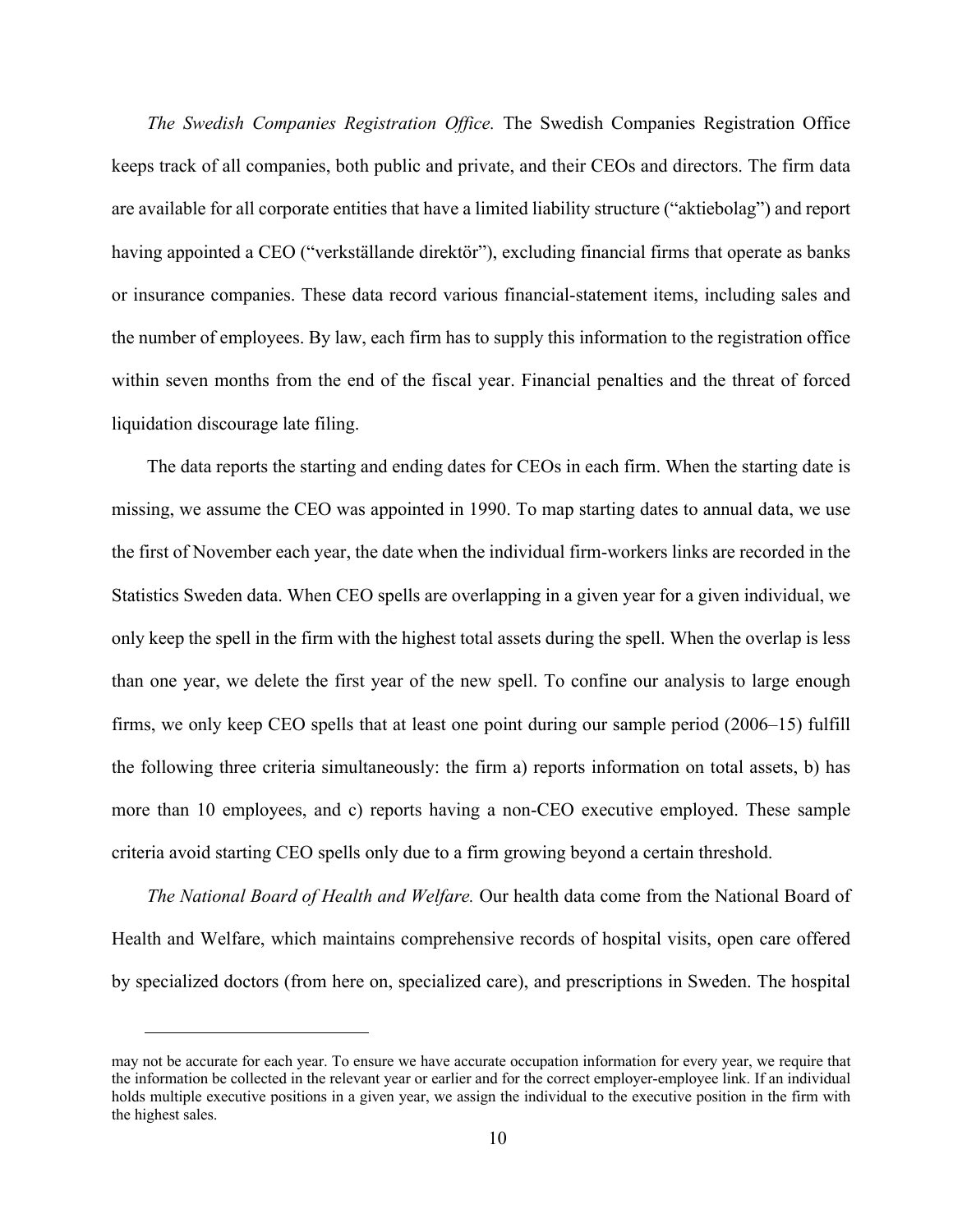and specialized care data include primary and secondary diagnoses along with the associated fourdigit ICD-10 codes for each diagnosis. The prescription data include all prescriptions along with the associated ATC-code with at least four digits. These ATC codes are further translated into diagnoses using established medical literature. All three data sets cover the years 2006–15. Appendix 1 offers a short description of the health care system in Sweden.

*Military Archives.* The Military Archives stores information on the cognitive, non-cognitive, and physical characteristics of all conscripts. The purpose of the data collection is to assess whether conscripts are physically and mentally fit to serve in the military and suitable for training for leadership or specialist positions. The examination spans two days and takes place at age 18. Lindqvist and Vestman (2011) offer a comprehensive description of the testing procedure. These data are available for Swedish males drafted in 1970–1996. Military service was mandatory in Sweden during this period, so the test pool includes virtually all Swedish men born between 1951 and 1978.

## **3. CEO health compared to the population and high-skill professionals**

## 3.1. Descriptive statistics

Table 1 Panel A reports descriptive statistics on the sample individuals. We are primarily interested is CEOs, which we divide into two groups: those running companies with less than SEK 100 million of total assets (small-firm CEOs, about 75% of the CEO observations; SEK  $1 \approx$  USD 0.10) and those above (larger-firm CEOs, about 25% of the CEO observations). For benchmarking purposes, we also report on the results for three other high-skill professional categories: lawyers, engineers, and finance professionals. Here, we have defined finance professionals as professionals who work in the finance industry and have a university degree.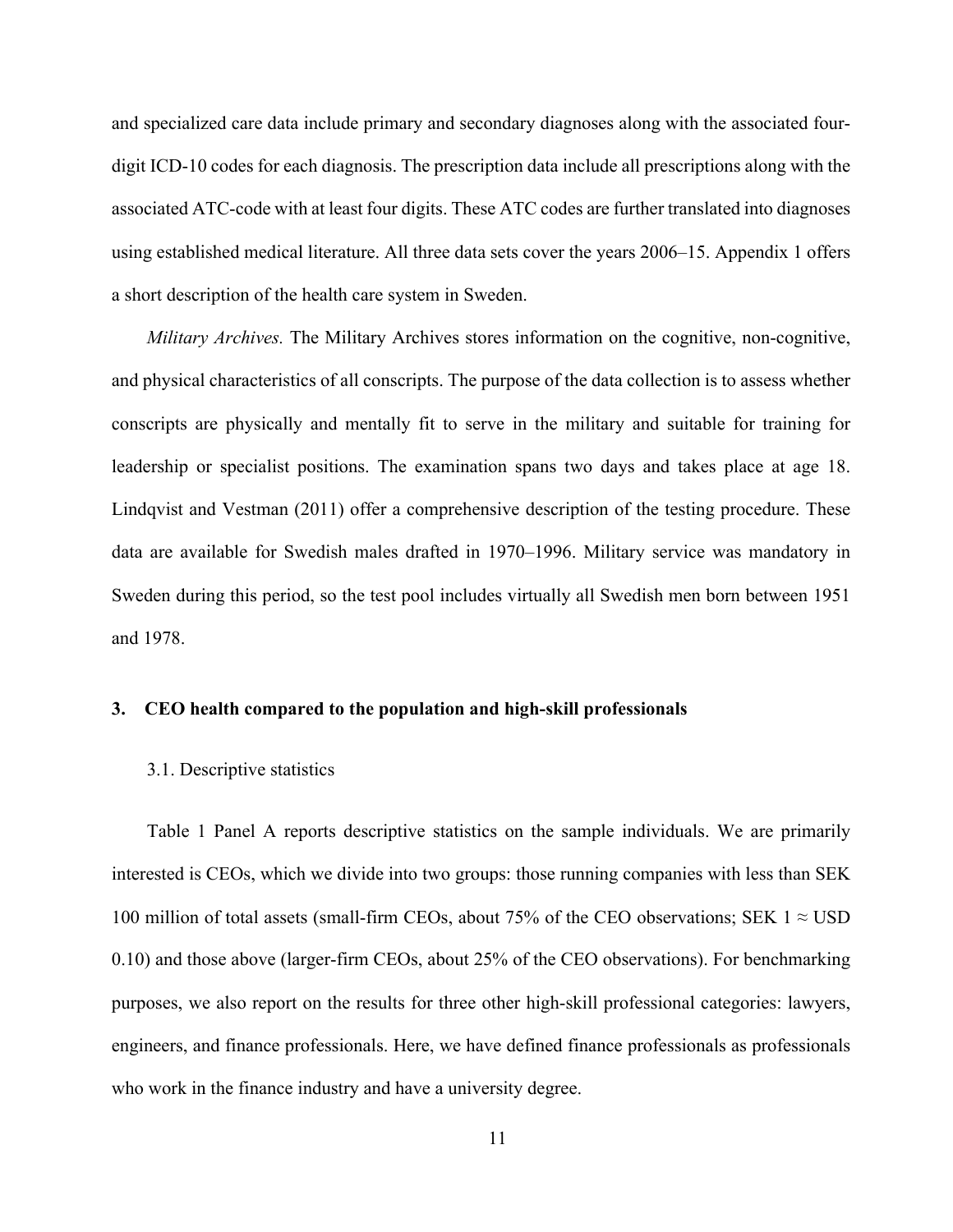Our analysis focuses on individuals who were 38–64 years old during our sample period 2006– 15. CEOs are on average in their late forties, i.e. 2–3 years older than the population average of 46 years. They are also much more likely to be men, better educated, and earn four to nine times as much as the population on average.

Table 1 Panel B reports on a subsample of men for which we have additional trait information from the military enlistment at age 18. Consistent with Adams, Keloharju, and Knüpfer (2018), CEOs have higher cognitive and non-cognitive ability and are taller than the population. They also possess better cardiovascular fitness and muscle strength and are slightly slimmer than the population. All of these traits improve in firm size. Larger-firm CEOs compare favorably with the other high-skill professions in almost all traits.

Table IA1 reports on descriptive statistics on the sample firms. Their mean total assets are SEK 420 million, i.e. about USD 40 million. Just 1.4% of the firms are publicly traded. Government owned firms account for less than 4% of the firms.

## 3.2. Differences in health between CEOs and the population

Table 2 studies the health outcomes of the sample individuals. This analysis reports on 22 conditions that can be expected to have a significant and persistent impact on productivity, are sufficiently different from one another to be considered independently, and can be tracked using prescription and diagnosis data. The conditions are a subset of the 26 constituents of the Rx-Risk Comorbidity Index, a chronic disease index designed to assess the health of a patient on the basis of the ATC codes in prescription data.<sup>9</sup> The index, used e.g. in Fishman et al  $(2003)$  and Katon et al

<sup>9</sup> Table IA2 reports the mapping of the Rx-Risk comorbidity categories to ATC data. The mapping follows Quinzler et al. (2019) except when the codes in Quinzler et al. are at a finer level than in our ATC data. In these cases, we use a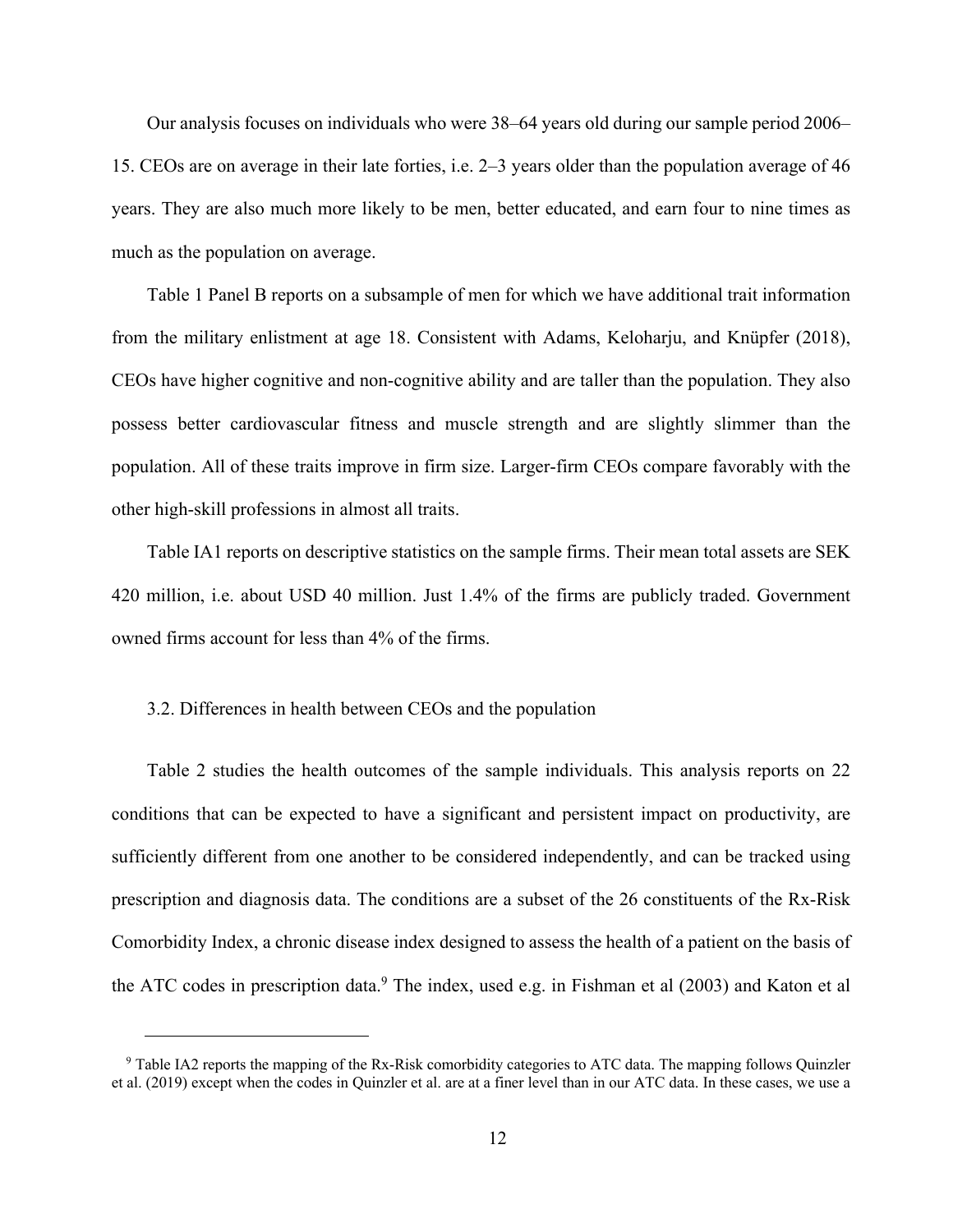(2009), takes into account the fact that many conditions co-occur in a given patient, pooling various conditions into broader categories. Each comorbidity category is dichotomous—it is either present or it is not.

Apart from prescriptions, Table 2 uses the diagnosis information embedded in the hospitalization data to assess health outcomes. We assign a condition to an individual in a year if she has that condition in that year either according to prescription or hospitalization data. To our knowledge, no direct translation of the Rx-Risk categories to ICD codes is available. We use the medical literature listed in Table IA2 for this translation.

The first column of Table 2 Panel A reports on the yearly incidence of the 22 conditions in the population, separated to four mental and 18 physical health diagnoses. The remaining seven columns report on the age- and gender-adjusted incidence of these conditions relative to the population in the high-skill professional groups.<sup>10</sup> Age and gender adjusting is important because the groups vary in age and gender, which again are associated with the incidence of the conditions.

Our results suggest the high-skill professional groups have a lower incidence of almost all conditions than the population on average. For example, the age- and gender-adjusted incidence of depression among larger-firm CEOs is 48% of the population average, while the corresponding incidence among lawyers is 76%. The few conditions whose incidence among CEOs is comparable to the population include hyperlipidemia, rheumatoid arthritis, cancer, and gout.

To get a more holistic idea of the health of CEOs, we aggregate the data on individual conditions to a health index, computed separately for the population and for each high-skill

coarser ATC specification unless this results in an overlap between different comorbidity categories in the index, in which case we omit the codes in question. For four rare conditions (HIV, cystic fibrosis, transplant, and ESRD), the use of coarser ATC data generates an incidence rate that materially differs from that of the population in Sweden. We drop these conditions from the index.<br><sup>10</sup> Table IA3 reports the incidence of these conditions in the high-skill professional groups without age and gender

adjustment.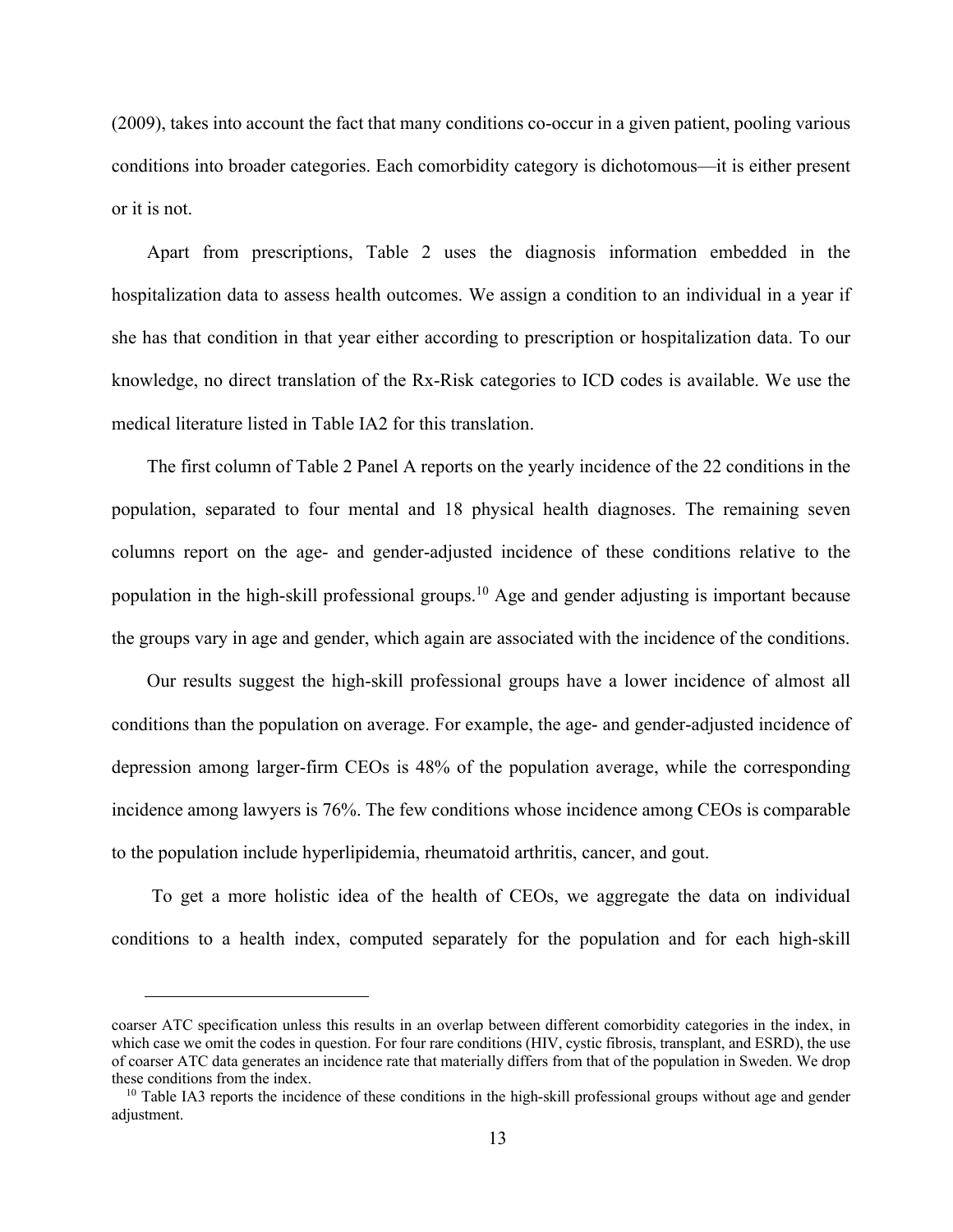professional group. Given that the conditions vary in severity, we wish to avoid using unweighted metrics such as the number of prescriptions or hospitalizations, and rather weigh the conditions according to how taxing they are for the individual. We achieve this by calibrating a health index following established medical literature. Because our data is richer in outcomes and represents a different population than those of readily available indices, we calibrate the index weights ourselves rather that use the weights estimated in previous studies.

We estimate the index weights by regressing the number of days on sick leave in a year—a key health outcome, used e.g. in de Vroome et al. (2015) and, Zhang, McLeod, and Koehoorn (2016) on one-year lagged dummies for the comorbidity categories.<sup>11</sup> We estimate this regression using data for all individuals born in 1951–78 who are in the work force and use the coefficients, listed in Table IA4, to generate predicted health index values for our research subjects. Thus, the weighing is immune to CEOs possibly being less likely to take sick leave than the population in general.

For each comorbidity category, the regression includes three mutually exclusive variables that indicate the diagnoses related to whether the category appears in prescription data only, specialized care data but not in hospitalization data, or in hospitalization data. In addition, consistent e.g. with Charlson et al. (1987) and Elixhauser et al. (1998), the regression includes controls for age and gender. Almost all coefficients are positive and highly significant. The most important exception to this rule is hyperlipidemia, which takes a significantly negative coefficient in specialized care and prescriptions data. Pratt et al. (2018) also finds that hyperlipidemia retains a negative coefficient in an index regression similar to ours. The *R*-squared of the model, 10.5%, is in the same ballpark as that for similar models in the medical literature (see, e.g., Newhouse et al., 1989 and Fishman, 2003).

<sup>&</sup>lt;sup>11</sup> The convention of using a one-year lag is common in the medical literature. See, e.g. Gagne et al.  $(2011)$  and Lemke, Weiner, and Clark (2012).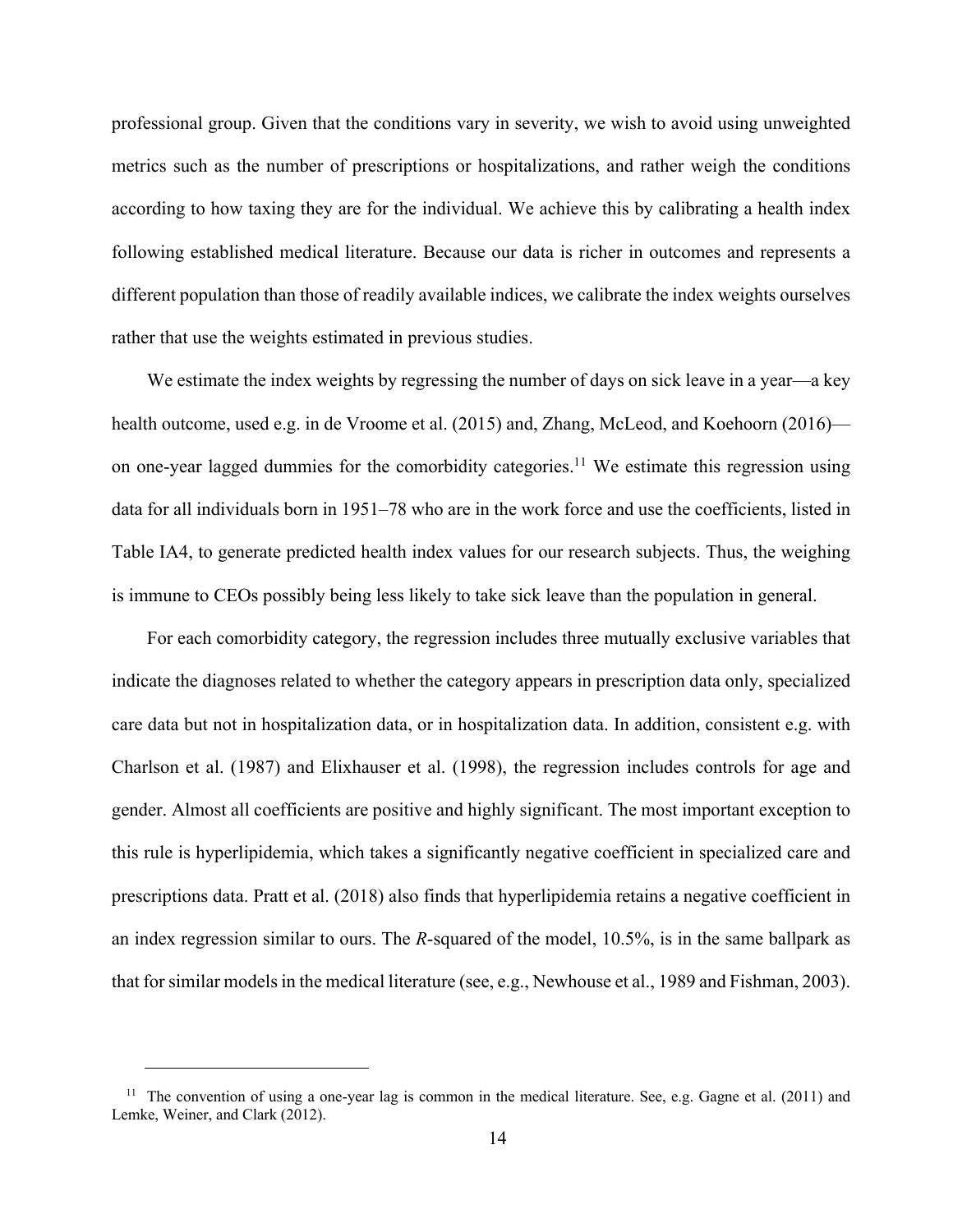Table 2 Panel B reports on the health index for each group, adjusted for age and gender. The average member of the population takes 6.9 days of sick leave every year, of which 3.6 days are due to mental health and 3.3 days due to physical health. CEOs and in particular larger-firm CEOs exhibit better health than the other high-skill professional groups or the population. For larger-firm CEOs (small-firm CEOs), the predicted number of sick leave days is 55% (62%) of that of the population. This is less than that for the other high-skill professional groups, for whom the predicted number of sick days is  $62-73\%$  of that of the population.

Decomposing the health index into its mental and physical health components suggests that CEOs differ from the population and from the other high-skill categories more in their mental health. For larger-firm CEOs, for example, the mental health index is 49% of the population whereas the physical health index is 61% of that of the population. Larger-firm CEOs have an 8 percentage point lower health index value than any of the other professional categories, whereas the corresponding difference for physical health is 6 percentage points. The health of small-firm CEOs echoes this result. Their mental health is better than that of the other professional categories, whereas their physical health is less good than that of engineers and finance professionals. Figure 1 summarizes the results of Table 2 Panel B.

The above results are not sensitive to the health outcome measure. In Table IA5 we calculate the health indices using two alternative health-related outcomes—early retirement and mortality and find similar results as in Table 2. CEOs have better overall health than any of the other highskill professional categories, and they outperform their peers in particular in mental health.

Does the importance of CEO health increase in firm size? Figure 2 studies assignment by sorting newly appointed CEOs into 50 bins on firm's total assets and reporting the age and gender adjusted average CEO health index value for each bin. Panel A plots for each bin the CEOs' average mental health index value, scaled by the corresponding mental health index value for the population.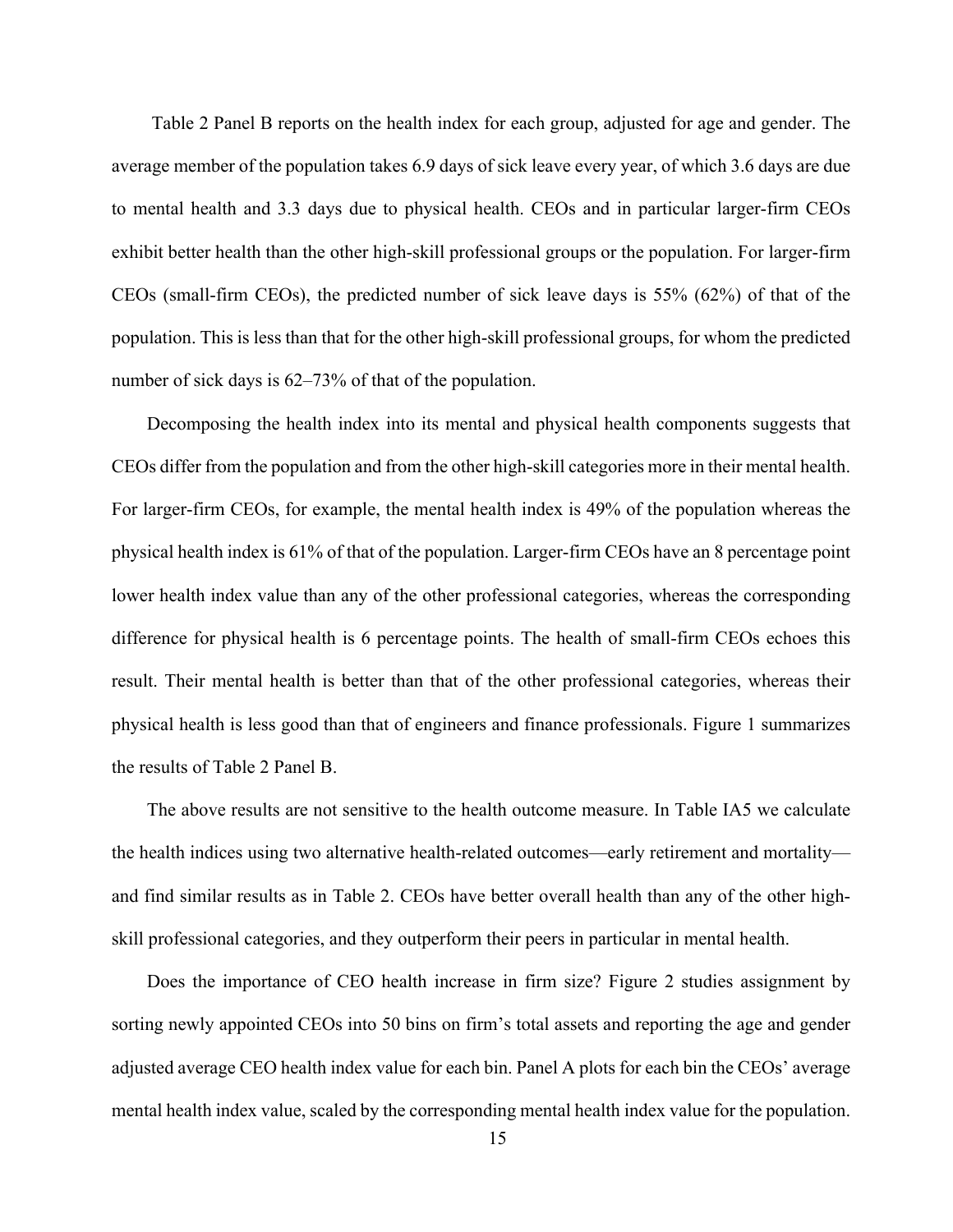Panel B plots the same relationship for physical health, and Panel C for the combined mental and physical health index. In each panel, the CEO health index value decreases about linearly in firm size. Consistent with Table 2 Panel B and Figure 1, CEOs differ more from the population in mental health than in physical health.

The fact that CEO health improves in firm size suggests CEOs may be selected to their positions based on health. This interpretation is consistent with assignment theories in which positive assortative matching of the "best" CEOs to largest firms maximizes value (Gabaix and Landier, 2008; Terviö, 2008).

## 3.3. Controlling for early-life determinants of health

Firms select their CEOs using many criteria. If these criteria correlate with health, it is possible the CEO health advantage reflects attributes other than health. To analyze the sensitivity of the association between health and CEO appointments to controls, Table 3 estimates the association of health with the number of years it takes for an individual to assume the position as a CEO for the first time. We estimate a Cox proportional hazards model that assumes censoring after the last sample year to account for the fact that some of our sample subjects may assume a CEO position only after the end of the sample period. The three first columns decompose health into mental and physical components, while columns 4–6 study them jointly.

Column 1 runs the analysis in the entire population. Apart from indices for mental and physical health in each year, the regressors include indicators for age, gender, and year. Results suggest mental and physical health indices are associated with the hazard to become a CEO (*t*-values –21 and –13, respectively): the better the health, the sooner the individual becomes a CEO. The coefficient for mental health  $(-0.041)$  has a higher absolute value than that for physical health  $(-$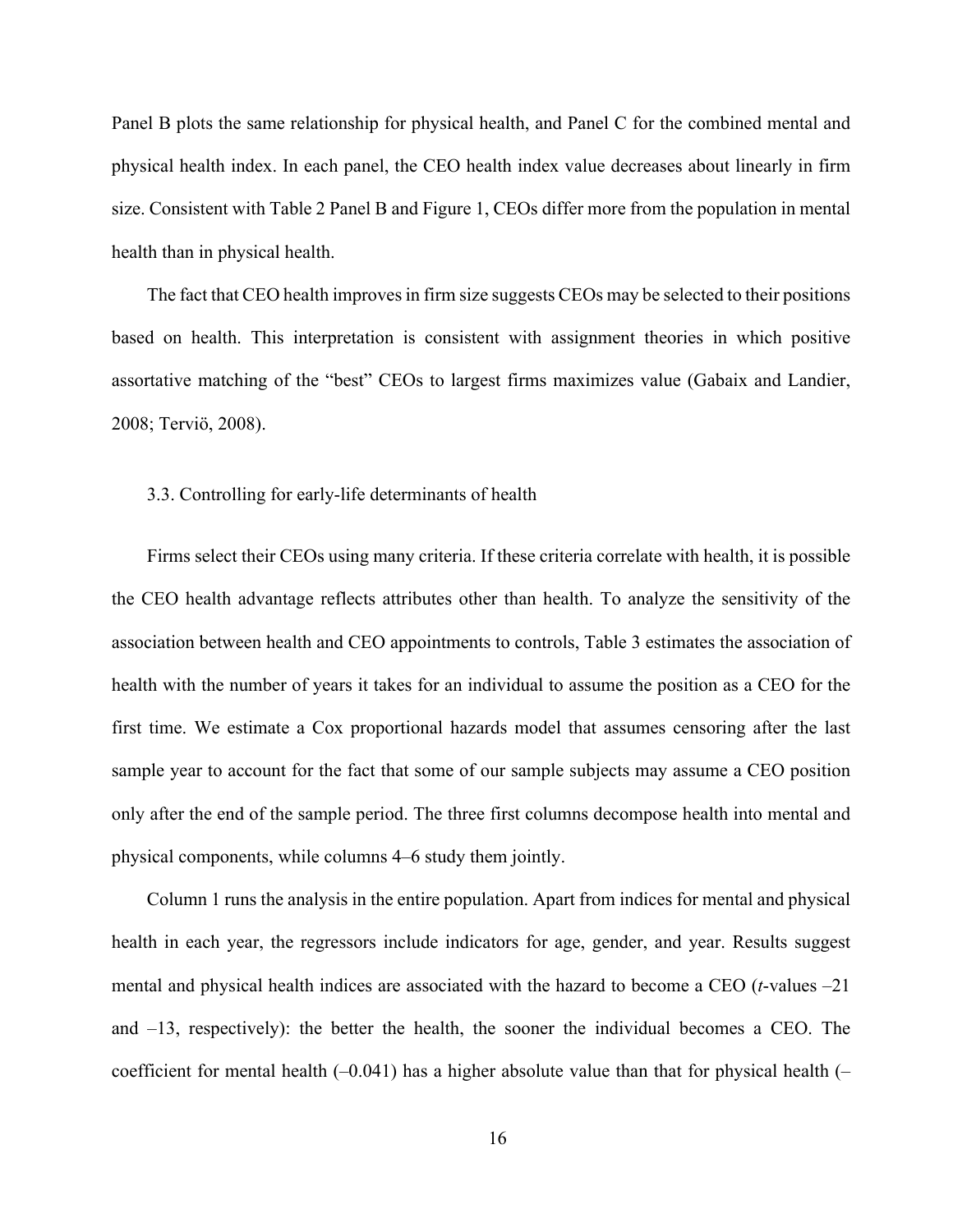0.027), suggesting that mental health is an even more important predictor of CEO appointment than physical health.

We narrow our sample to individuals for whom we have data on mandatory military enlistment at age 18. This allows us to control for many early-life predictors of CEO appointments: education, cognitive ability, non-cognitive ability, height, cardiovascular fitness, muscle strength, and the body mass index (see Adams et al. (2018) for an analysis of how early-life variables predict CEO appointments).

Column 2 in Table 3 reports the results of column 1's specification in the military subsample. The coefficients in this sample are statistically highly significant but somewhat smaller than in column 1. They also retain the relative ranking of the importance of mental health compared to physical health. Column 3 adds early-life controls to the regression equation. All controls are of the expected sign and, except for muscle strength, statistically significant at least at the 5% level. The mental and physical health coefficient sizes decrease from column 2 by 26% and 38% respectively, but remain highly significant (*t*-values –10 and –5, respectively). These numbers imply a onestandard deviation change in the mental health index decreases the hazard of becoming a CEO by  $(e^{-0.021})^{15.9} - 1 = -28\%$ . For the physical health index, this magnitude equals  $(e^{-0.009})^{14.0}$  –  $1 = -12\%$ . For comparison, the corresponding one-standard deviation effect sizes range from 1.6% to 12% for the measures of early-life physical condition. Cognitive and non-cognitive abilities show effects of 21% and 86%, respectively, whereas university education increases the hazard by 110%.

Columns 4–6 report on the association between pooled physical and mental health and CEO appointments. The results mirror those reported in columns 1–3. In each specification the combined health variable retains a coefficient that is close to the mean of its subcomponents. The combined health variable has a less noisy association with the likelihood of appointment than its subcomponents, commanding *t*-values that range from –27 in column 1 to –12 in column 3. All in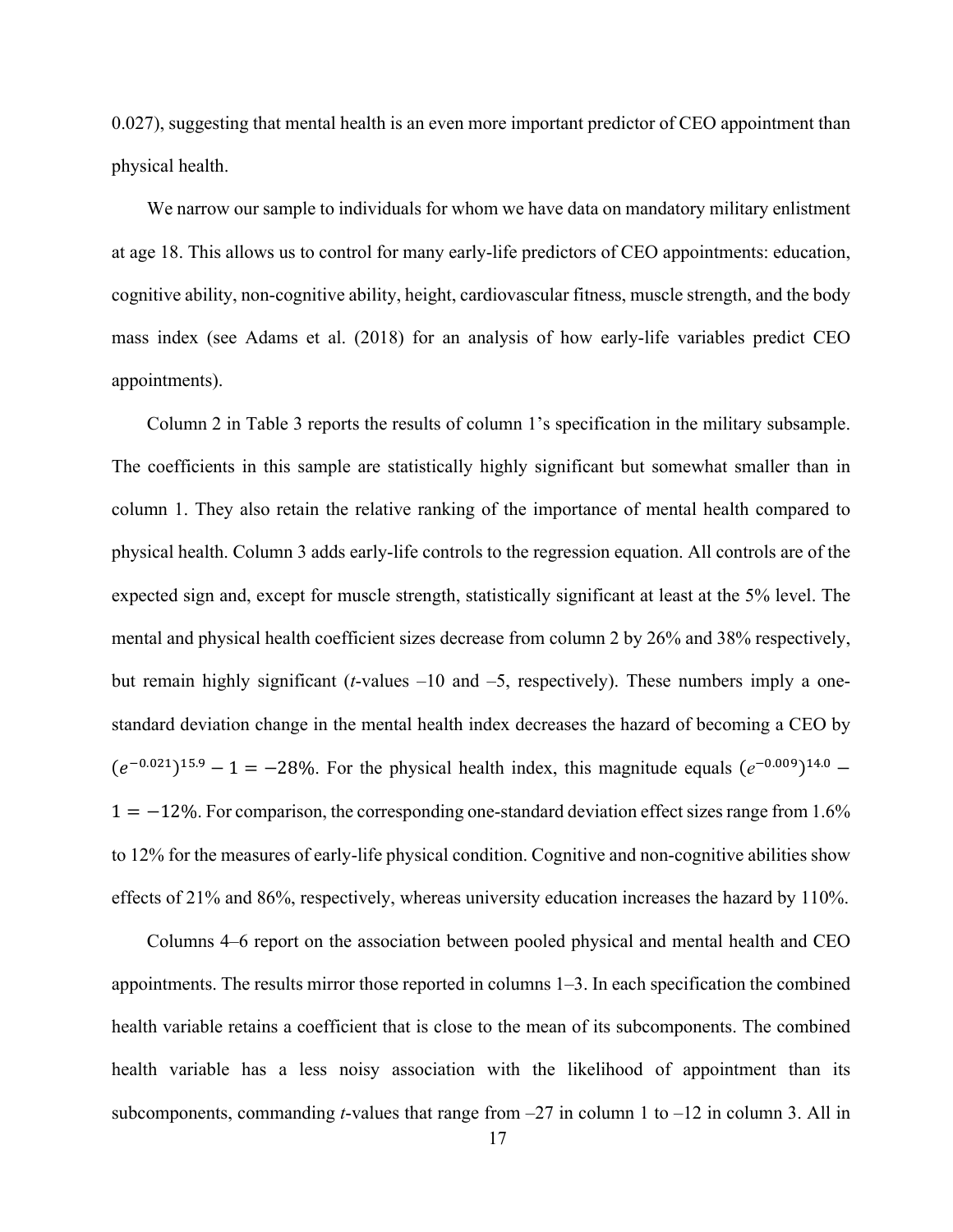all, these results suggest health and in particular mental health is an important predictor of CEO appointments and this relation is difficult to capture with early-life correlates of CEO appointments.

## 3.4. Are health records of CEOs comparable to those of the population?

The robust health we report for CEOs in Tables 2 and 3 could be due to them avoiding the use of medical services altogether or in particular in their home country (see, for example, Babitch et al., 2012, for a review of the evidence on cross-sectional differences in health care use). To verify that our results are not due to CEOs' register aversion, we correlate measured health with mortality—an observable outcome intimately related to true health. If CEO's observed health is better than their true health, and the average person's is not, we would expect CEOs' observed health to correlate differently with mortality than that for the population. The same prediction would also result from a scenario where the CEOs' observed health accurately reflects their true health, whereas the average person's observed health does not, perhaps because her diagnoses partly reflect an attempt to qualify for sick leave or early retirement. We test the joint hypothesis embedded in these scenarios in Table 4.

We report on a regression that explains mortality with the health index, CEO status, and their interaction. The dependent variable counts the number of years until death for each individual over the 2007–15 period and the independent variables measure the individual's health in 2006. We estimate a Cox proportional hazards model that assumes censoring after the last sample year. We divide the sample into CEOs and non-CEOs based on an individual holding a CEO position in 2006. All regressions also include age and gender indicators. In the first column mental and physical components enter separately, while in column 2 we use the combined health index.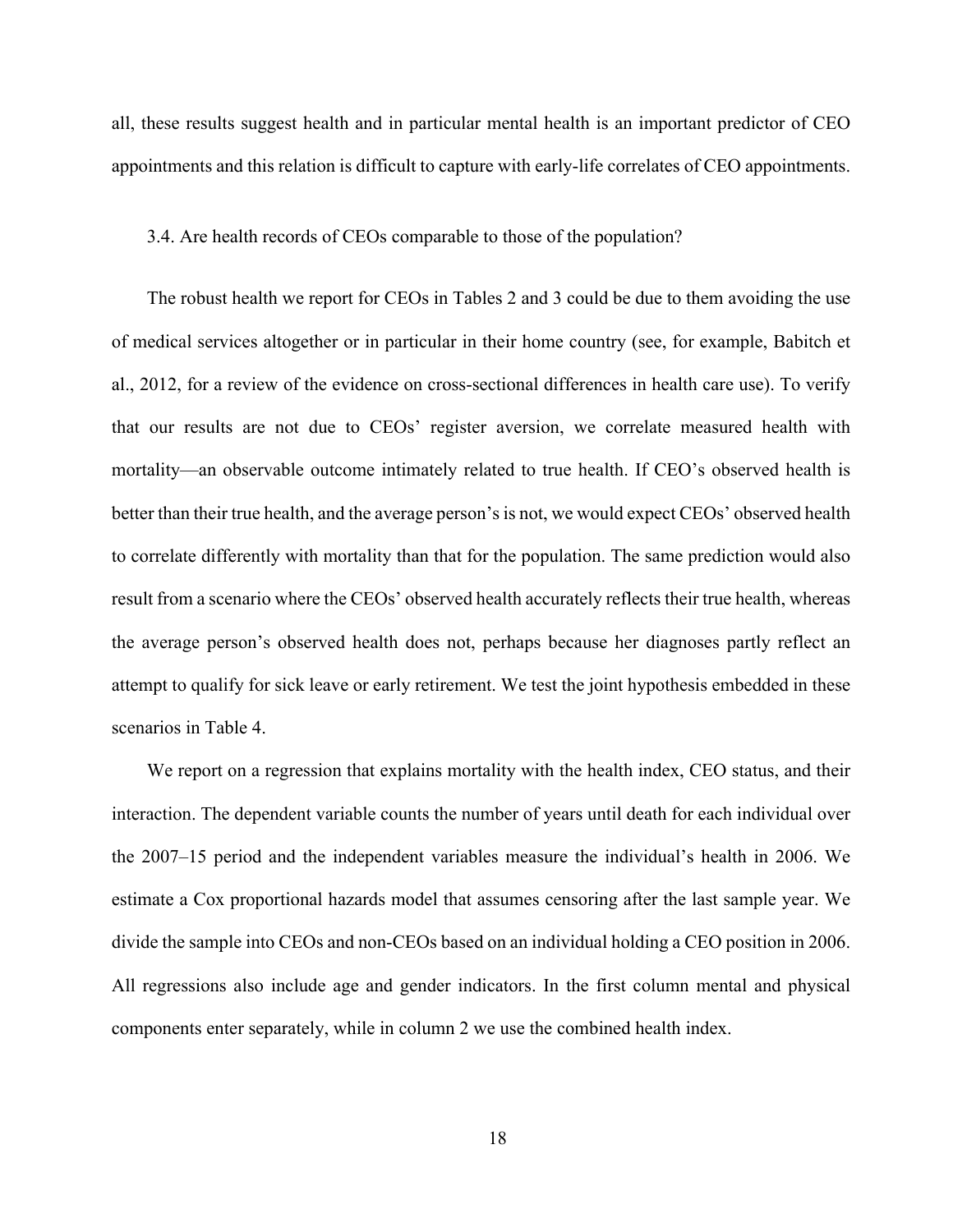Column 1 finds that both physical and mental health are highly significantly related to mortality (*t*-values 57 and 52, respectively). Consistent with the results in Tables 2 and 3, CEOs also have a lower mortality (*t*-value = –7.2). Column 2 finds that the combined health index variable retains a *t*-value of 97, making it even more significantly related to mortality than its subcomponents. From our perspective, the most interesting result relates to the interactions between the mental and physical health indices (or the pooled health index) and the CEO status. None of these interaction variables is statistically significant at conventional levels. In other words, there is no evidence that the correlation between the health indices and mortality would be different for CEOs than for the average member of the population.

These results speak against the idea that CEOs would be more averse to record keeping than the population as a whole or that the average member of the population is more likely to have diagnoses than CEOs, perhaps due to an attempt to qualify for sick leave. At the same time, they are also inconsistent with an alternative scenario where CEOs have better access to health care than others, making them more likely to enter health registers. If both of these scenarios apply, their net result must be close to zero so that the interaction coefficients do not differ significantly from zero.

## **4. CEO health, turnover, and firm policies**

## 4.1. How does health affect CEO turnover?

Our results so far are consistent with the view that health, over and above its correlation with other early-life traits, is one of the attributes boards pay attention to when selecting a CEO. Given that the flipside of CEO selection is turnover, we next ask whether CEOs leave the company sooner when facing health problems. This analysis benefits from the fact that each individual appearing in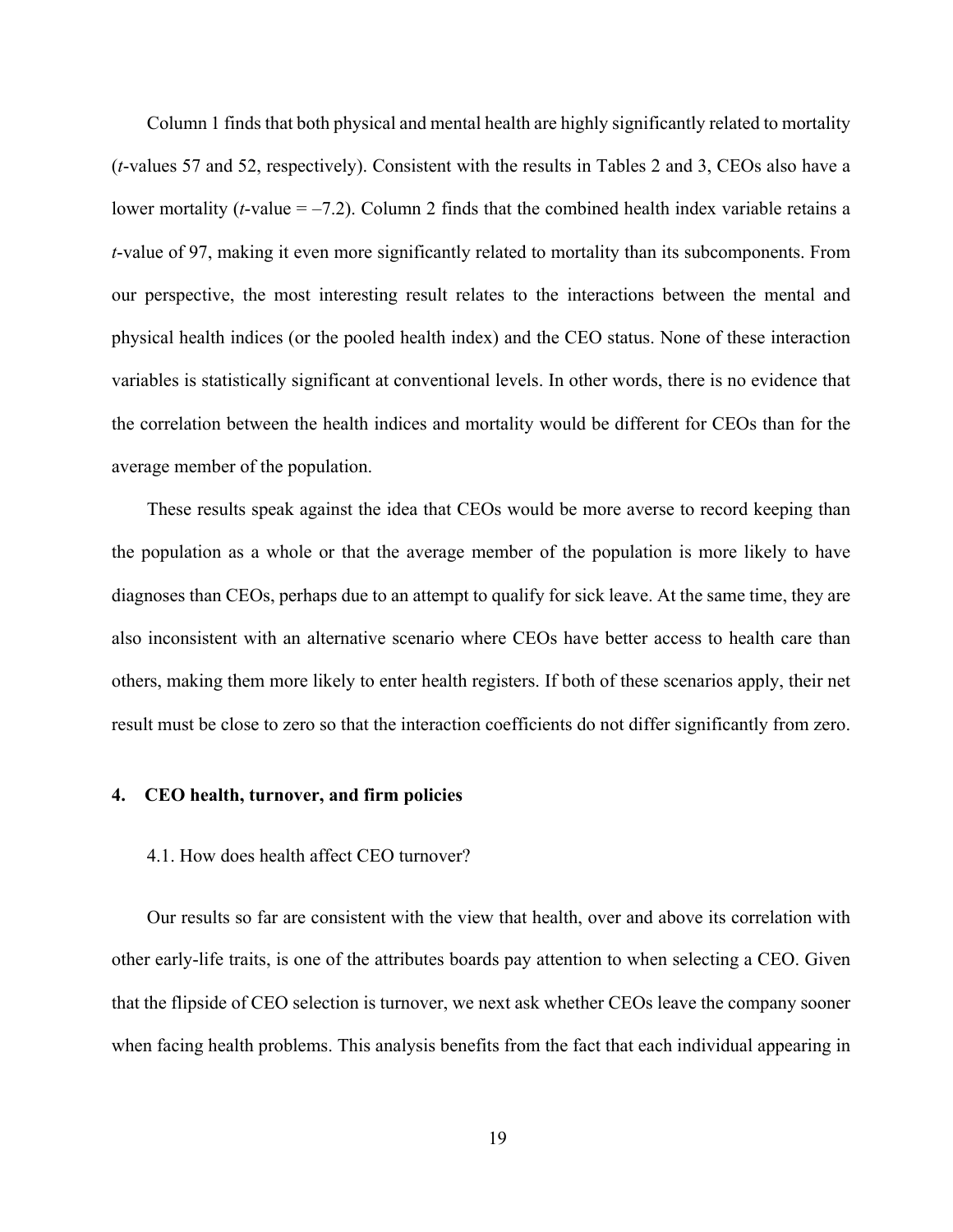the sample has been selected by the board to run a firm, which makes the individuals more homogenous in terms of potential non-health-related correlates of health.

Table 5 Panel A reports results from a survival analysis that explains the number of years it takes a CEO to leave her current company with her health index and control variables in the previous year. Like in Table 3 and 4, we estimate a Cox proportional hazards model that assumes rightcensoring after the last sample year.<sup>12</sup> Here, we count CEO tenure from the start of the CEO spell; when data on the start of the spell is missing, we assume left-censoring before 1990. Our main variable of interest is the health index, which we decompose into mental and physical health components. The firm-level control variables include firm size, sales growth, operating return on assets, indicators for firms managed or owned by at least two members of the same family, listed and government held firms, and industry. All regressions include tenure and year, age, and gender indicators. The two rightmost specifications additionally control for early-life traits and the level of education by focusing on the subsample for which we have data from the military enlistment.

We find that CEO's health, in particular her mental health, is highly significantly associated with the time it takes for her to leave the company. This association is also economically significant. In specification 2, for example, a one standard deviation change in mental health is associated with a 4.4% greater turnover hazard  $(t = 6.2)$ , and a one standard deviation change in physical health is associated with a 2.2% increase in turnover hazard  $(t = 3.2)$ . Combined, their association with CEO turnover hazard is about one-third of that of the operating return on assets (−19.2%), a strong predictor of turnover (e.g., Denis and Denis, 1995). The strength of the turnover-health relation is similar in all four specifications. Table IA6 reports qualitatively similar results in a specification pooling mental and physical health indices into a combined index. All in all, these results are

<sup>&</sup>lt;sup>12</sup> Campbell et al. (2011) and Jenter and Kanaan (2015) also estimate duration models to study CEO turnover.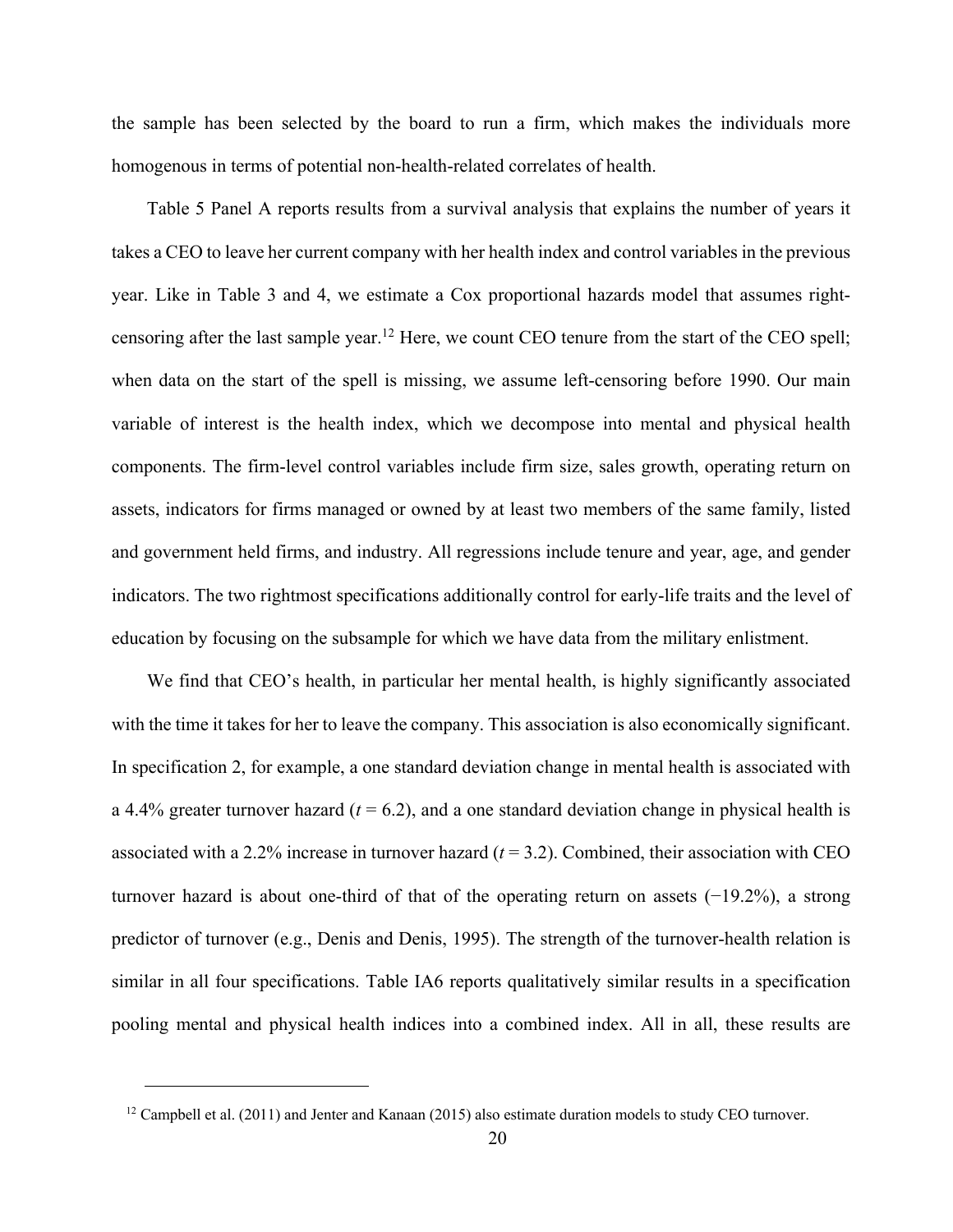consistent with Bennedsen at al. (2020) and suggestive of boards responding to CEO health problems.

How do boards respond to mismatches that occur at the time of appointment? Table 5 Panel B studies this by regressing the time from appointment to leaving the company on the health index at the time of appointment. To the extent that firms' tastes for CEO health do not vary in a significant way, the health index can be thought of representing mismatch between the CEO and the firm, perhaps because the board did not notice her true state of health at the time of appointment. The sample is much smaller than that in Table 5 Panel A, because CEO health at appointment is not available prior to 2006. Otherwise, the structure of the test is identical to that of Panel A.

We find that health at appointment significantly predicts CEO turnover. In specification 2, for example, a one standard deviation change in the health index at appointment is associated with a 1.6% greater turnover hazard  $(t = 2.5)$ . The results are even stronger in the subsample controlling for early-life traits. In specification 4, a one standard deviation change in the health index at appointment is associated with a 2.6% greater turnover hazard (*t* = 3.4). Table IA7 decomposes the health index into mental and physical components. The mental component retains a larger coefficient in all specifications, although the difference is not statistically significant at conventional levels. All in all, these results suggest that even if the board underestimates the effect of a CEO candidate's health on productivity, or she manages to win the job by concealing her poor health, the board is ultimately likely to figure out her true productivity and replace her if necessary.

## 4.2. Changes in health around CEO promotions and retirement

A complementary way to understand how the executive labor market matches people with firms is to study changes in health after an executive has been promoted to a CEO position. Insufficient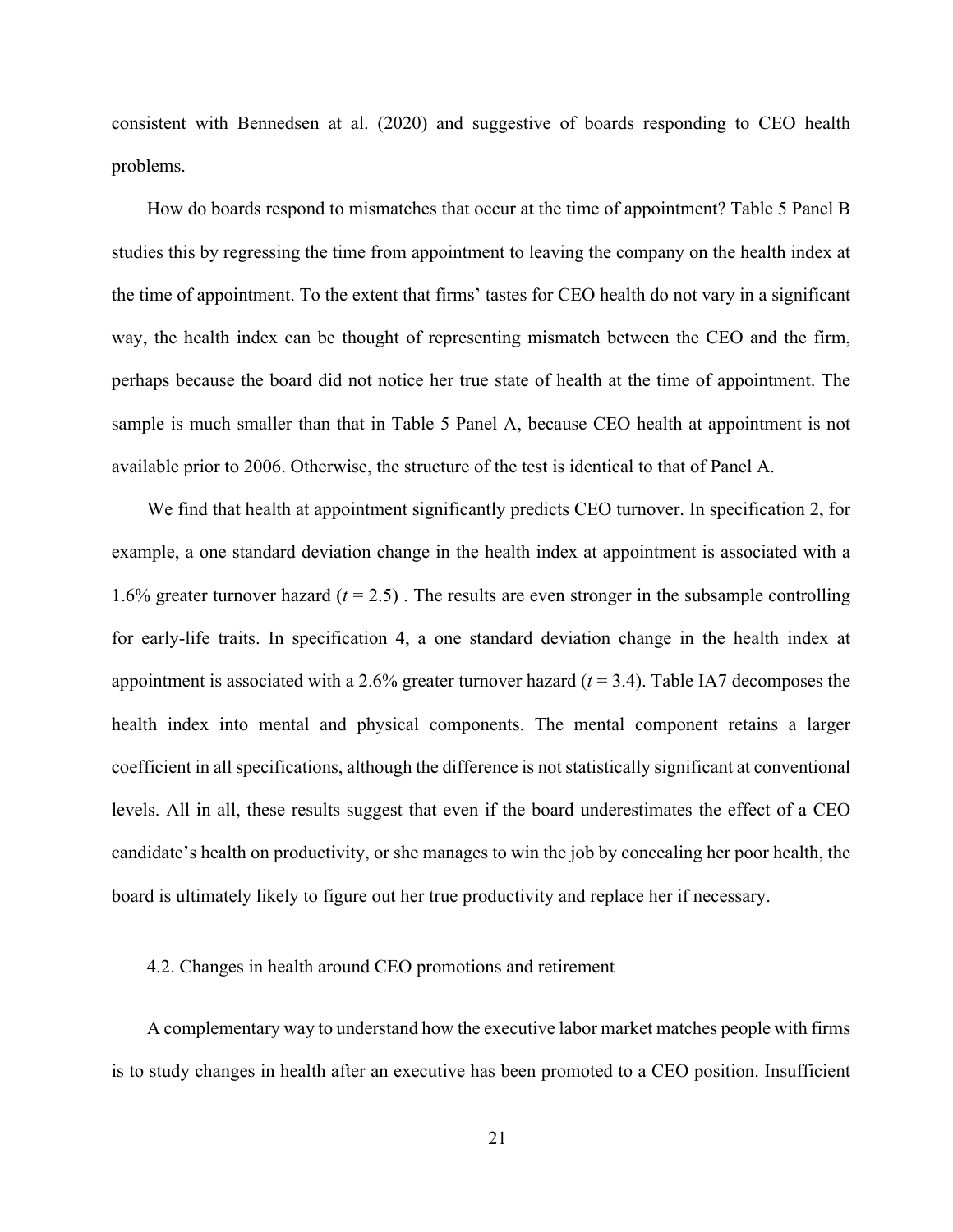screening along the health dimension would result in promotions of executives that struggle with the demands of the CEO job. All else equal, such demands would make an executive promoted to a CEO position more likely to experience health problems (e.g., Schnall et al., 1994). However, the CEO job is also associated with higher income, higher social standing, and better job control, which can contribute to more robust health (e.g., Marmot et al., 1991, 1997; Karasek, 1979). These positive effects on health can compensate for some of the negative health effects. We apply a difference-indifferences framework, where we compare the health of appointed CEOs to that of their peers before and after the appointment.

To accurately measure the peer group and to control for the work environment, we focus on CEO appointments in which we can identify the most likely contenders for the CEO position. Here, we define this group as the four highest paid executives in the same firm in the year prior to the turnover and the person appointed to the position in case of external appointment.13 Our analysis regresses the health index of each job contender on CEO appointment indicator, an indicator for the period after appointment, and their interaction. Our regressions also control for age, gender, and year, and we include fixed effects for each CEO turnover event. These fixed effects identify the effect of becoming a CEO from within-firm variation and thus keep the firm's working environment and the demands on all of its most important executives constant.14

Table 6 reports the results of the analysis. We run six regressions across two dimensions: the length of the post-appointment period (two or four years) and the components of the health index (mental, physical, or both). The analysis produces two kinds of results. First, individuals appointed to the CEO position have similar health as their peers. All the health index differences between the

<sup>&</sup>lt;sup>13</sup> The setting reminds that of Olenski et al. (2015) and Borgschulte and Vogler (2019) who compare the mortality of elected political leaders to that of their runners-up. If there are only two or three individuals in the firm with an executive status, we take the actual number of executives.<br><sup>14</sup> We obtain similar results from regressions that remove these fixed effects.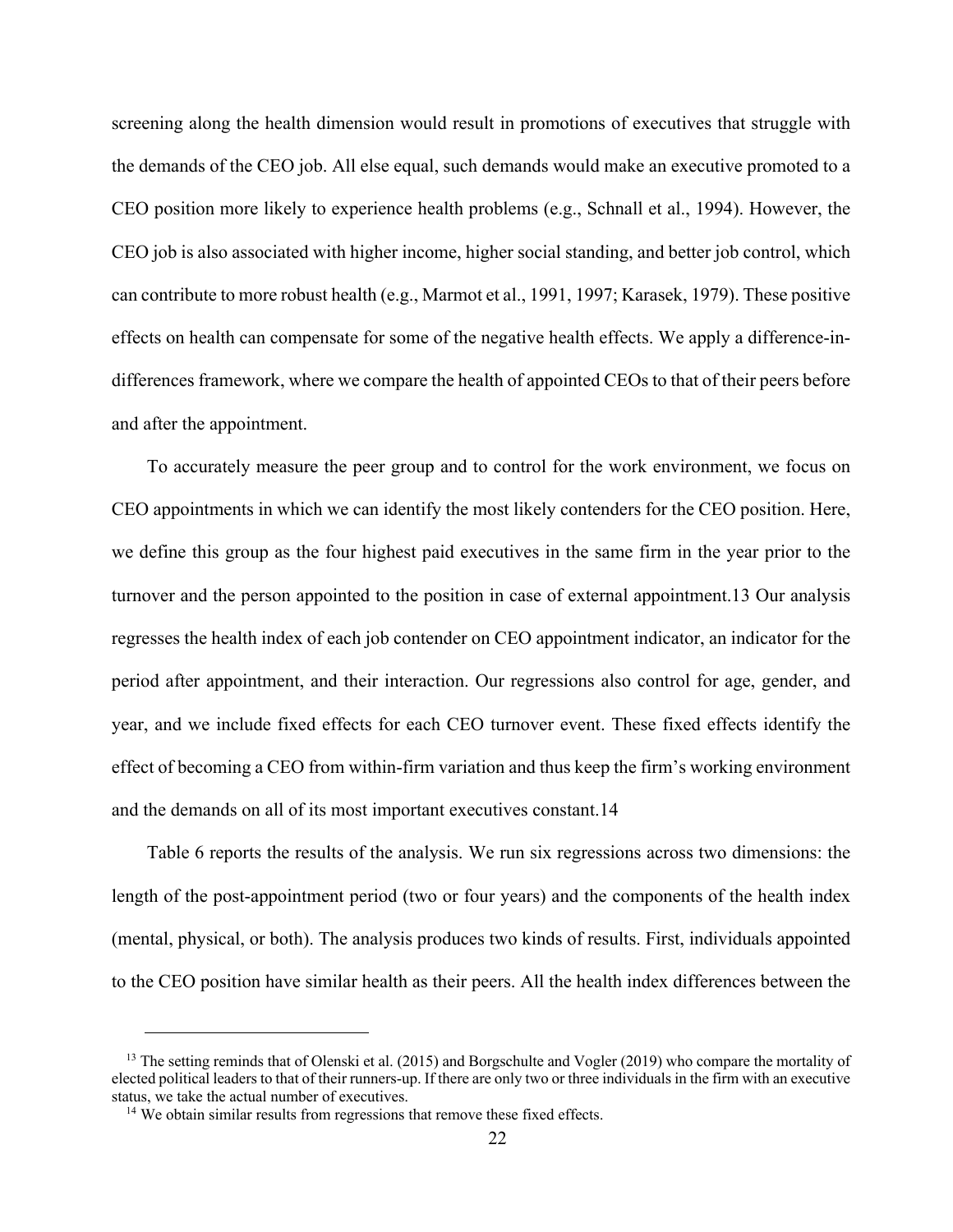CEO and her peers are insignificant at conventional levels. Second, and more importantly, the health of the individuals who are appointed to the CEO position develops similarly to that of their peers. The interaction term is insignificant at conventional levels for all health components, regardless of the length of the time period in which we measure the health post appointment. The confidence intervals of the largest estimate in the last specification (−0.20, 0.51) allow us to reject effects larger than 6% of the standard deviation in the health index (8.6 days). These results are consistent with the idea that boards are successful in selecting CEOs with health robust enough to withstand the pressures of the job.

Table IA8 confirms we successfully identify events in which an individual becomes a CEO. Replacing the health indices with logged income, it shows the individual appointed to CEO enjoys 14%–18% higher pay after the appointment compared to the mean pay in our sample. Figure IA1 plots the raw health indices used in the regressions in Table 6 as a function of event time. Panels A and B show there are no discernible differences in the pre-trends in health prior to the CEO appointment. These figures also corroborate the regression results by showing no clear differences in the development of health of the two groups of individuals.

Table 7 complements the analysis in Table 6 by studying what happens to CEOs' health after they leave the CEO position compared with other members of the work force. To minimize the effect of health-related retirements on our analysis, we focus on changes in health around the time when individuals typically retire. More specifically, we narrow our sample to 835,000 individuals (of whom 1,100 are CEOs) who are born in 1942–48. The retirement sample does not overlap with the core sample analyzed in the earlier tables, which consists of cohorts born in 1951–78.

Panel A reports on descriptive statistics on the individuals in the retirement sample at the age of 64, i.e. two years before the median retirement age of 66. 94% of the retiring CEOs are men, and they earn on average about six times as much as retiring non-CEOs do. Panel B reports on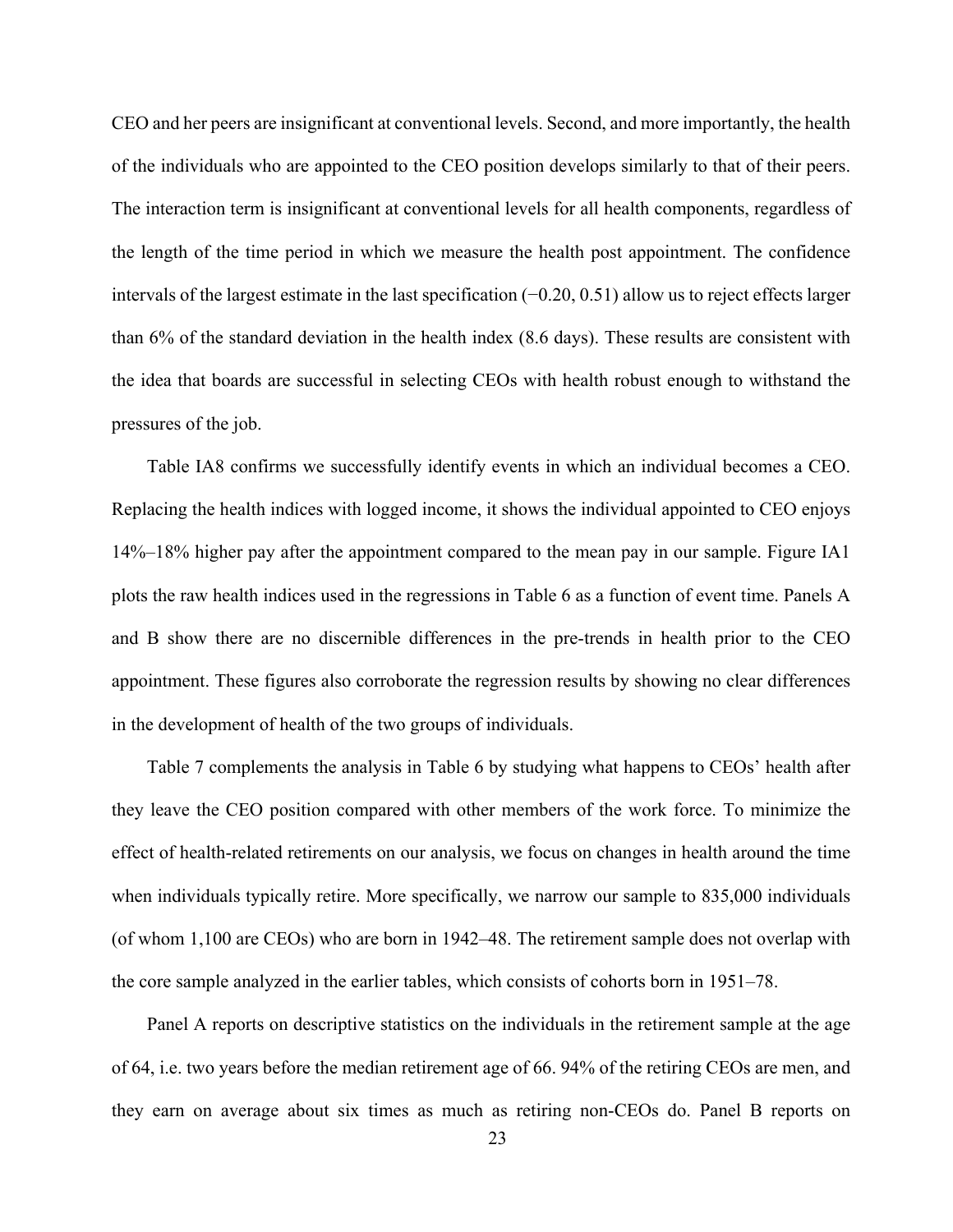difference-in-difference regressions that explain predicted days of sick leave with an indicator for CEOs. This indicator is interacted with a dummy variable for the years after the median retirement age of 66. All regressions additionally include year and gender indicators; the construction of the sample around the age of 66 requires the removal of age indicators.

Consistent with Table 2, the main effects for the CEO indicator are negative and statistically highly significant with t-values ranging from  $-4$  to  $-7$ . This suggests that retiring CEOs have on average better health than the population in labor force. The post-retirement dummy is also positive and highly significant, indicating the worsening of health over time. The variable of our primary interest, the interaction between CEOs and post-retirement, takes a positive coefficient for physical health and a negative coefficient for mental health. These results and the results for the overall health index are not statistically significant except for the four-years specification for mental health, which takes a marginally significant *t*-value of –2.0. These results suggest that the health of individuals who retire from the CEO position develops similarly after retirement as that of the average member of the work force.

Panels C and D in Figure IA1 show health of CEOs and other individuals develop in similar ways prior to retirement. These figures also confirm the notion CEOs are in better health prior to retirement. This health advantage also survives in the years after retirement.

The evidence in Table 6 and Table 7 is consistent with an executive labor market that matches the right person to the right firm. In Table 7, the fact that the CEOs have stayed in their positions until retirement is already consistent with successful matching.

4.3. Does CEO health affect firm policies?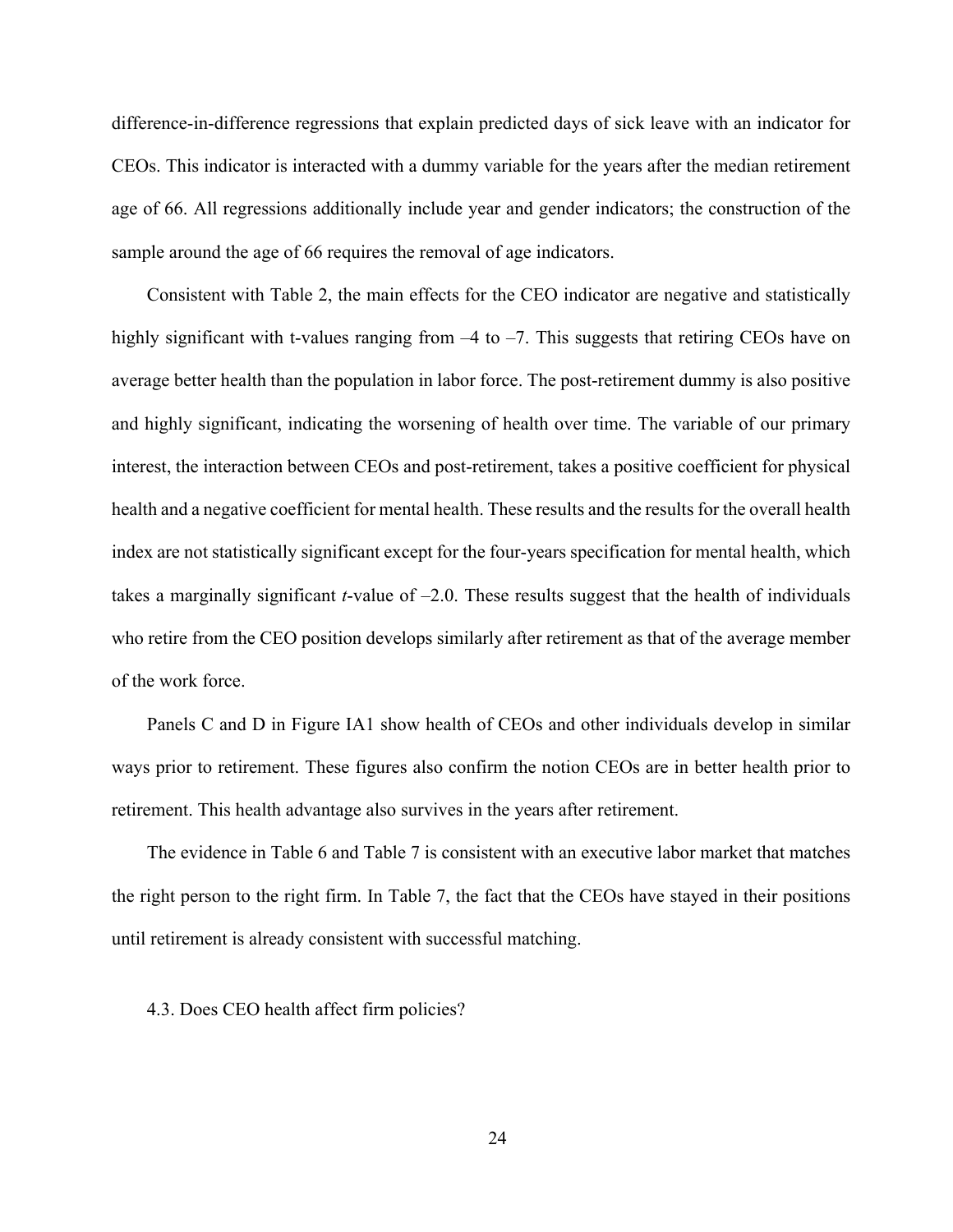Our evidence so far is suggestive of boards responding to CEO health problems. However, even if boards are vigilant and replace CEOs as soon as they experience health problems, the costs arising from finding a replacement CEO and breaking her in could affect firm strategy and its implementation. We are primarily interested in the hypothesis that these costs could affect the firm's likelihood to react to changing circumstances (rather than maintaining the status quo, which would likely be easier for an interim or replacement CEO). We assess the magnitude of this friction by studying the association between CEO health and four corporate policy measures that hinge on active decisions: indicators for making an acquisition and opening a new plant (Bertrand and Mullainathan, 2003), as well as sales growth and investment. To gain further insight into the impact of health on operating performance, we also study OROA, in line with previous literature (e.g., Bertrand and Schoar, 2003, and Bennedsen et al., 2020).

Table 8 Panel A reports regressions that explain a firm characteristic in a year with its CEO's predicted sick leave—the health index—and control variables in the previous year. The firm-level control variables include firm size and indicators for firms managed or owned by at least two members of the same family, listed firms, government held firms, and industry. All regressions include year, age, and gender indicators.

Consistent with Bennedsen et al. (2020), we find a negative association between the health index and the firm policy variables. This association is statistically significant at the 5% level for all active policy variables. The coefficient for OROA is also negative with a *t*-value exceeding −1, but it is not statistically significant at conventional levels. The latter result is in contrast with Bennedsen et al., who find a strong negative association between health shocks and operating profitability. The acquisition and plant opening results have the greatest economic significance: a one standard deviation increase in the health index is associated with a 6–7% decrease in the probability of an acquisition or plant opening. Likewise, a one standard deviation increase in the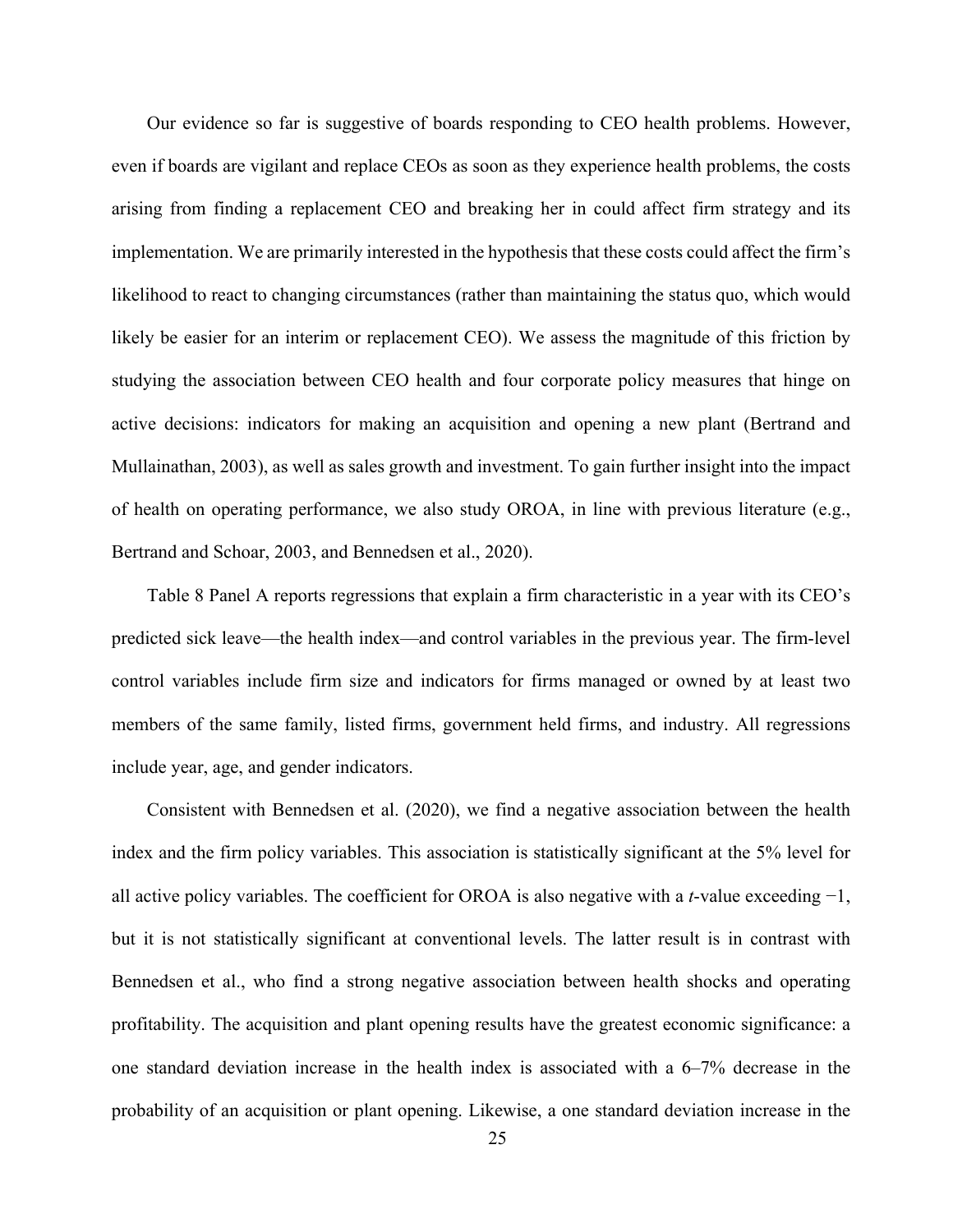health index is associated with a 4% decrease in sales growth and a 2% decrease in investment and OROA.

Panel B reports on similar regressions as Panel A except that we decompose the health index into mental and physical health subcomponents. Given that both the mental and physical component contribute to overall health, we would expect the results for overall health to be statistically more significant than those for the mental and physical health components separately. Even in the decomposition, all the associations between our health variables and firm policy and performance variables are negative. One of these associations (mental health and sales growth) is statistically significant at the 5% level and one is significant at the 10% level (physical health and plant openings). A one standard deviation change in the mental health index is associated with a larger change in the policy variables than a one standard deviation change in the physical health index. In this sense, the firm policy results are in line with our earlier results on the relative strength of the mental and physical health components.

The significant correlations between CEO health and the firm policy measures suggest that health-related corporate governance has enough friction to affect the firm's ability to react to changing circumstances, at least for corporate policies requiring an active CEO role.15 The lack of a statistically significant association between CEO health and operating performance is understandable given that firm performance is far more than an aggregation of active CEO decisions: some of these decisions add value, but some do not, and a significant part of performance is outside of the CEO's control. Even though the link between CEO health and firm behavior can

<sup>&</sup>lt;sup>15</sup> In theory, the board might want to keep an unhealthy CEO aboard to curb her incentives to take actions that destroy value, such as to build an empire. We consider such a scenario unlikely.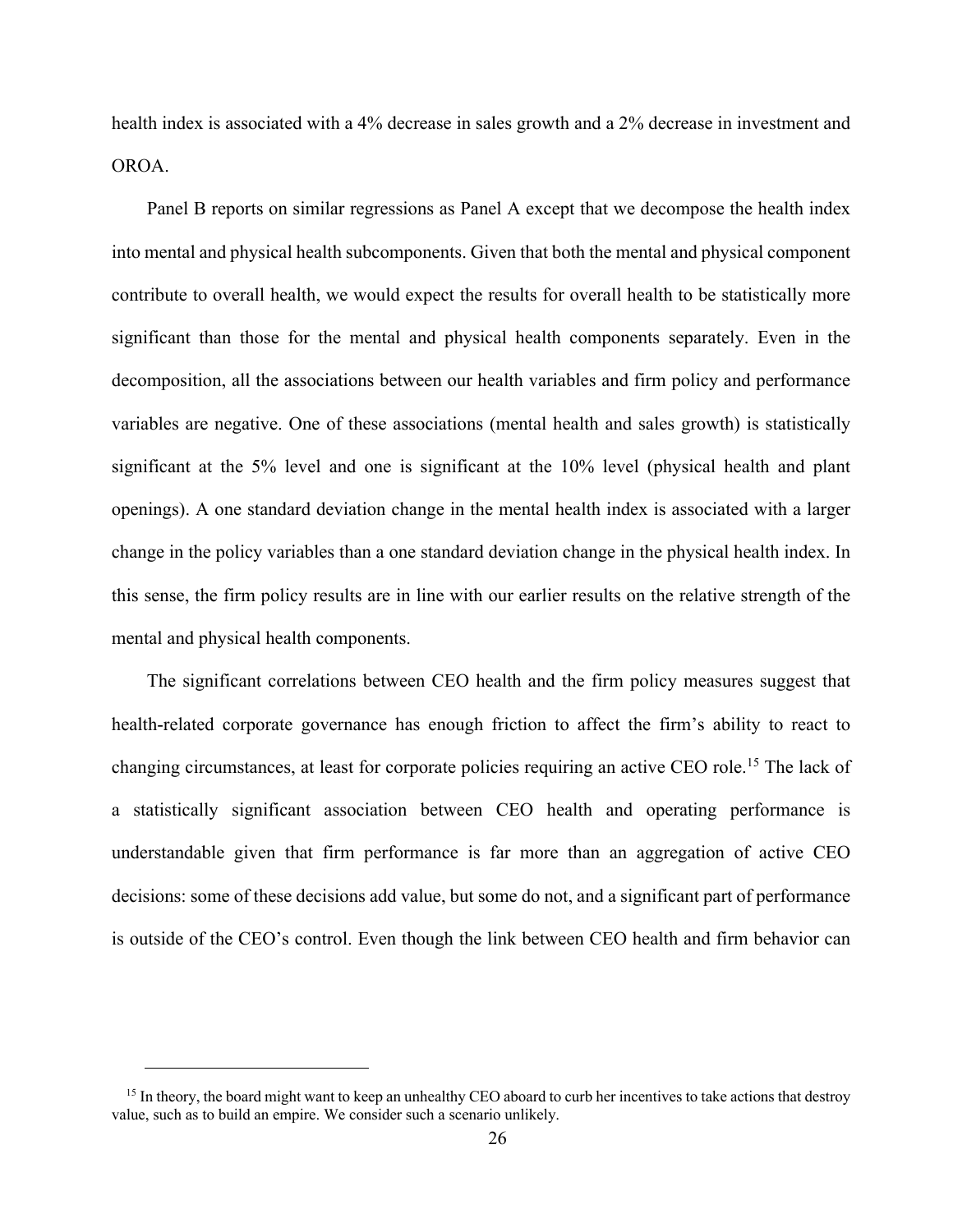be viewed as a manifestation of the friction in health-related corporate governance, its performance consequences appear limited.

## **5. Conclusion**

Despite of the important role CEOs play in the economy, little is known of their health. We study the health of CEOs by using a unique combination of data on specialized care, hospitalizations, drug prescriptions, and labor market outcomes of 28 cohorts in Sweden.

Our results suggest health-related corporate governance works at least reasonably well both in selection and in retention. Health predicts appointment to a CEO position, even when early-life physical condition, traits, and education are controlled for. Healthier CEOs also run larger corporations and are significantly less likely to leave their position. Despite of the challenges associated with the job, the health of the individuals selected to the CEO job develops similarly as that of their peers. This result is consistent with the idea that boards are successful in selecting CEOs with health robust enough to withstand the pressures of the job. Both contemporaneous health and health at appointment associate with turnover, suggesting that boards respond to health problems and correct mismatches occurring at the time of appointment.

The strong health-turnover relation leads us to ask whether there is enough friction in health related corporate governance for CEO health to have an effect on firm strategy and its implementation. This appears to be the case. We find significant correlations between CEO health and corporate policy measures that hinge on active decisions, which affect the firm's ability to react to changing circumstances. CEO health problems would thus appear to generate significant friction in the implementation of corporate policies requiring her active role.

Taken together, our results offer some comforting news on CEO health and its implications to firms. CEOs generally have good health and are resilient to the demands of their job, and boards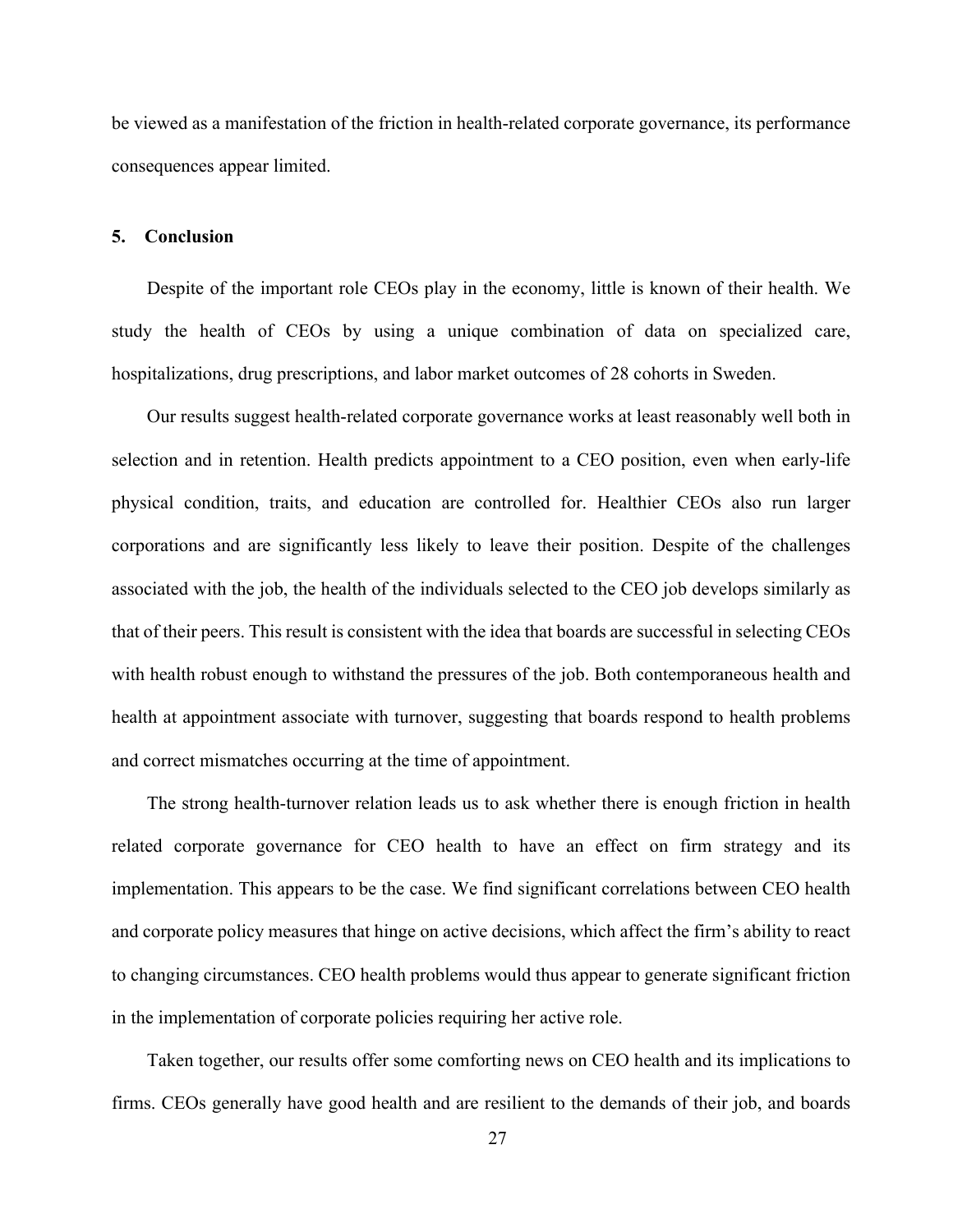appear to be attentive to CEO health problems. The resulting lack of a correlation between CEO health and corporate performance suggests the aggregate value losses from CEOs' health problems likely are smaller than what one could extrapolate from the small set of earlier work in this important area.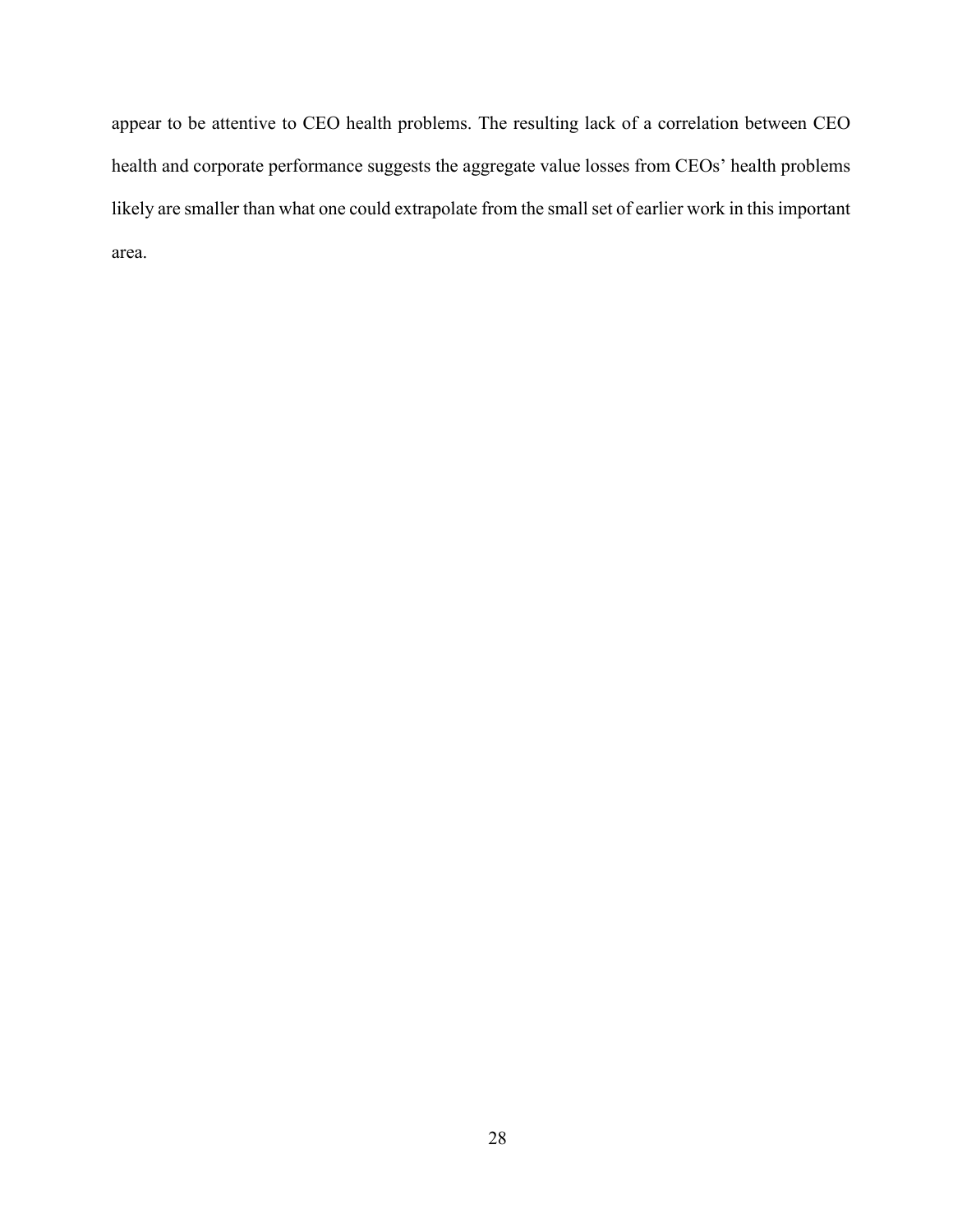## **References**

- Adams, Renée, Benjamin Hermalin, and Michael Weisbach, 2010, The Role of Boards of Directors in Corporate Governance: A Conceptual Framework and Survey, *Journal of Economic Literature* 48(1), 58–107.
- Adams, Renée, Matti Keloharju, and Samuli Knüpfer, 2018, Are CEOs Born Leaders? Lessons from Traits of a Million Individuals, *Journal of Financial Economics* 130, 392–408.
- Avdic, Daniel, 2016, Improving Efficiency or Impairing Access? Health Care Consolidation and Quality of Care: Evidence from Emergency Hospital Closures in Sweden, *Journal of Health Economics* 48, 44–60.
- Christopher Auld, M., and Nirmal Sidhu, 2005, Schooling, Cognitive Ability and Health, *Health Economics* 14(10), 1019–1034.
- Babitsch, Birgit, Daniela Gohl, and Thomas Von Lengerke, 2012, Re-Revisiting Andersen's Behavioral Model of Health Services Use: A Systematic Review of Studies from 1998–2011, *GMS Psycho-Social-Medicine* 9.
- Badawi, Alaa, and Seung Gwan Ryoo, 2016, Prevalence of Comorbidities in the Middle East Respiratory Syndrome Coronavirus (MERS-CoV): A Systematic Review and Meta-analysis, *International Journal of Infectious Diseases* 49, 129–133.
- Ball, Deborah and Eric Sylvers, 2018, Fiat Chrysler's Sergio Marchionne Was Seriously Ill for Over a Year Before Dying, *Wall Street Journal*, July 26, https://www.wsj.com/articles/fiat-chryslerssergio-marchionne-was-seriously-ill-for-a-year-before-dying-1532620292.
- Bandiera, Oriana, Luigi Guiso, Andrea Prat, and Raffaella Sadun, 2015, Matching Firms, Managers, and Incentives, *Journal of Labor Economics* 33, 623–681.
- Bandiera, Oriana, Stephen Hansen, Andrea Prat, and Raffaella Sadun, 2019, CEO Behavior and Firm Performance, *Journal of Political Economy*, forthcoming.
- Barling, Julian, and Anika Cloutier, 2017, Leaders' Mental Health at Work: Empirical, Methodological, and Policy Directions, *Journal of Occupational Health Psychology* 22, 394– 406.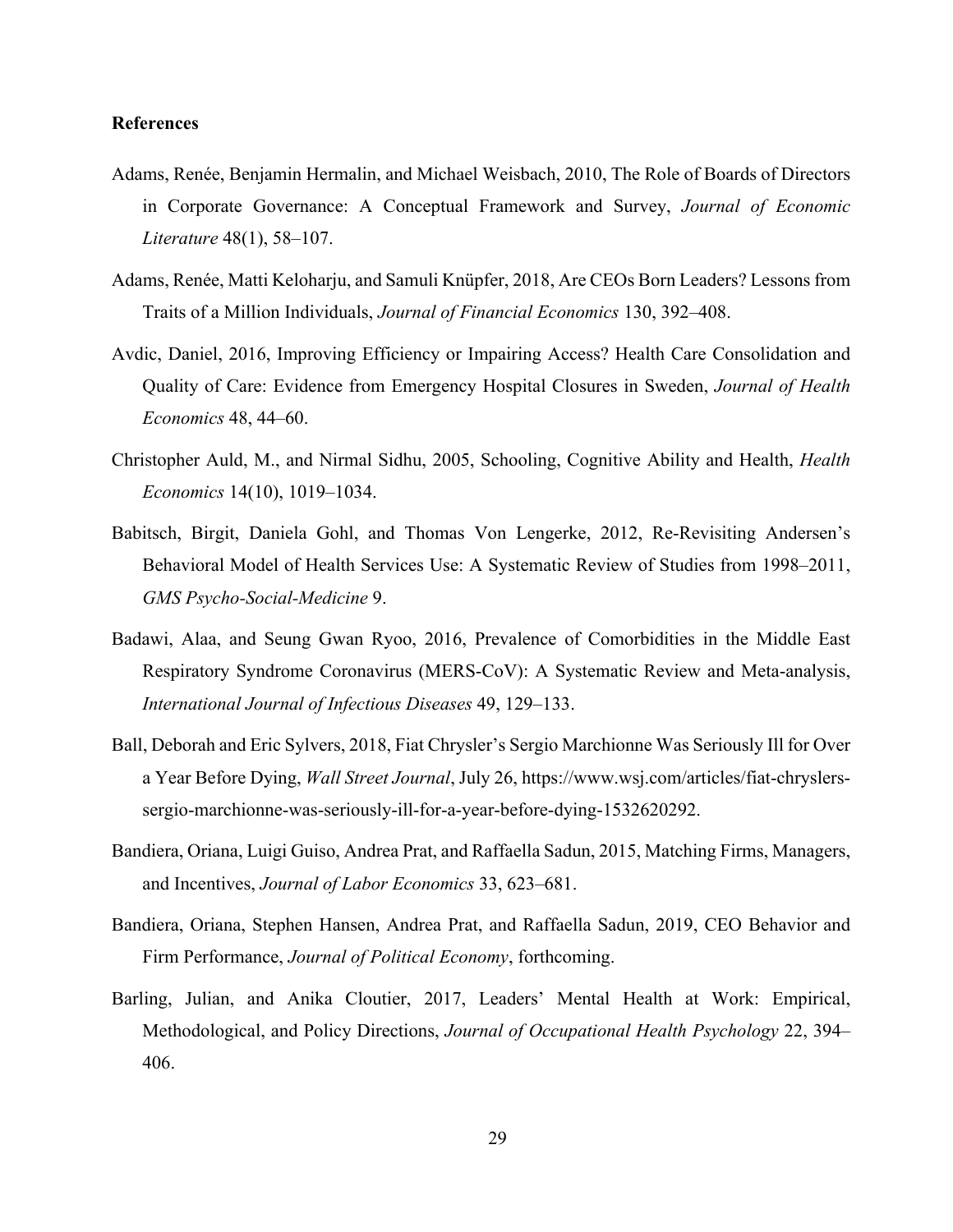- Bennedsen, Morten, Francisco Pérez-González, and Daniel Wolfenzon, 2020, Do CEOs Matter? Evidence from Hospitalization Events, *Journal of Finance*, forthcoming.
- Bertrand, Marianne, and Sendhil Mullainathan, 2001, Are CEOs Rewarded for Luck? The Ones without Principals Are, *Quarterly Journal of Economics* 116(3), 901–932.
- Bertrand, Marianne, and Sendhil Mullainathan, 2003, Enjoying the Quiet Life? Corporate Governance and Managerial Preferences, *Journal of Political Economy* 111(5), 1043–1075.
- Bertrand, Marianne and Antoinette Schoar, 2003, Managing with Style: The Effect of Managers on Firm Policies, *Quarterly Journal of Economics* 118(4), 1169–1208.
- Bharadwaj, Prashant, Mallesh M. Pai, and Agne Suziedelyte, 2017, Mental Health Stigma, *Economics Letters* 159, 57–60.
- Booth, Christopher M., Larissa M. Matukas, George A. Tomlinson, Anita R. Rachlis, David B. Rose, Hy A. Dwosh, Sharon L. Walmsley et al., 2003, Clinical Features and Short-term Outcomes of 144 Patients with SARS in the Greater Toronto Area, *Journal of the American Medical Association* 289(21), 2801–2809.
- Borgschulte, Mark, Marius Guenzel, Canyao Liu, and Ulrike Malmendier, 2019, CEO Stress and Life Expectancy: The Role of Corporate Governance and Financial Distress, mimeo.
- Borgschulte, Mark, and Jacob Vogler, 2019, Run for Your Life? The Effect of Close Elections on the Life Expectancy of Politicians, *Journal of Economic Behavior and Organization* 167, 18– 32.
- Campbell, T. Colin, Michael Gallmeyer, Shane A. Johnson, Jessica Rutherford, and Brooke W. Stanley, 2011, CEO Optimism and Forced Turnover, *Journal of Financial Economics* 101(3), 695–712.
- Case, Anne, and Christina Paxson, 2011, The Long Reach of Childhood Health and Circumstance: Evidence from the Whitehall II Study, *Economic Journal* 121(554), F183–F204.
- Cesarini, David, Erik Lindqvist, Robert Östling, and Björn Wallace, 2016, Wealth, Health, and Child Development: Evidence from Administrative Data on Swedish Lottery Players, *Quarterly Journal of Economics* 131(2), 687–738.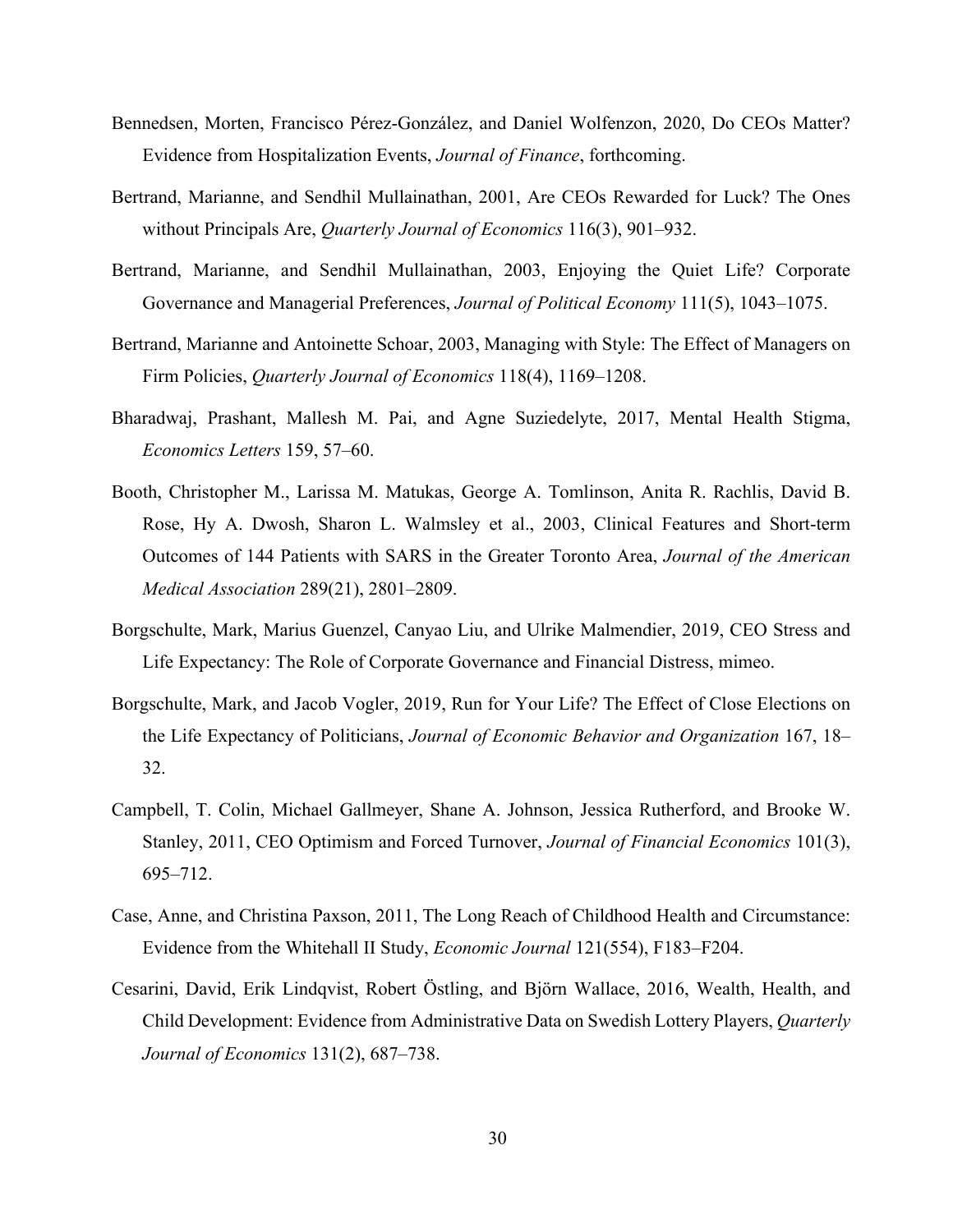- Charlson, Mary E., Peter Pompei, Kathy L. Ales, and C. Ronald MacKenzie, 1987, A New Method of Classifying Prognostic Comorbidity in Longitudinal Studies: Development and Validation, *Journal of Chronic Diseases* 40(5), 373–383.
- Cohen, Sheldon, Denise Janicki-Deverts, and Gregory E. Miller, 2007, Psychological Stress and Disease, *Journal of the American Medical Association* 298(14), 1685–1687.
- Coppola, Cabrielle, Tommaso Ebhardt, and Matthew Campbell, 2018, Fiat Says It Didn't Know About CEO's Illness as Queries Surface, *Bloomberg*, July 26, https://www.bloomberg.com/ news/articles/2018-07-26/marchionne-had-been-seriously-ill-for-a-year-hospital-discloses.
- Custódio, Cláudia, Miguel A. Ferreira, and Pedro Matos, 2013, Generalists versus Specialists: Lifetime Work experience and Chief Executive Officer Pay, *Journal of Financial Economics* 108(2), 471−492.
- Custódio, Cláudia and Daniel Metzger, 2013, How Do CEOs Matter? The Effect of Industry Expertise on Acquisition Returns, *Review of Financial Studies* 26(8), 2008–2047.
- Cutler, David and Adriana Lleras-Muney, 2008, Education and Health: Evaluating Theories and Evidence, in: J. House, R. Schoeni, G. Kaplan, and H. Pollack, Making Americans Healthier: Social and Economic Policy as Health Policy, New York: Russell Sage Foundation.
- Denis, Diane and David Denis, 1995, Performance Changes Following Top Management Dismissals, *Journal of Finance* 50(4), 1029–1057.
- De Vroome, Ernest, Kimi Uegaki, Catharina Ploeg, Daniela Treutlein, Romy Steenbeek, Marjolein Weerd, and Seth Bossche, 2015, Burden of Sickness Absence Due to Chronic Disease in the Dutch Workforce from 2007 to 2011, *Journal of Occupational Rehabilitation* 25(4), 675–684.
- Elixhauser, Anne, Claudia Steiner, D. Robert Harris, and Rosanna M. Coffey, 1998, Comorbidity Measures for Use with Administrative Data, *Medical Care* 36(1), 8–27.
- Elovainio, Marko, Jane E. Ferrie, Archana Singh-Manoux, Martin Shipley, G. David Batty, Jenny Head, Mark Hamer, Markus Jokela, Marianna Virtanen, Eric Brunner, Michael G. Marmot, and Mika Kivimäki, 2011, Socioeconomic Differences in Cardiometabolic Factors: Social Causation or Health-Related Selection? Evidence from the Whitehall II Cohort Study, 1991– 2004, *American Journal of Epidemiology* 174(7), 779–789.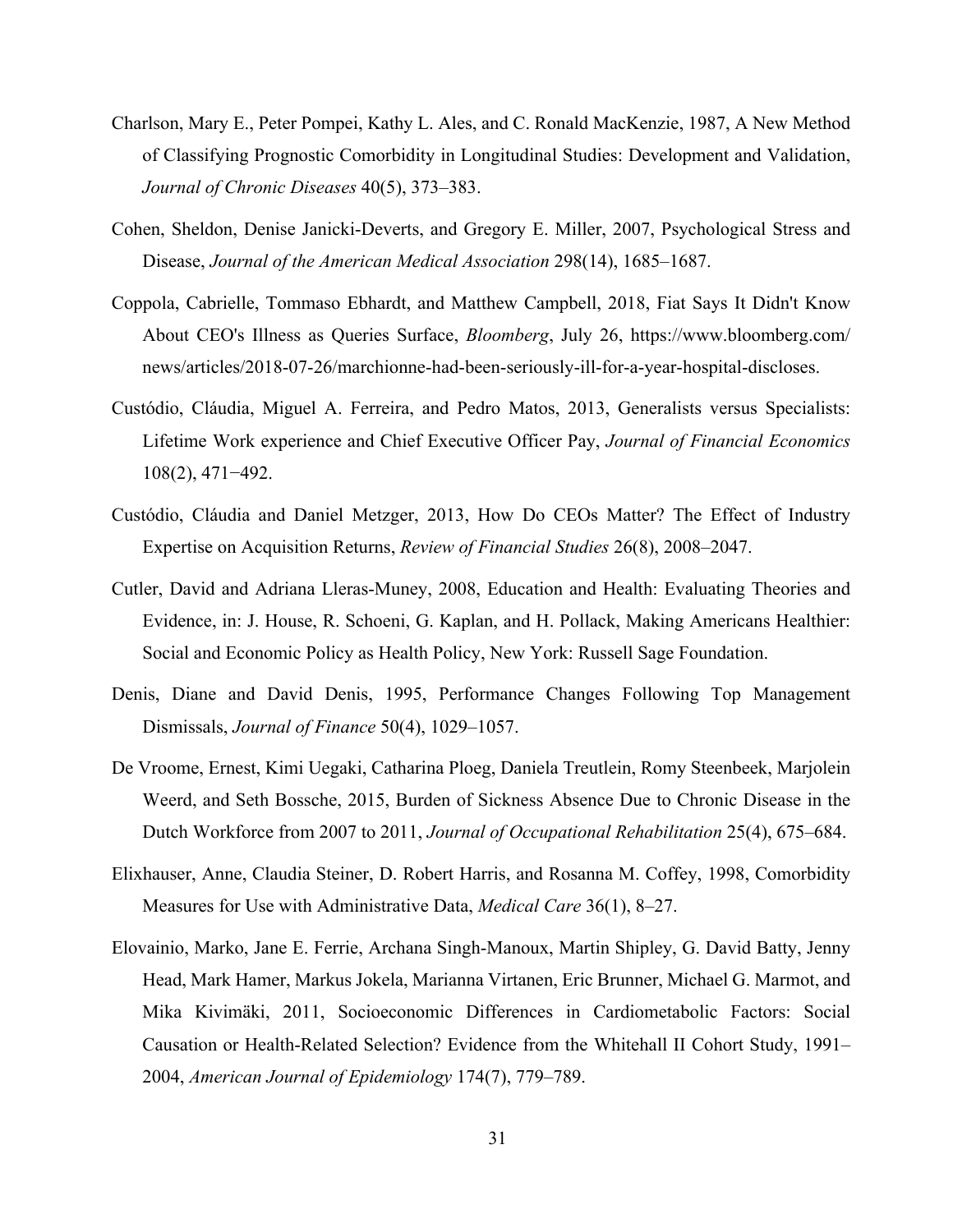- Eriksson, Johan G., Tom Forsen, Jaakko Tuomilehto, Clive Osmond, and David JP Barker, 2001, Early Growth and Coronary Heart Disease in Later Life: Longitudinal Study, *BMJ* 322(7292), 949–953.
- Caramelo, Francisco, Nuno Ferreira, and Barbara Oliveiros, 2020, Estimation of Risk Factors for COVID-19 Mortality – Preliminary Results, medRxiv.
- Fishman, Paul, Michael Goodman, Mark Hornbrook, Richard Meenan, Donald Bachman, and Maureen O'Keeffe Rosetti, 2003, Risk Adjustment Using Automated Ambulatory Pharmacy Data: The RxRisk Model, *Medical Care* 41(1): 84–99.
- Ford, Michael T., Christopher P. Cerasoli, Jennifer A. Higgins, and Andrew L. Decesare, 2011, Relationships between Psychological, Physical, and Behavioural Health and Work Performance: A Review and Meta-analysis, *Work & Stress* 25, 185–204.
- Frydman, Carola, and Dirk Jenter, 2010, CEO Compensation, *Annual Review of Financial Economics* 2(1), 75–102.
- Gabaix, Xavier, and Augustin Landier, 2008, Why Has CEO Pay Increased So Much? *Quarterly Journal of Economics* 123(1), 49–100.
- Gagne, Joshua, Robert Glynn, Jerry Avorn, Raisa Levin, and Sebastian Schneeweiss, 2011, A Combined Comorbidity Score Predicted Mortality in Elderly Patients Better than Existing Scores, *Journal of Clinical Epidemiology* 64(7), 749–759.
- Garcia-Gomez, Pilar, Ernst Maug, and Stefan Obernberger, 2020, Private Equity Buyouts and Employee Health, University of Mannheim working paper.
- Goff, Sharlene and Patrick Jenkins, 2011, No Clear-Cut Alternative to Horta-Osório, *Financial Times*, November 3, https://www.ft.com/content/23bc63ec-062d-11e1-ad0e-00144feabdc0.
- Gow, Ian D., Steven N. Kaplan, David F. Larcker, and Anastasia A. Zakolyukina, 2016, CEO Personality and Firm Policies, NBER working paper.
- Green, T. Clifton, Russell E. Jame, and Brandon Lock, 2019, Executive Extraversion: Career and Firm Outcomes, *Accounting Review* 94(3), 177–204.
- Grobart, Sam, 2017. The Two-Day, \$5,000 C-Suite Physical, *Bloomberg Businessweek*, January 18, https://www.bloomberg.com/news/articles/2017-01-18/the-two-day-5-000-c-suite-physical.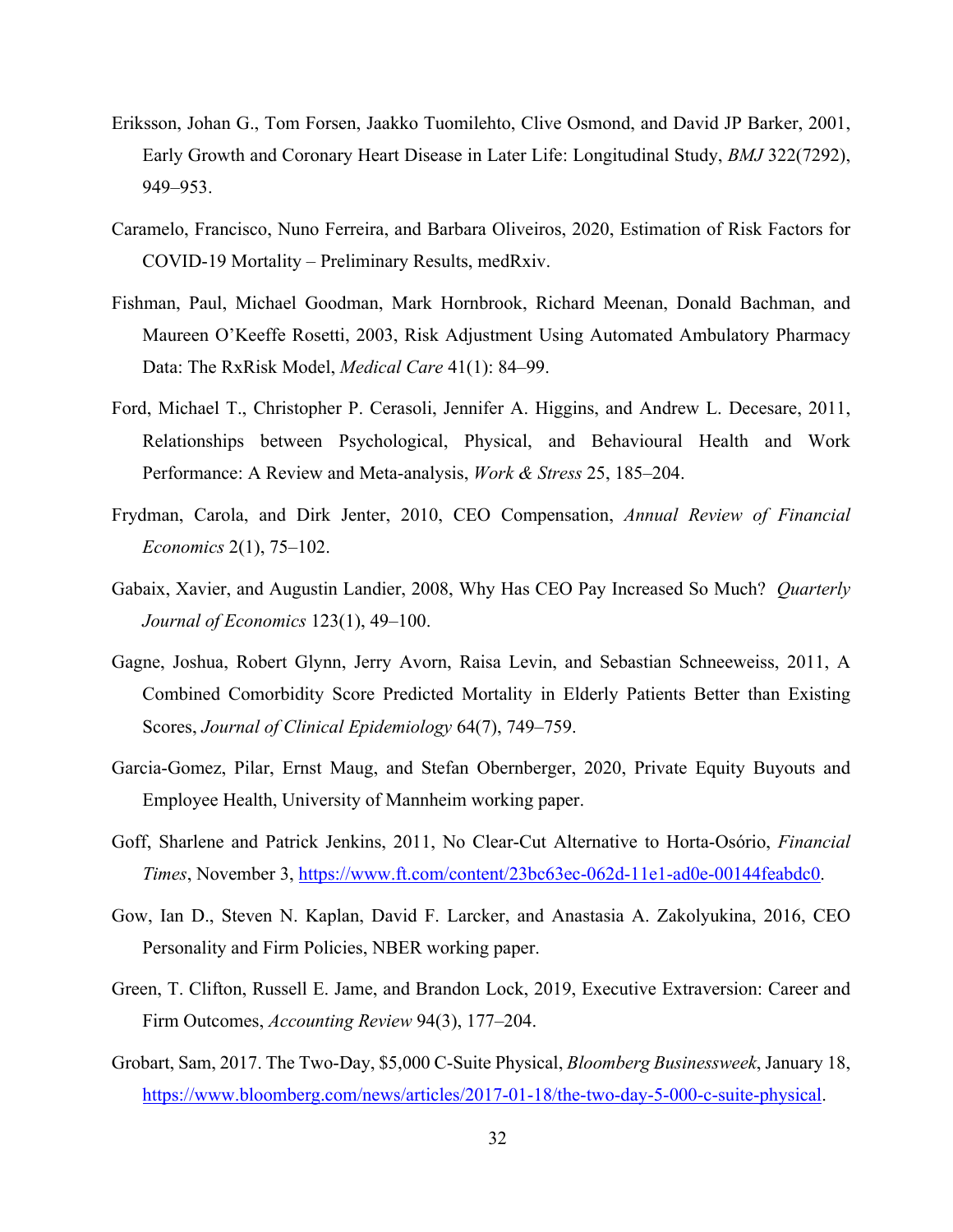- Grönqvist, Hans, Per Johansson, and Susan Niknami, 2012, Income Inequality and Health: Lessons from a Refugee Residential Assignment Program, *Journal of Health Economics* 31(4), 617– 629.
- Halfon, Patricia, Yves Eggli, Anne Decollogny, and Erol Seker, 2013, Disease Identification Based on Ambulatory Drugs Dispensation and In-hospital ICD-10 Diagnoses: A Comparison, *BMC Health Services Research* 13(1), 453–484.
- Hermalin, Benjamin, and Michael Weisbach, 2017, Assessing Managerial Ability: Implications for Corporate Governance, in: *The Handbook of the Economics of Corporate Governance*, vol. 1, pp. 93–176, Elsevier.
- Hill, Andrew, 2012, Executive Sick List Reflects Demands, *Financial Times*, September 21, https://www.ft.com/content/d97a4c10-027d-11e2-9e53-00144feabdc0.
- Holland, Sara B, and Ugur Lel, 2017, In Sickness and in Health: Firm Performance and Managerial Health, University of Georgia working paper.
- Jenter, Dirk, and Fadi Kanaan, 2015, CEO Turnover and Relative Performance Evaluation, *Journal of Finance* 70(5), 2155–2184.
- Johnson, Jeffrey V., and Ellen M. Hall, 1988, Job Strain, Work Place Social Support, and Cardiovascular Disease: A Cross-Sectional Study of a Random Sample of the Swedish Working Population, *American Journal of Public Health* 78(10), 1336–1342.
- Johnston, David W., Carol Propper, and Michael A. Shields, 2009, Comparing Subjective and Objective Measures of Health: Evidence from Hypertension for the Income/health Gradient, *Journal of Health Economics* 28(3), 540−552.
- Kaestner, Robert, and Kevin Callison, 2011, Adolescent Cognitive and Noncognitive Correlates of Adult Health, *Journal of Human Capital* 5(1), 29−69.
- Kaplan, Steven, Mark Klebanov, and Morten Sorensen, 2012, Which CEO Characteristics and Abilities Matter? *Journal of Finance* 67(3), 973−1007.
- Kaplan, Steven, and Morten Sorensen, 2017, Are CEOs Different? Characteristics of Top Managers, University of Chicago working paper.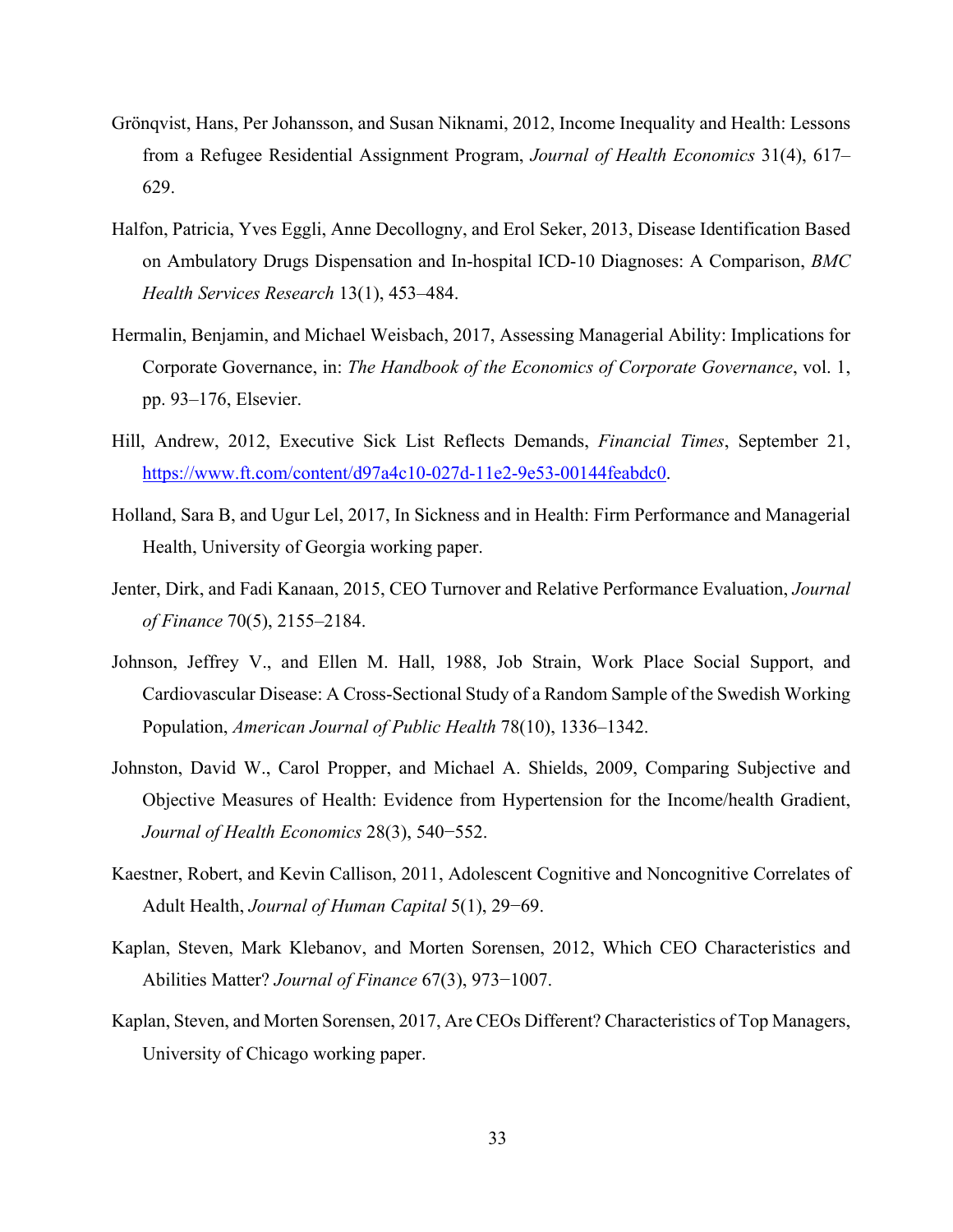- Karasek Jr, Robert A., 1979, Job Demands, Job Decision Latitude, and Mental Strain: Implications for Job Redesign, *Administrative Science Quarterly* 24(2), 285–308.
- Katon, Wayne, Joan Russo, Elizabeth Lin, Susan Heckbert, Paul Ciechanowski, Evette Ludman, and Michael Von Korff, 2006, Depression and Diabetes: Factors Associated with Major Depression at Five-year Follow-up, *Psychosomatics* 50(6), 570–579.
- Larcker, David F. and Brian Tayan, 2011, CEO Health Disclosure at Apple: A Public or Private Matter? Stanford closer look series.
- Larsson, Henrik, Eleonore Ryden, Marcus Boman, Niklas Långström, Paul Lichtenstein, and Mikael Landen, 2013, Risk of Bipolar Disorder and Schizophrenia in Relatives of People with Attention-Deficit Hyperactivity Disorder, *British Journal of Psychiatry* 203(2), 103–106.
- Lemke, Klaus W., Jonathan P. Weiner, and Jeanne M. Clark, 2012, Development and Validation of a Model for Predicting Inpatient Hospitalization, *Medical Care* 50(2), 131–139.
- Limbach, Peter and Florian Sonnenburg, 2015, Does CEO Fitness Matter? University of Cologne working paper.
- Marmot, Michael G., Hans Bosma, Harry Hemingway, Eric Brunner, and Stephen Stansfeld, 1997, Contribution of Job Control and Other Risk Factors to Social Variations in Coronary Heart Disease Incidence, *Lancet* 350(9073), 235–239.
- Marmot, Michael G., Stephen Stansfeld, Chandra Patel, Fiona North, Jenny Head, Ian White, Eric Brunner, Amanda Feeney, and G. Davey Smith, 1991, Health Inequalities among British Civil Servants: The Whitehall II study, *Lancet* 337(8754), 1387–1393.
- Mertz, Dominik, Tae Hyong Kim, Jennie Johnstone, Po-Po Lam, Stefan P. Kuster, Shaza A. Fadel, Dat Tran, Eduardo Fernandez, Neera Bhatnagar, and Mark Loeb, 2013, Populations at Risk for Severe or Complicated Influenza Illness: Systematic Review and Meta-analysis, *BMJ* 347, f5061.
- Miller, Mark R., and Roger M. Wadsworth, 2009, Understanding Organic Nitrates–A Vein Hope? *British Journal of Pharmacology* 157(4), 565–567.
- Murphy, Kevin, 2013, Executive Compensation: Where We Are, and How We Got There, in: *Handbook of the Economics of Finance*, vol. 2, pp. 211–356, Elsevier.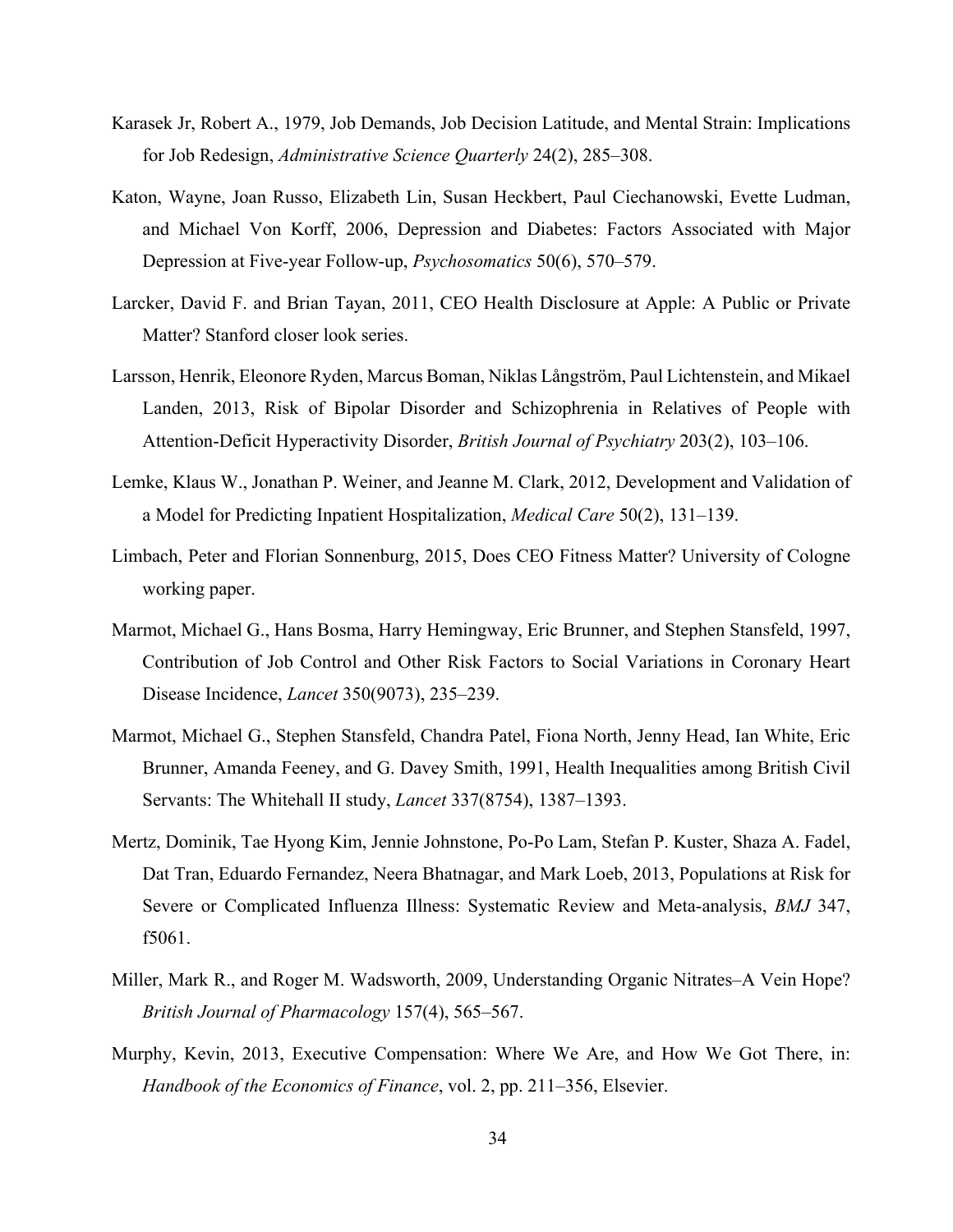- Murphy Kevin J., and Jan Zábojník, 2004, CEO Pay and Appointments: A Market-Based Explanation for Recent Trends, *American Economic Review Papers and Proceedings* 94(2), 192–196.
- Newhouse, Joseph P., Willard G. Manning, Emmett B. Keeler, and Elizabeth M. Sloss, 1989, Adjusting Capitation Rates Using Objective Health Measures and Prior Utilization, *Health Care Financing Review* 10(3), 41–54.
- Nilsson, Anton, and Alexander Paul, 2018, Patient Cost-sharing, Socioeconomic Status, and Children's Health Care Utilization, *Journal of Health Economics* 59, 109–124.
- Olenski, Andrew R., Matthew V. Abola, and Anupam B. Jena, 2015, Do Heads of Government Age More Quickly? Observational Study Comparing Mortality between Elected Leaders and Runners-up in National Elections of 17 Countries, *BMJ* 351, h6424.
- Oyer, Paul, 2008, The Making of an Investment Banker: Stock Market Shocks, Career Choice, and Lifetime Income, *Journal of Finance* 63(6), 2601–2628.
- Persson, Petra, and Maya Rossin-Slater, 2018, Family Ruptures, Stress, and the Mental Health of the Next Generation, *American Economic Review* 108(4-5), 1214–1252.
- Quan, Hude Duncan, Vijaya A. Sundararajan, Patricia E. Halfon, Andrew Fong, Bernard Burnand, Jean-Christophe Luthi, L. Saunders, Cynthia Beck, Thomas Feasby, and William Ghali, 2005, Coding Algorithms for Defining Comorbidities in ICD-9-CM and ICD-10 Administrative Data, *Medical Care* 43(11), 1130–1139.
- Quinzler, Renate, Michael H. Freitag, Birgitt Wiese, Martin Beyer, Hermann Brenner, Anne Dahlhaus, Angela Döring, Tobias Freund, Margit Heier, Hildtraud Knopf, Melanie Luppa, Jana Prokein, Steffi G. Riedel-Heller, Ingmar Schäfer, Christa Scheidt-Nave, Martin Scherer, Ben Schöttker, Joachim Szecsenyi, Petra Thürmann, Hendrik van den Bussche, Jochen Gensichen, Walter E. Haefeli, 2019, A Novel Superior Medication-Based Chronic Disease Score Predicted All-Cause Mortality in Independent Geriatric Cohorts, *Journal of Clinical Epidemiology* 105, 112–124.
- Schnall, Peter L., Paul A. Landsbergis, and Dean Baker, 1994, Job Strain and Cardiovascular Disease, *Annual Review of Public Health* 15(1), 381–411.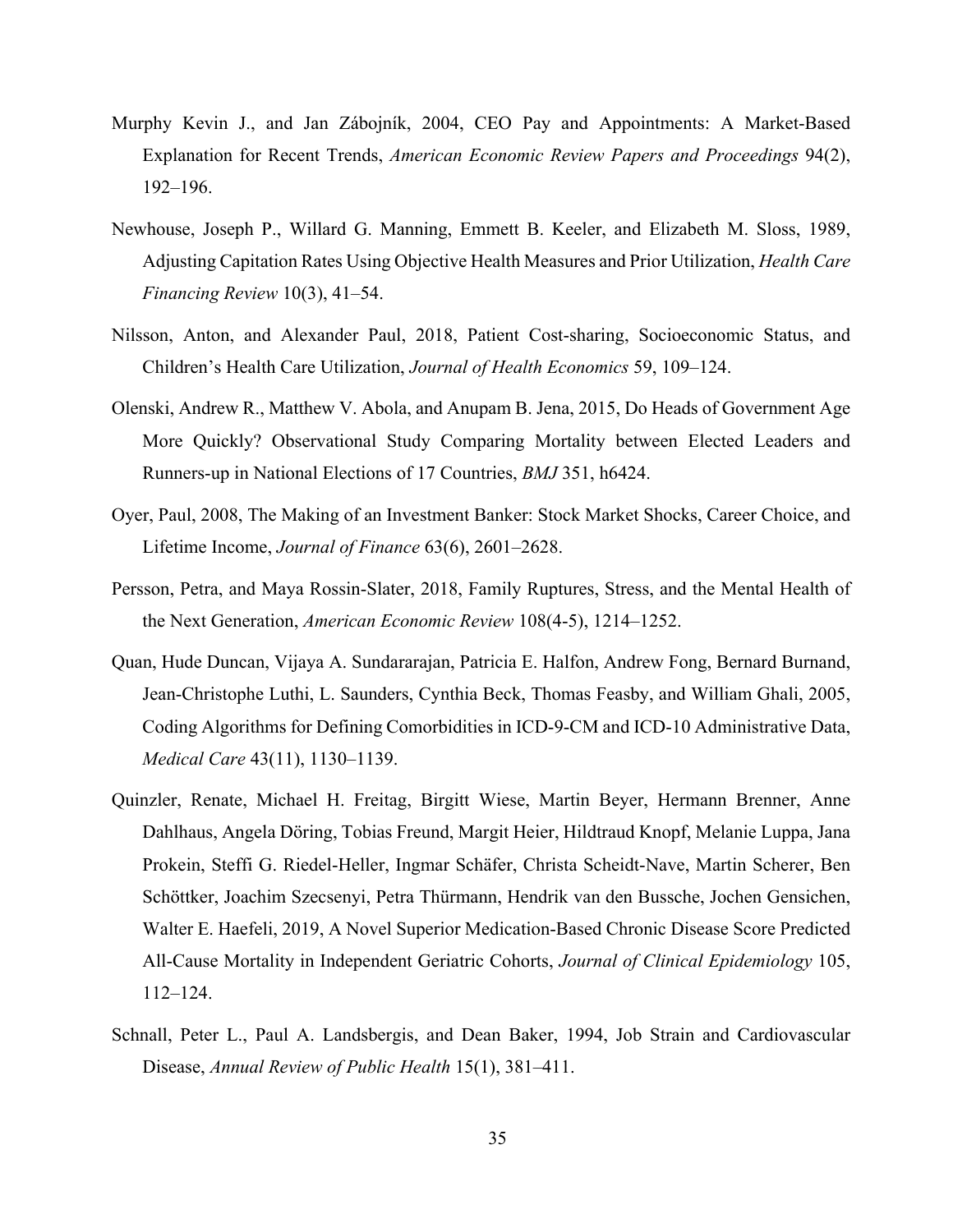- Schoar, Antoinette, and Luo Zuo, 2017, Shaped by Booms and Busts: How the Economy Impacts CEO Careers and Management Styles, *Review of Financial Studies* 30(5), 1425–1456.
- Schäfer, Ingmar, Eike-Christin von Leitner, Gerhard Schön, Daniela Koller, Heike Hansen, Tina Kolonko, Hanna Kaduszkiewicz, Karl Wegscheider, Gerd Glaeske, and Hendrik van den Bussche, 2010, Multimorbidity Patterns in the Elderly: A New Approach of Disease Clustering Identifies Complex Interrelations between Chronic Conditions, *PloS One* 5(12), e15941.
- Seidler, Andreas, Mandy Wagner, Melanie Schubert, Patrik Dröge, Karin Römer, Jörn Pons-Kühnemann, Enno Swart, Hajo Zeeb, and Janice Hegewald, 2016, Aircraft, Road and Railway Traffic Noise as Risk Factors for Heart Failure and Hypertensive Heart Disease—A Casecontrol Study Based on Secondary Data, *International Journal of Hygiene and Environmental Health* 219(8), 749–758.
- Su, Vincent Yi Fong, Yao-Hsu Yang, Kuang-Yao Yang, Kun-Ta Chou, Wei-Juin Su, Yuh-Min Chen, Diahn-Warng Perng, Tzeng-Ji Chen, and Pau-Chung Chen, 2020, The Risk of Death in 2019 Novel Coronavirus Disease (COVID-19) in Hubei Province, *Lancet*, forthcoming.
- Terviö, Marko, 2008, The Difference That CEOs Make: An Assignment Model Approach, *American Economic Review* 98(3), 642–668.
- Thoits, Peggy A., 2010, Stress and Health: Major Findings and Policy Implications, *Journal of Health and Social Behavior* 51(S) S41–S53.
- Tonelli, Marcello, Natasha Wiebe, Martin Fortin, Bruce Guthrie, Brenda R. Hemmelgarn, Matthew T. James, Scott W. Klarenbach, Richard Lewanczuk, Braden J Manns, Paul Ronksley, Peter Sargious, Sharon Straus, and Hude Quan, 2015, Methods for Identifying 30 Chronic Conditions: Application to Administrative Data, *BMC Medical Informatics and Decision Making* 15(1), 31– 41.
- Viscusi, W. Kip, 1993, The Value of Risks to Life and Health, Journal of Economic Literature 31(4), 1912–1946.
- Wils, Regitze Sølling, Ditte Resendal Gotfredsen, Carsten Hjorthøj, Stephen F. Austin, Nikolai Albert, Rikke Gry Secher, Anne Amalie Elgaard Thorup, Ole Mors, and Merete Nordentoft, 2017, Antipsychotic Medication and Remission of Psychotic Symptoms 10 Years after a First-Episode Psychosis, *Schizophrenia Research* 182, 42–48.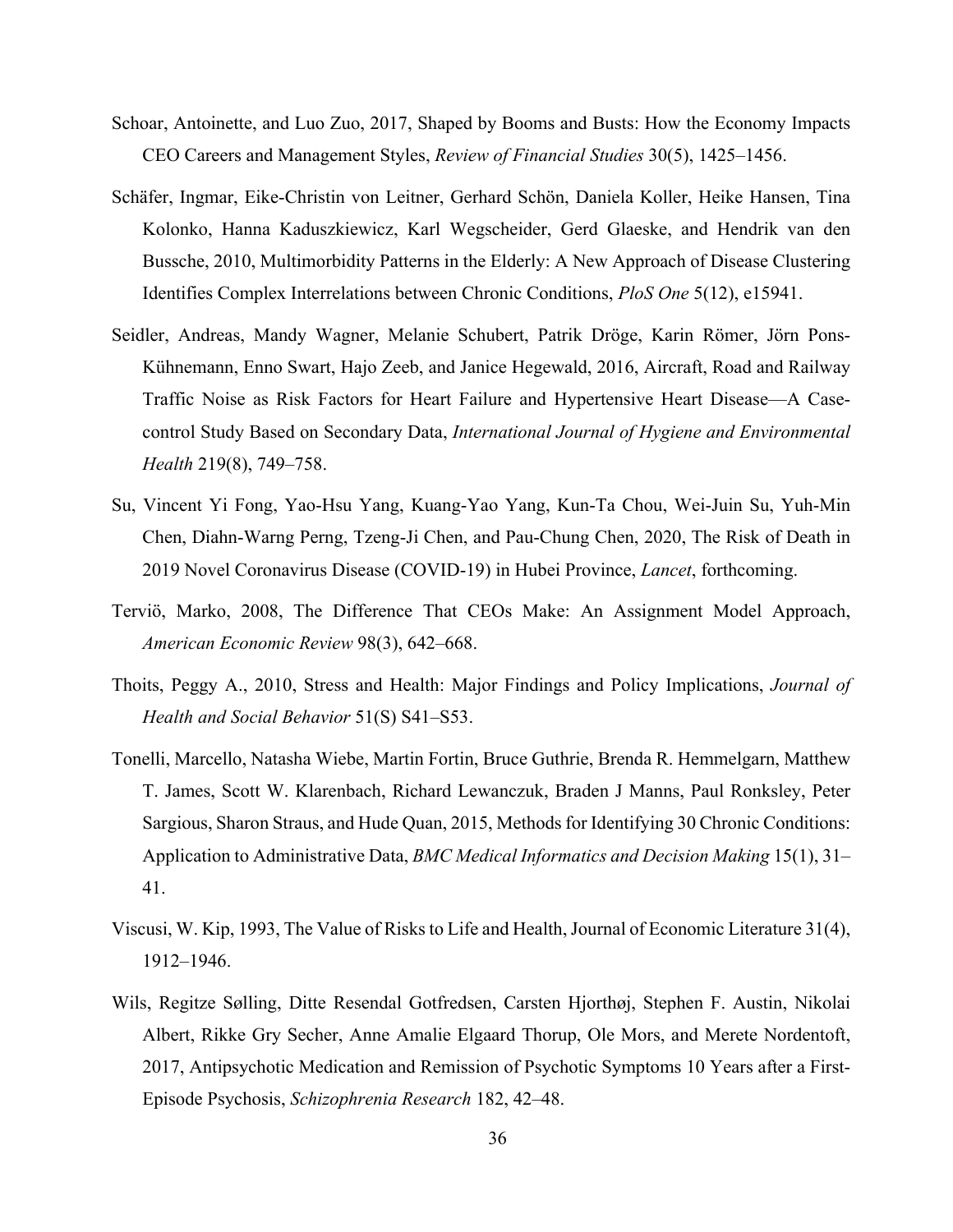Zhang, Wei, Christopher McLeod, and Mieke Koehoorn, 2016, The Relationship between Chronic Conditions and Absenteeism and Associated Costs in Canada, *Scandinavian Journal of Work*, *Environment & Health* 42(5), 413–422.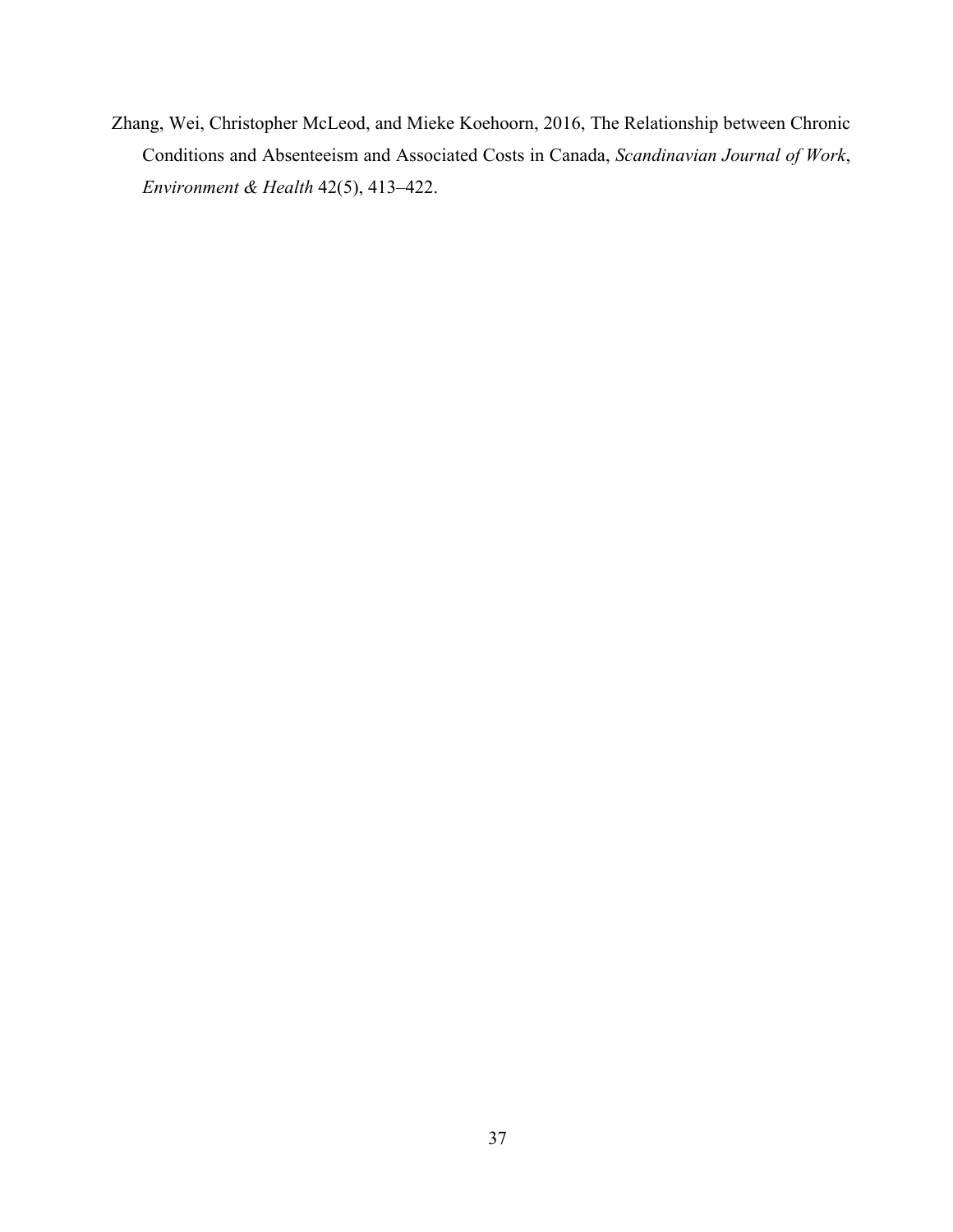

#### **Figure 1. Health of CEOs and high-skill professionals compared to population**

This figure plots indices of mental and physical health for CEOs and high-skill professionals in law, engineering, and finance compared to the population. The health indices calculate first the predicted number of days of next-year sick leave for each individual-year observation using information on the diagnoses an individual has in a given year. The health indices are then orthogonalized with respect to age, gender, and year to arrive at the final indices. The figure plots the ratio of the predicted sick leave for CEOs and high-skill professionals and the predicted sick leave in the population. Panels A and B calculate the predicted days of sick leave separately for diagnoses relating to mental health and physical health; Panel C shows the joint results. Unit of reporting is percentage point.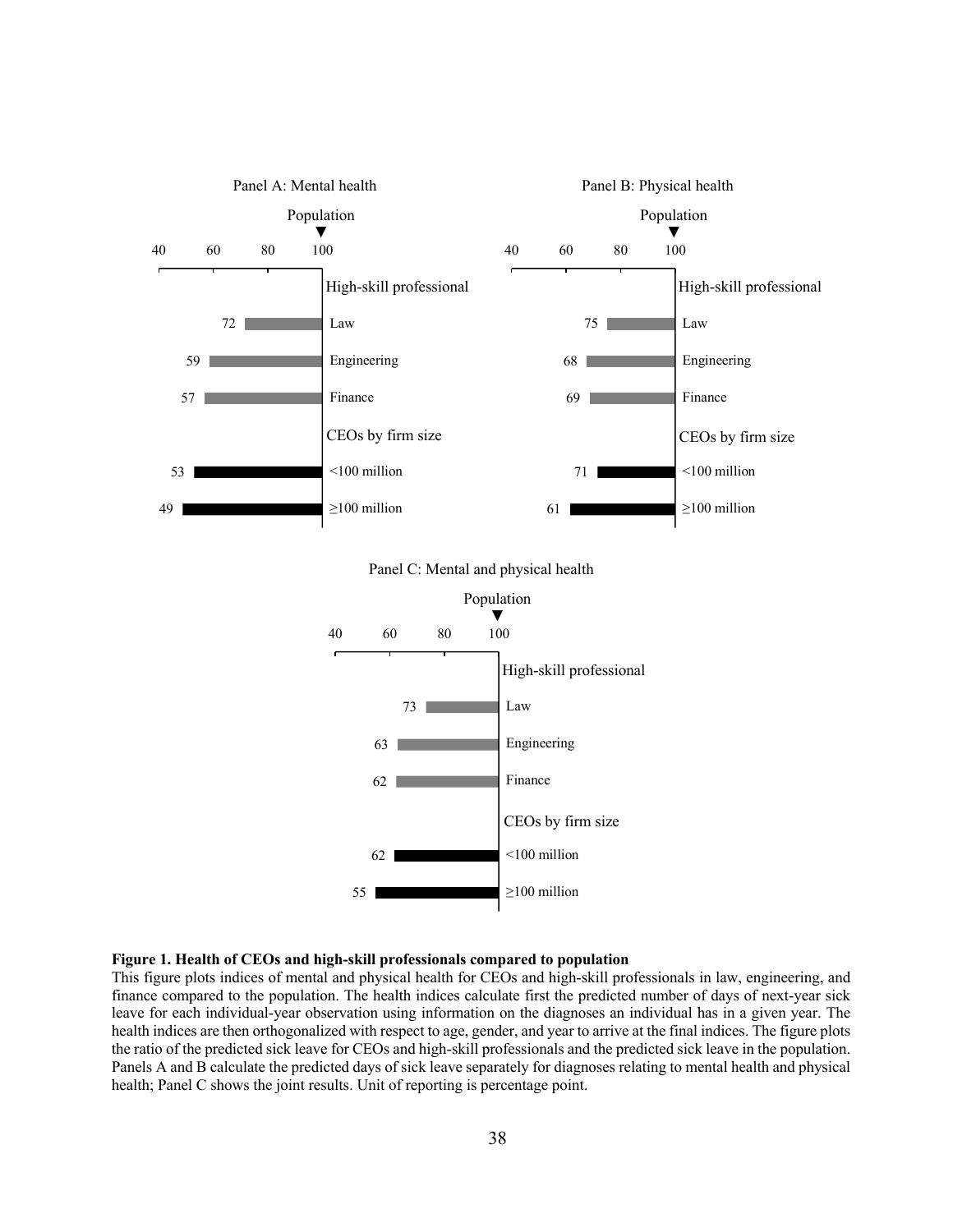

Panel B: Physical health



Panel C: Mental and physical health



#### **Figure 2. Health of newly appointed CEOs in firms of different size**

This figure plots indices of mental and physical health for newly appointed CEOs in firms of different size. The firms are divided into 2% bins according to their total assets and the averages of health indices, measured one year prior to CEO appointment, are shown in each bin. In these bins, each firm-CEO pair is the unit of observation. The health indices calculate first the predicted number of days of next-year sick leave for each individual-year observation using information on the diagnoses an individual has in a given year. The health indices are then orthogonalized with respect to age, gender, and year to arrive at the final indices. The figure plots the ratio of the predicted sick leave for CEOs in each firm-size category and the predicted sick leave in the population. Panels A and B plot the mental and physical health indices separately whereas Panel C combines the mental and physical health diagnoses into one index. The linear regression line accompanies each plot. The unit of reporting is percentage points.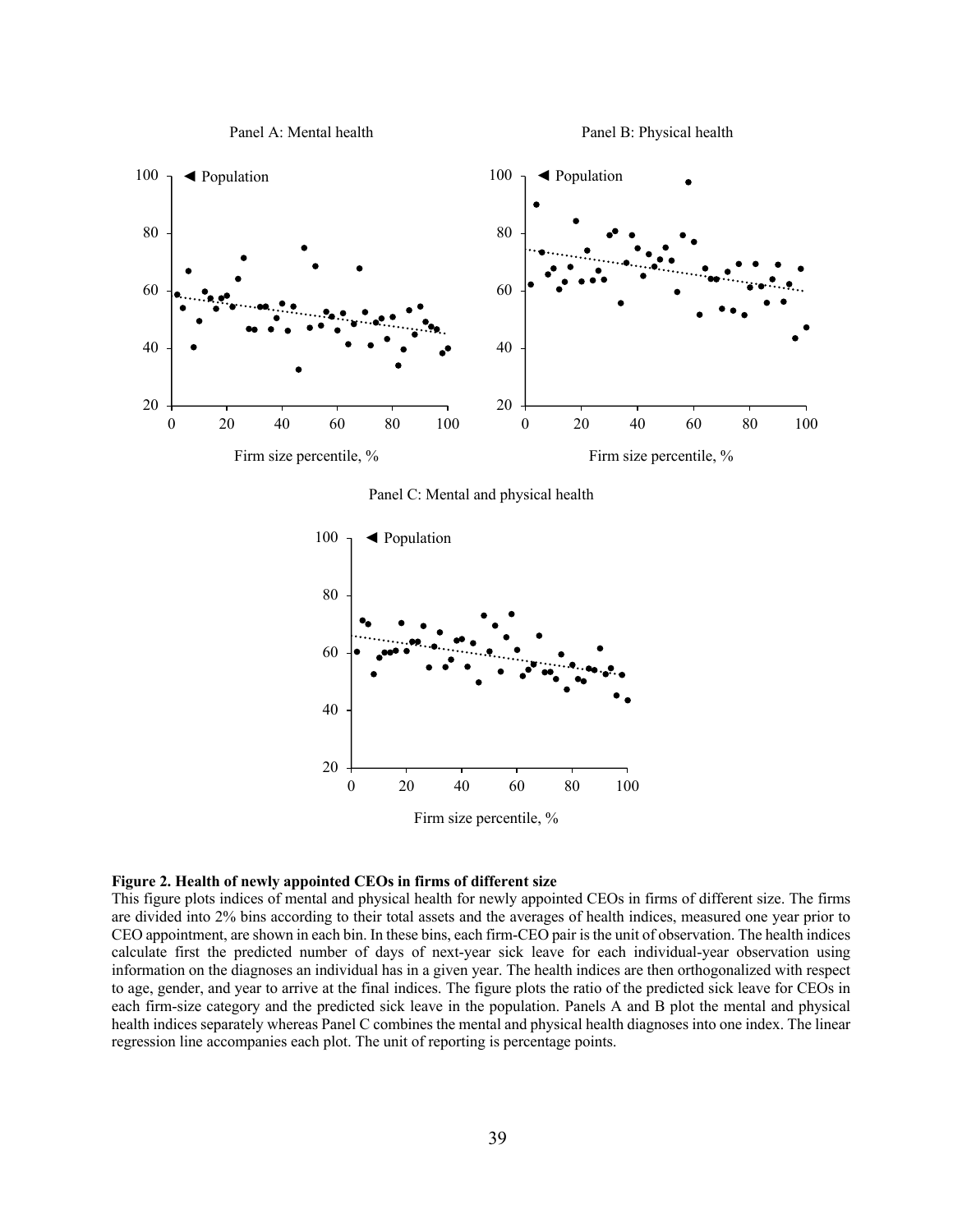#### **Descriptive statistics on population, high-skill professionals, and CEOs**

This table reports descriptive statistics on the 3.6 million individuals born in 1951–78 over the 2006–15 observation period. The statistics are calculated separately for all individuals in the population, for high-skill professionals in law, engineering, and finance, and for CEOs by firm size (measured by total assets in SEK). The unit of observation is an individual in a year. Panel A reports on age, gender, education, and income for the full sample. Panel B reports also on cardiovascular fitness, muscle strength, body mass index, cognitive and non-cognitive ability, and height available from the military enlistment on a sample of males. Cardiovascular fitness is measured in a cycle ergometry test and muscle strength in a combination of knee extension, elbow flexion, and hand grip tests. Body mass index is weight divided by squared height. The cognitive-ability test consists of four subtests designed to measure inductive reasoning (instruction test), verbal comprehension (synonym test), spatial ability (metal folding test), and technical comprehension (technical comprehension test). The subscores are aggregated into a composite score. The non-cognitive-ability score is based on psychologist's evaluation of social maturity, intensity, psychological energy, and emotional stability. All the personal traits are standardized to have zero mean and standard deviation of one in the population.

| Panel A: Descriptive statistics on full sample |            |         |                         |         |                                       |        |  |  |
|------------------------------------------------|------------|---------|-------------------------|---------|---------------------------------------|--------|--|--|
|                                                | Population |         | High-skill professional |         | CEO by firm size                      |        |  |  |
|                                                |            | Law     | Engineering             | Finance | $\leq$ 100 million $\geq$ 100 million |        |  |  |
| Age, years                                     | 45.9       | 43.8    | 43.1                    | 43.7    | 47.4                                  | 48.8   |  |  |
| Female, %                                      | 49.4       | 50.9    | 27.5                    | 32.4    | 11.1                                  | 9.2    |  |  |
| Level of education, %                          |            |         |                         |         |                                       |        |  |  |
| Basic                                          | 13.3       | 0.0     | 0.0                     | 0.0     | 7.3                                   | 2.6    |  |  |
| High school                                    | 47.9       | 0.0     | 0.0                     | 0.0     | 38.9                                  | 20.5   |  |  |
| Vocational                                     | 15.0       | 0.0     | 0.0                     | 0.0     | 23.7                                  | 21.9   |  |  |
| University                                     | 23.8       | 100.0   | 100.0                   | 100.0   | 30.1                                  | 55.0   |  |  |
| Income, SEK thousand                           | 298        | 674     | 533                     | 1,206   | 1,119                                 | 2,634  |  |  |
| Number of observations                         | 33,866,790 | 102,212 | 349,947                 | 33,712  | 89,326                                | 26,405 |  |  |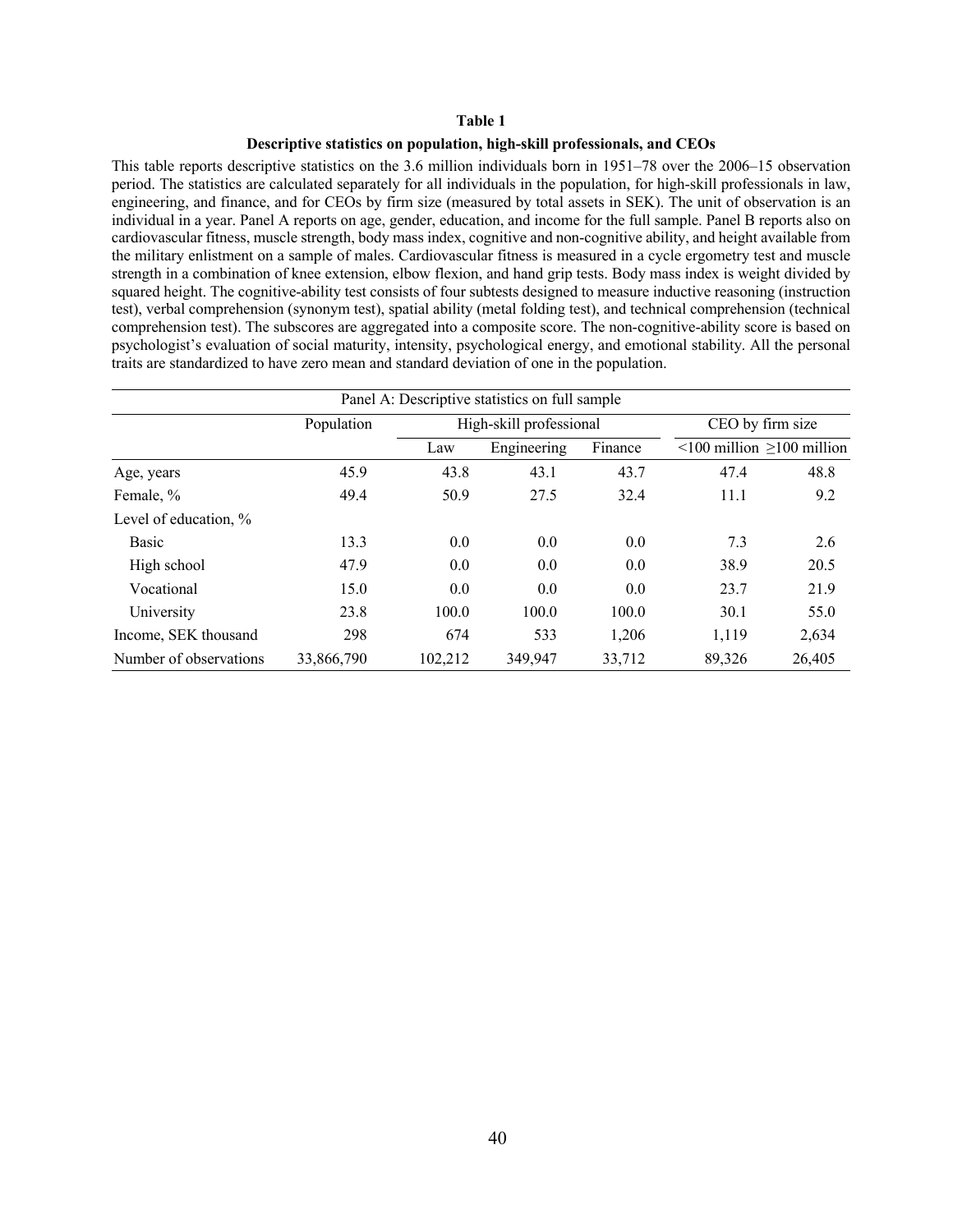| Panel B: Subsample of men with data on early-life traits |            |         |                         |         |                  |                                       |  |
|----------------------------------------------------------|------------|---------|-------------------------|---------|------------------|---------------------------------------|--|
|                                                          | Population |         | High-skill professional |         | CEO by firm size |                                       |  |
|                                                          |            | Law     | Engineering             | Finance |                  | $\leq$ 100 million $\geq$ 100 million |  |
| Age, years                                               | 46.2       | 45.5    | 43.5                    | 43.6    | 47.5             | 48.9                                  |  |
| Level of education, %                                    |            |         |                         |         |                  |                                       |  |
| Basic                                                    | 12.8       | 0.0     | 0.0                     | 0.0     | 7.6              | 2.6                                   |  |
| High school                                              | 51.7       | 0.0     | 0.0                     | 0.0     | 39.9             | 21.9                                  |  |
| Vocational                                               | 16.1       | 0.0     | 0.0                     | 0.0     | 24.3             | 21.2                                  |  |
| University                                               | 19.4       | 100.0   | 100.0                   | 100.0   | 28.2             | 54.3                                  |  |
| Income, SEK thousand                                     | 389        | 829     | 570                     | 1,492   | 1,148            | 2,683                                 |  |
| Cognitive ability, % sd                                  | $-0.3$     | 77.0    | 105.0                   | 73.2    | 47.4             | 71.9                                  |  |
| Non-cognitive ability, % sd                              | 0.3        | 59.4    | 40.5                    | 68.2    | 65.9             | 91.3                                  |  |
| Height, % sd                                             | 0.2        | 23.7    | 20.1                    | 23.7    | 20.2             | 36.1                                  |  |
| Cardiovascular fitness, % sd                             | 0.3        | 31.4    | 34.8                    | 44.3    | 32.7             | 49.8                                  |  |
| Muscle strength, % sd                                    | 0.2        | $-10.8$ | $-1.9$                  | $-2.0$  | 17.0             | 18.4                                  |  |
| Body mass index, % sd                                    | $-0.2$     | $-14.6$ | $-18.5$                 | $-19.7$ | $-0.3$           | $-1.7$                                |  |
| Number of observations                                   | 11,952,139 | 43,109  | 204,544                 | 19,423  | 66,962           | 20,481                                |  |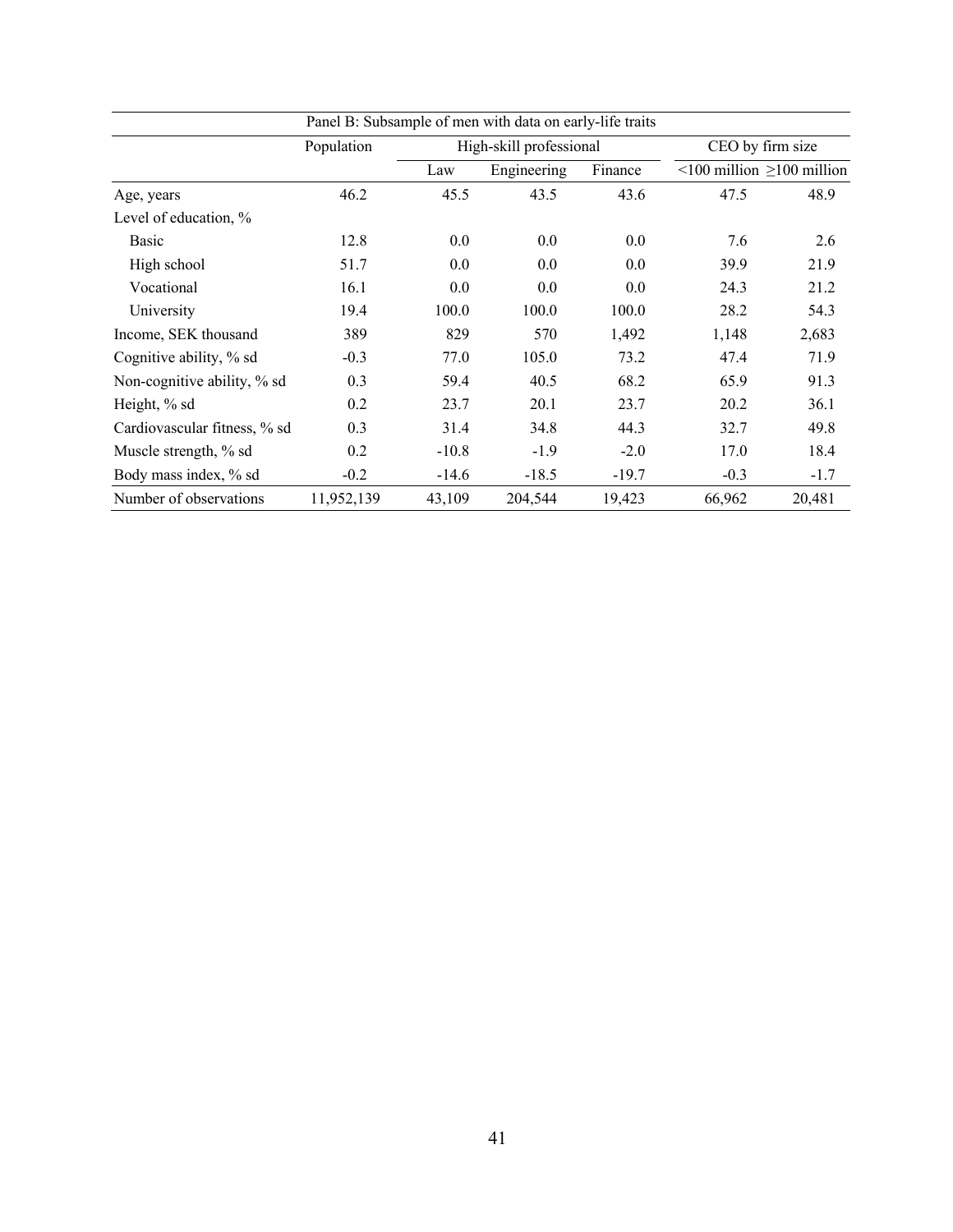#### **CEO health compared to population and high-skill professionals**

This table reports on health of the 3.6 million individuals born in 1951–78 over the 2006–15 observation period. The statistics are calculated separately for all individuals in the population, for high-skill professionals in law, engineering, and finance, and for CEOs by the firm's total assets in SEK. The unit of observation is an individual in a year. Panel A reports the annual incidence of diagnoses, broken down into the Rx-Risk categories detailed in Table IA1. Diagnoses in the hospitalization, specialized care, and drug prescription registers enter the calculation. The panel reports the ratio of the incidence of diagnoses, adjusted for age and gender, among CEOs and high-skill professionals compared with the population. The ratio is negative for psychotic illness for larger-firm CEOs because these firms have so few CEOs with diagnosed psychotic illness, producing a negative adjusted incidence after age and gender adjustment. Panel B aggregates the incidence of diagnoses listed in Panel A into health indices based on sick leave. These indices calculate first the predicted number of days of next-year sick leave for each individual-year observation using information on the diagnoses an individual has in the current year (these regressions are reported in Table IA3). The health indices are then orthogonalized with respect to age, gender, and year. The panel reports the ratio of the predicted sick leave for CEOs and high-skill professionals and the predicted sick leave in the population.

| Panel A: Annual incidence of diagnoses in population, and age-gender-adjusted incidence relative to population |                    |                                                         |                         |         |                  |                       |  |
|----------------------------------------------------------------------------------------------------------------|--------------------|---------------------------------------------------------|-------------------------|---------|------------------|-----------------------|--|
|                                                                                                                | Inci-              | Age-gender-adjusted incidence relative to population, % |                         |         |                  |                       |  |
|                                                                                                                | dence in           |                                                         | High-skill professional |         | CEO by firm size |                       |  |
|                                                                                                                | popula-<br>tion, % | Law                                                     | Engi-<br>neering        | Finance | 100<br>million   | $\geq 100$<br>million |  |
| Mental health diagnosis                                                                                        | 16.1               | 79.5                                                    | 66.6                    | 69.1    | 66.4             | 63.1                  |  |
| Anxiety and tension                                                                                            | 10.4               | 82.1                                                    | 62.5                    | 72.2    | 71.4             | 70.8                  |  |
| Depression                                                                                                     | 10.2               | 75.6                                                    | 67.1                    | 59.8    | 55.8             | 48.4                  |  |
| Psychotic illness                                                                                              | 1.6                | 37.3                                                    | 30.6                    | 23.3    | 1.0              | $-1.2$                |  |
| Bipolar disorder                                                                                               | 0.5                | 56.1                                                    | 57.5                    | 47.4    | 25.7             | 11.7                  |  |
| Physical health diagnosis                                                                                      | 32.3               | 89.0                                                    | 80.0                    | 86.1    | 93.5             | 87.7                  |  |
| Hypertension                                                                                                   | 8.7                | 83.4                                                    | 70.5                    | 69.4    | 92.5             | 77.9                  |  |
| Gastric acid disorder                                                                                          | 8.1                | 58.9                                                    | 61.6                    | 60.0    | 76.8             | 63.2                  |  |
| Heart disease, hypertension                                                                                    | 6.1                | 84.6                                                    | 69.7                    | 76.1    | 75.5             | 62.9                  |  |
| Hyperlipidemia                                                                                                 | 5.3                | 88.1                                                    | 68.5                    | 74.5    | 95.8             | 89.8                  |  |
| Rheumatoid arthritis                                                                                           | 4.3                | 87.5                                                    | 78.1                    | 95.8    | 105.7            | 104.8                 |  |
| Coronary, peripheral vascular disease                                                                          | 4.1                | 89.4                                                    | 67.8                    | 71.7    | 83.0             | 61.1                  |  |
| Thyroid disorder                                                                                               | 3.9                | 98.2                                                    | 99.8                    | 101.0   | 83.4             | 79.8                  |  |
| Liver disease                                                                                                  | 3.8                | 83.4                                                    | 78.6                    | 85.7    | 79.4             | 73.6                  |  |
| Diabetes                                                                                                       | 3.1                | 61.8                                                    | 55.7                    | 43.1    | 47.2             | 12.6                  |  |
| Asthma                                                                                                         | 5.9                | 92.4                                                    | 85.2                    | 89.5    | 92.2             | 79.4                  |  |
| Cardiac disease                                                                                                | 2.8                | 71.2                                                    | 67.8                    | 65.8    | 69.1             | 55.3                  |  |
| Epilepsy                                                                                                       | 2.2                | 53.2                                                    | 42.9                    | 38.3    | 34.9             | 25.4                  |  |
| Malignancies                                                                                                   | 1.9                | 111.1                                                   | 105.5                   | 110.8   | 96.6             | 99.7                  |  |
| Gout                                                                                                           | 0.5                | 86.1                                                    | 50.5                    | 45.7    | 124.3            | 84.8                  |  |
| Irritable bowel syndrome                                                                                       | 0.5                | 80.6                                                    | 78.5                    | 80.7    | 78.5             | 75.8                  |  |
| Parkinson's disease                                                                                            | 0.4                | 65.5                                                    | 71.9                    | 49.3    | 68.1             | 31.3                  |  |
| Renal disease                                                                                                  | 0.2                | 84.5                                                    | 62.8                    | 59.9    | 45.2             | 43.4                  |  |
| Tuberculosis                                                                                                   | 0.04               | 29.6                                                    | 24.5                    | 29.2    | 45.9             | 37.0                  |  |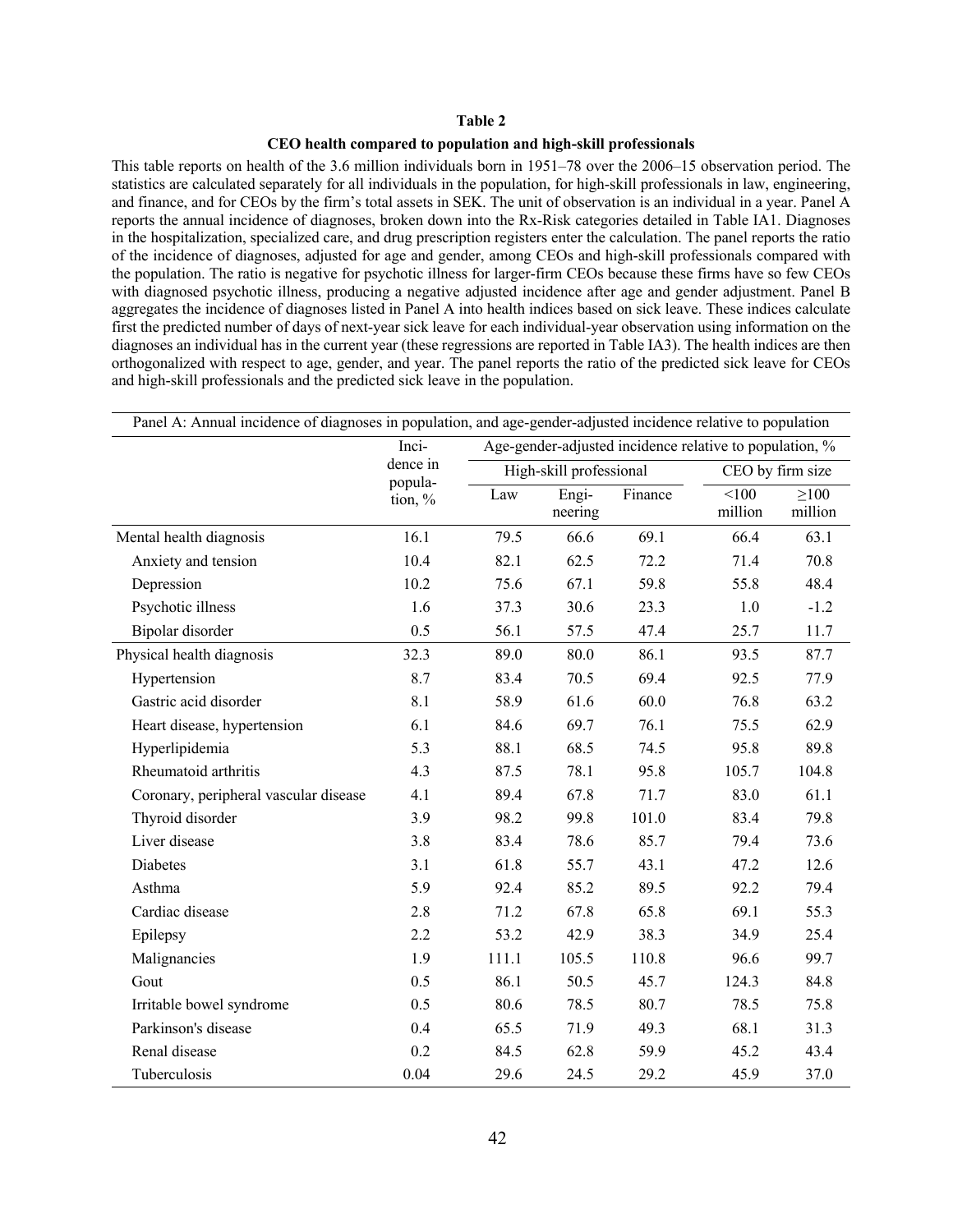| Panel B: Aggregating diagnoses to health index based on sick leave |                  |                                                     |                         |         |                  |                 |  |  |
|--------------------------------------------------------------------|------------------|-----------------------------------------------------|-------------------------|---------|------------------|-----------------|--|--|
|                                                                    | Index in         | Age-gender-adjusted index relative to population, % |                         |         |                  |                 |  |  |
|                                                                    | popu-<br>lation, |                                                     | High-skill professional |         | CEO by firm size |                 |  |  |
|                                                                    | days             | Law                                                 | Engi-<br>neering        | Finance | < 100<br>million | >100<br>million |  |  |
| Mental health                                                      | 3.6              | 71.6                                                | 58.6                    | 56.7    | 53.0             | 48.7            |  |  |
| Physical health                                                    | 3.3              | 75.2                                                | 67.6                    | 68.6    | 71.5             | 61.5            |  |  |
| Mental and physical health                                         | 6.9              | 73.3                                                | 62.9                    | 62.4    | 61.8             | 54.8            |  |  |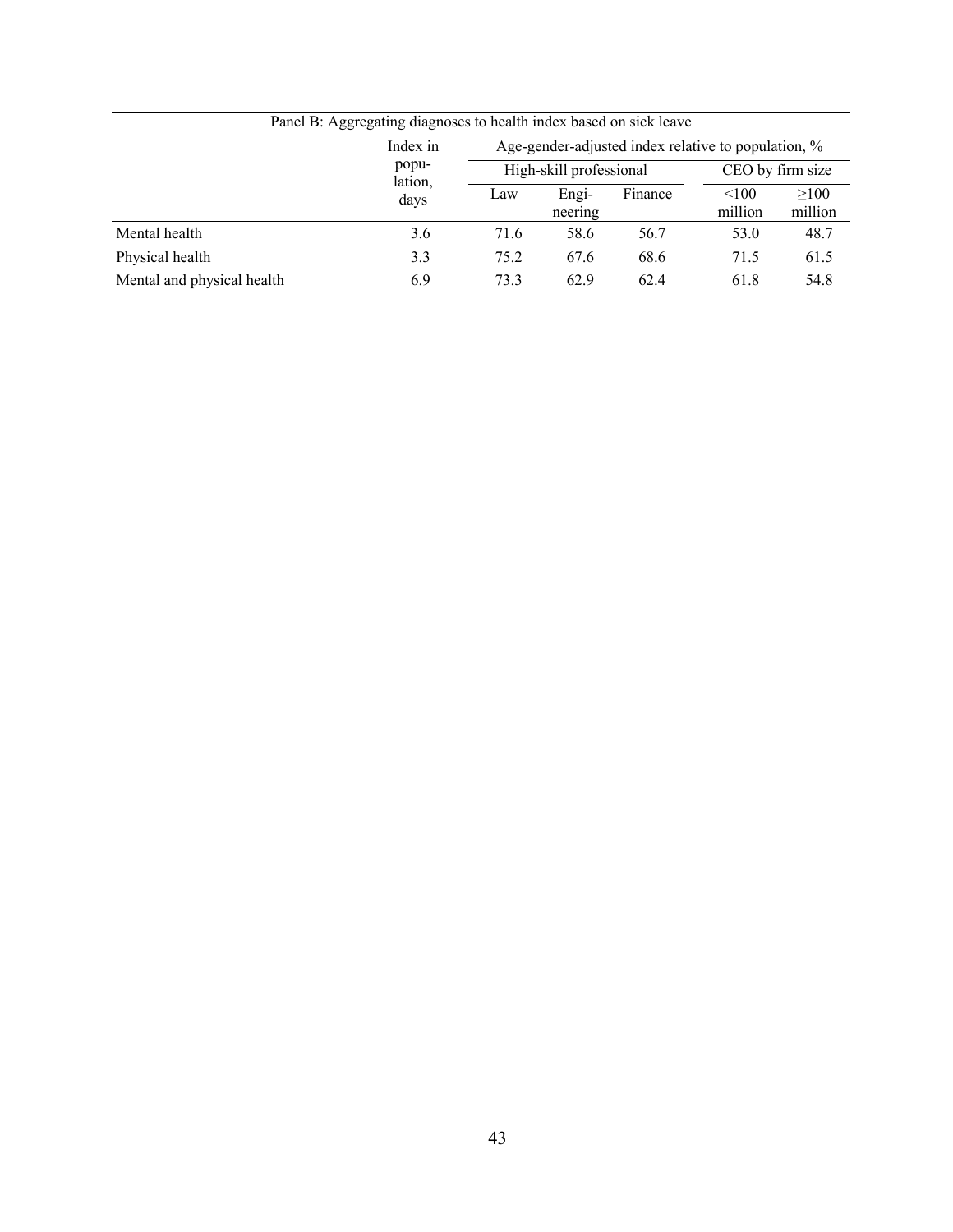## **Health and CEO appointments**

This table reports results on a survival analysis that explains the number of years it takes an individual to become a CEO. Health is measured using the predicted number of days of sick leave, defined in Table 2 Panel B, in the year prior to observing the dependent variable. Health is further divided into mental and physical health conditions following the categorization of the diagnoses in Table 2 Panel A. The table reports a duration regression based on counting the years it takes an individual to become a CEO, estimated using the Cox proportional hazards model and assuming censoring after the last sample year. The sample follows each individual in the sample defined in Table 1 up to the year in which they are first appointed as CEO over the 2007–15 observation period. All specifications include age and year indicators; specifications 1 and 4 also include an indicator for gender. Specifications 2, 3, 5, and 6 report on a subsample of males for whom we have data on early-life traits from the military enlistment (see Table 1 for definitions). These early-life traits, and level of education, are added as controls in specifications 3 and 6. Mental and physical health are measured in days of predicted sick leave and the unit of observation is an individual in a year. The table reports the coefficients of the duration model and the *t-*values below coefficients assume clustering at the individual level.

| Dependent variable                 | Years to CEO appointment              |                       |                        |                |                                    |                       |  |
|------------------------------------|---------------------------------------|-----------------------|------------------------|----------------|------------------------------------|-----------------------|--|
| Specification                      | Mental and physical health separately |                       |                        |                | Mental and physical health jointly |                       |  |
|                                    | Full                                  |                       | Sample with early-life |                | Sample with early-life             |                       |  |
|                                    | sample                                | traits                |                        | sample         |                                    | traits                |  |
|                                    | 1                                     | $\overline{2}$        | $\overline{3}$         | $\overline{4}$ | 5                                  | 6                     |  |
| Mental health                      | $-0.041$                              | $-0.028$              | $-0.021$               |                |                                    |                       |  |
|                                    | $(-21.4)$                             | $(-13.1)$             | $(-9.9)$               |                |                                    |                       |  |
| Physical health                    | $-0.027$                              | $-0.015$              | $-0.009$               |                |                                    |                       |  |
|                                    | $(-12.6)$                             | $(-6.9)$              | $(-4.6)$               |                |                                    |                       |  |
| Mental and physical health         |                                       |                       |                        | $-0.035$       | $-0.022$                           | $-0.015$              |  |
|                                    |                                       |                       |                        | $(-26.6)$      | $(-15.9)$                          | $(-11.5)$             |  |
| High school degree                 |                                       |                       | 0.141                  |                |                                    | 0.141                 |  |
|                                    |                                       |                       | (2.8)                  |                |                                    | (2.8)                 |  |
| Vocational degree                  |                                       |                       | 0.545                  |                |                                    | 0.544                 |  |
|                                    |                                       |                       | (9.9)                  |                |                                    | (9.9)                 |  |
| University degree                  |                                       |                       | 0.744                  |                |                                    | 0.742                 |  |
|                                    |                                       |                       | (13.7)                 |                |                                    | (13.6)                |  |
| Cognitive ability                  |                                       |                       | 0.188                  |                |                                    | 0.188                 |  |
|                                    |                                       |                       | (15.7)                 |                |                                    | (15.7)                |  |
| Non-cognitive ability              |                                       |                       | 0.620                  |                |                                    | 0.621                 |  |
|                                    |                                       |                       | (49.8)                 |                |                                    | (49.9)                |  |
| Height                             |                                       |                       | 0.114                  |                |                                    | 0.114                 |  |
|                                    |                                       |                       | (11.1)                 |                |                                    | (11.2)                |  |
| Physical fitness                   |                                       |                       | 0.048                  |                |                                    | 0.048                 |  |
|                                    |                                       |                       | (4.3)                  |                |                                    | (4.3)                 |  |
| Muscle strength                    |                                       |                       | 0.016                  |                |                                    | 0.015                 |  |
|                                    |                                       |                       | (1.3)                  |                |                                    | (1.3)                 |  |
| Body mass index                    |                                       |                       | $-0.029$               |                |                                    | $-0.027$              |  |
|                                    |                                       |                       | $(-2.4)$               |                |                                    | $(-2.2)$              |  |
| $p$ -value for mental vs. physical | [0.000003]                            | [0.0001]              | [0.0004]               | NA             | NA                                 | <b>NA</b>             |  |
| Mean dependent variable            | 5.01                                  | 4.98                  | 4.98                   | 5.01           | 4.98                               | 4.98                  |  |
| Number of observations             | 30,130,805                            | 10,621,616 10,621,616 |                        | 30,130,805     |                                    | 10,621,616 10,621,616 |  |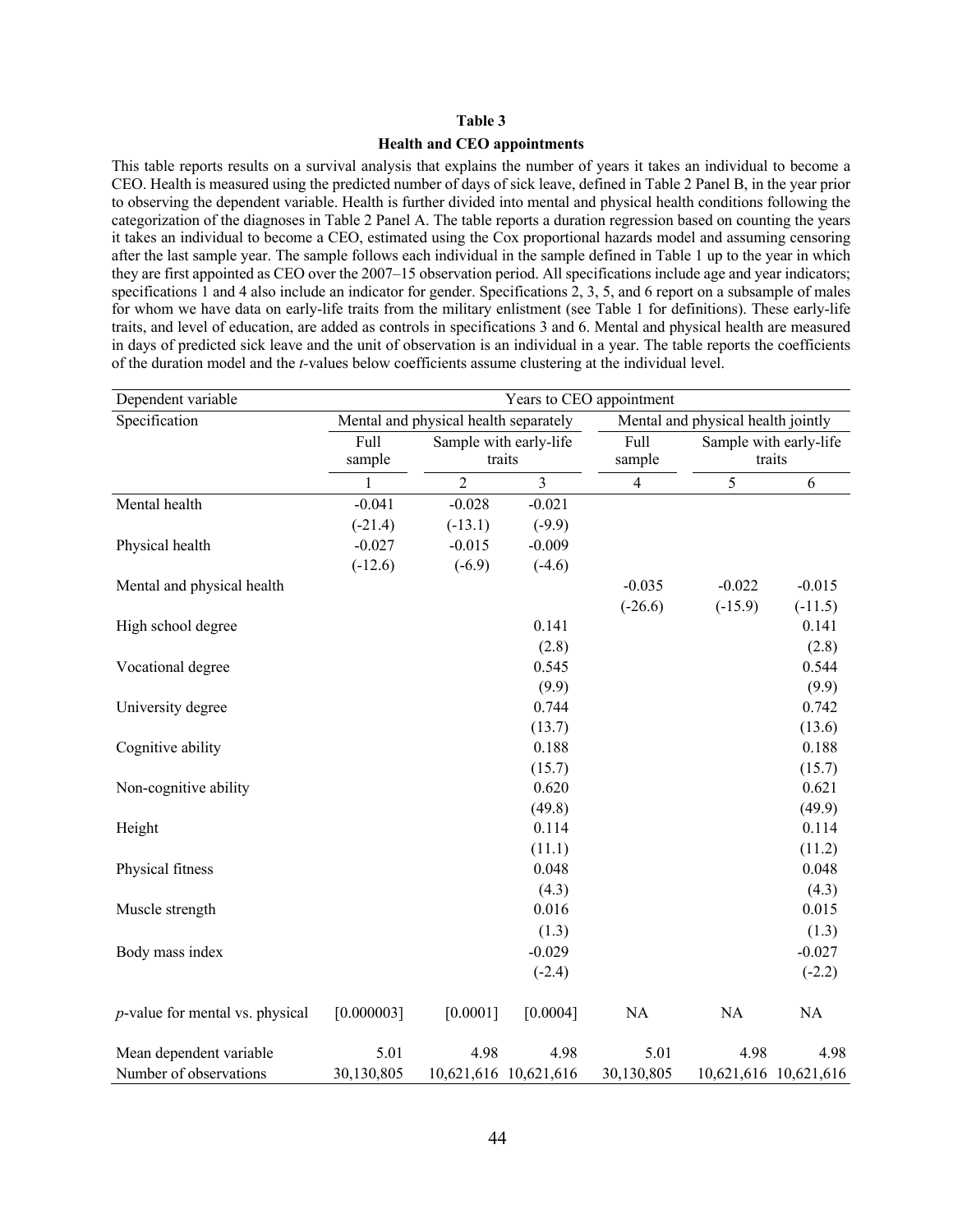#### **Health and mortality**

This table reports results on a survival analysis that explains mortality with the health index constructed from predicted days of sick leave, defined in Table 2. The dependent variable counts the number of years until death for each individual over the 2007–15 period and the independent variables measure the individual's health in 2006. The table estimates a Cox proportional hazards model that assumes censoring after the last sample year. The sample is divided into CEOs and non-CEOs based on an individual holding a CEO position in 2006. All regressions include age and gender indicators. The unit of observation is an individual, the table reports the coefficients of the duration model, and the *t-*values below coefficients are based on robust standard errors.

| Dependent variable                      | Years to death                           |                                       |  |  |  |  |
|-----------------------------------------|------------------------------------------|---------------------------------------|--|--|--|--|
|                                         | Mental and physical<br>health separately | Mental and physical<br>health jointly |  |  |  |  |
| Specification                           |                                          | $\overline{c}$                        |  |  |  |  |
| Mental health                           | 0.021                                    |                                       |  |  |  |  |
|                                         | (52.0)                                   |                                       |  |  |  |  |
| Physical health                         | 0.033                                    |                                       |  |  |  |  |
|                                         | (56.8)                                   |                                       |  |  |  |  |
| Mental health $\times$ CEO              | $-0.005$                                 |                                       |  |  |  |  |
|                                         | $(-0.4)$                                 |                                       |  |  |  |  |
| Physical health $\times$ CEO            | 0.007                                    |                                       |  |  |  |  |
|                                         | (1.4)                                    |                                       |  |  |  |  |
| Mental and physical health              |                                          | 0.028                                 |  |  |  |  |
|                                         |                                          | (96.9)                                |  |  |  |  |
| Mental and physical health $\times$ CEO |                                          | 0.007                                 |  |  |  |  |
|                                         |                                          | (1.6)                                 |  |  |  |  |
| <b>CEO</b>                              | $-0.835$                                 | $-0.846$                              |  |  |  |  |
|                                         | $(-7.2)$                                 | $(-7.3)$                              |  |  |  |  |
| Controls                                |                                          |                                       |  |  |  |  |
| Age                                     | Yes                                      | Yes                                   |  |  |  |  |
| Gender                                  | Yes                                      | Yes                                   |  |  |  |  |
| Mean dependent variable                 | 8.94                                     | 8.94                                  |  |  |  |  |
| Number of observations                  | 3,337,707                                | 3,337,707                             |  |  |  |  |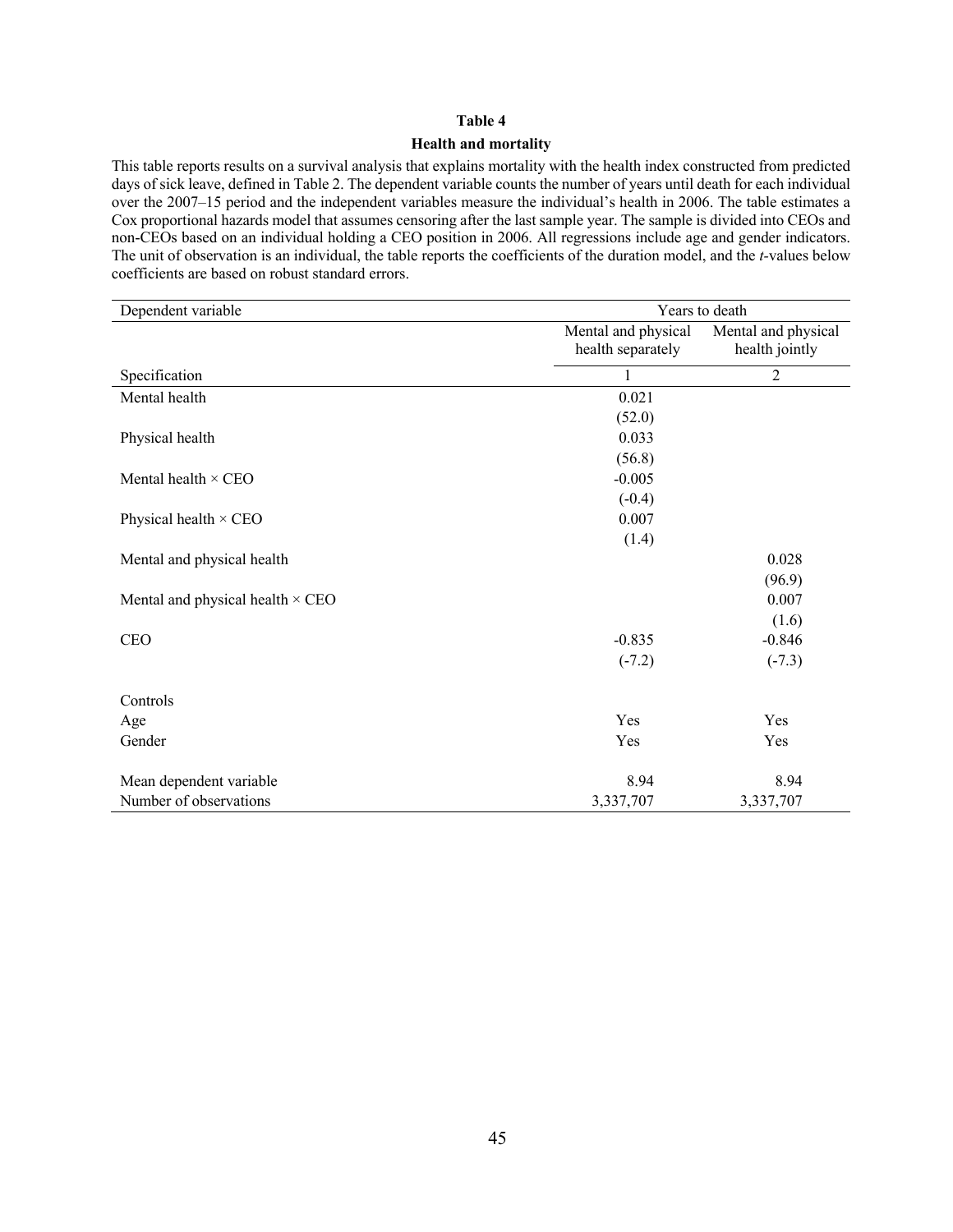#### **CEO health and turnover**

Panel A reports results on a survival analysis that explains the number of years it takes a CEO leaves her current company. The dependent variable is the CEO tenure and it is measured from the year 1990 onwards. The table estimates a Cox proportional hazards model assuming censoring after the last sample year. The mental and physical health indices, lagged by one year, are calculated separately based on the diagnoses listed in Table 2. The unit of observation is a year of a CEO's spell at a firm. Panel B repeats the analysis of Panel A for CEOs appointed after 2006, regressing the number of years to turnover on the combined health index value at the time of appointment. The unit of observation is a CEO's spell at a firm. The firm characteristics, lagged by one year, are logged total assets (measured in SEK), operating return on assets, sales growth calculated as relative change from last year, an indicator for firms either managed or owned by at least two members of the same family, and indicators for listed companies and firms fully owned by the national, regional, or local government. OROA and sales growth are winsorized at the 5 and 95 percentiles. All regressions include age, year, and gender indicators, and indicators for industry based on two-digit SNI codes. The two rightmost specifications additionally control for early-life traits and the level of education, defined in Table 1. The *t-*values below coefficients assume clustering at the CEO level. Coefficients for mental and physical health and for the combined health measure are multiplied by one hundred whereas the other coefficients enter the table in their natural unit.

| Panel A: Contemporaneous health    |                       |                |          |                               |  |  |  |  |
|------------------------------------|-----------------------|----------------|----------|-------------------------------|--|--|--|--|
| Dependent variable                 | Years to CEO turnover |                |          |                               |  |  |  |  |
| Sample                             |                       | Full sample    |          | Sample with early-life traits |  |  |  |  |
| Specification                      | $\mathbf{1}$          | $\overline{2}$ | 3        | $\overline{4}$                |  |  |  |  |
| Mental health                      | 0.83                  | 0.80           | 1.02     | 0.98                          |  |  |  |  |
|                                    | (6.5)                 | (6.2)          | (6.8)    | (6.5)                         |  |  |  |  |
| Physical health                    | 0.26                  | 0.32           | 0.27     | 0.26                          |  |  |  |  |
|                                    | (2.5)                 | (3.2)          | (2.2)    | (2.2)                         |  |  |  |  |
| Logged assets                      |                       | 0.18           |          | 0.17                          |  |  |  |  |
|                                    |                       | (36.5)         |          | (27.9)                        |  |  |  |  |
| <b>OROA</b>                        |                       | $-1.14$        |          | $-1.15$                       |  |  |  |  |
|                                    |                       | $(-25.7)$      |          | $(-22.1)$                     |  |  |  |  |
| Sales growth                       |                       | $-0.09$        |          | $-0.10$                       |  |  |  |  |
|                                    |                       | $(-7.2)$       |          | $(-6.8)$                      |  |  |  |  |
| Family firm, family managed        |                       | $-0.17$        |          | $-0.20$                       |  |  |  |  |
|                                    |                       | $(-5.2)$       |          | $(-5.3)$                      |  |  |  |  |
| Family firm, not family managed    |                       | $-0.88$        |          | $-0.86$                       |  |  |  |  |
|                                    |                       | $(-14.9)$      |          | $(-12.6)$                     |  |  |  |  |
| Listed firm                        |                       | $-0.27$        |          | $-0.30$                       |  |  |  |  |
|                                    |                       | $(-4.3)$       |          | $(-4.5)$                      |  |  |  |  |
| Government-owned firm              |                       | $-0.26$        |          | $-0.31$                       |  |  |  |  |
|                                    |                       | $(-5.2)$       |          | $(-5.1)$                      |  |  |  |  |
| Controls                           |                       |                |          |                               |  |  |  |  |
| Age                                | Yes                   | Yes            | Yes      | Yes                           |  |  |  |  |
| Gender                             | Yes                   | Yes            | Yes      | Yes                           |  |  |  |  |
| Year                               | Yes                   | Yes            | Yes      | Yes                           |  |  |  |  |
| Industry                           | Yes                   | Yes            | Yes      | Yes                           |  |  |  |  |
| Early-life traits and education    | $\rm No$              | $\rm No$       | Yes      | Yes                           |  |  |  |  |
| $p$ -value for mental vs. physical | [0.001]               | [0.006]        | [0.0003] | [0.0004]                      |  |  |  |  |
| Mean dependent variable            | 6.39                  | 6.39           | 6.64     | 6.64                          |  |  |  |  |
| Number of observations             | 101,729               | 101,729        | 77,131   | 77,131                        |  |  |  |  |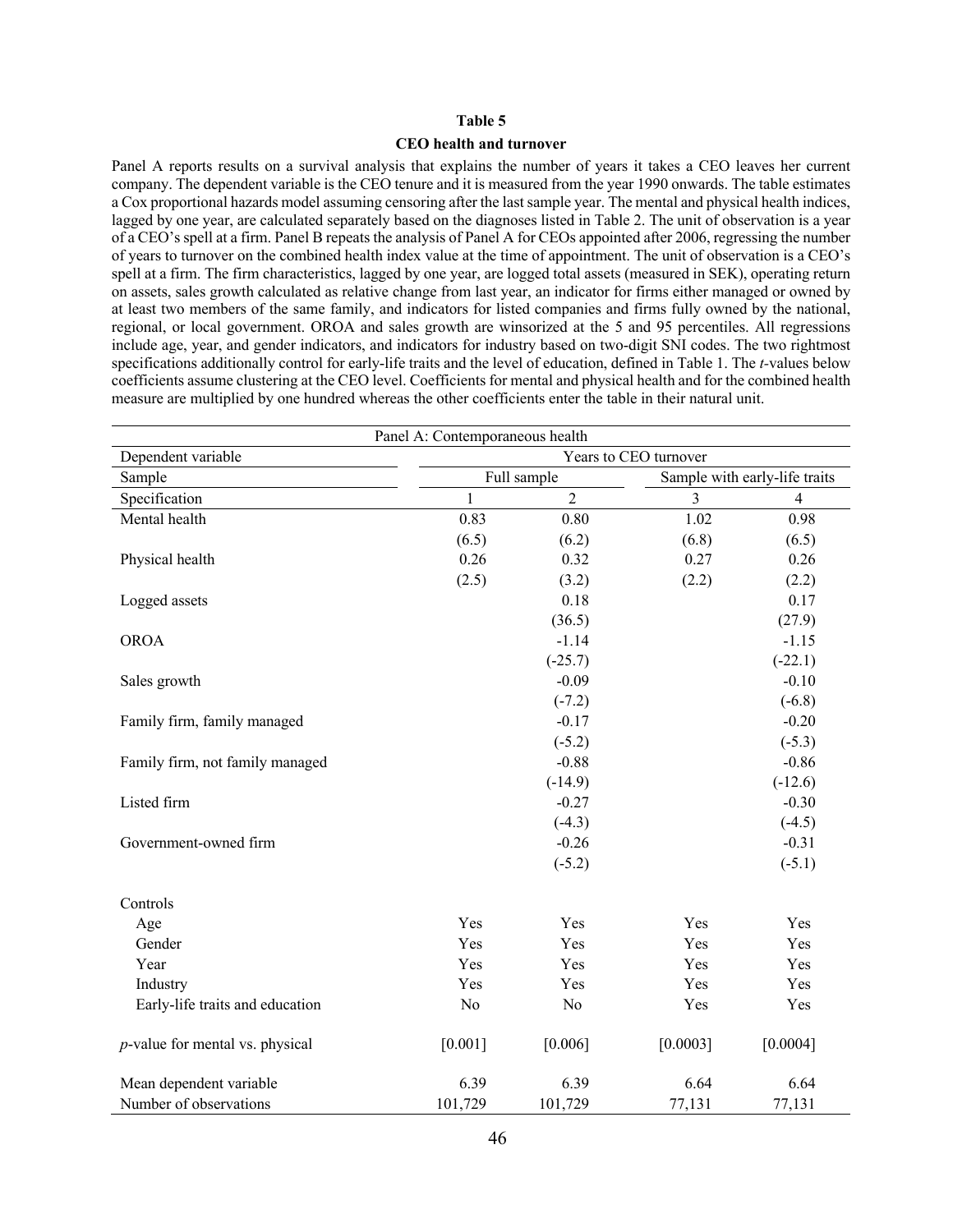| Panel B: Subsample of CEOs with health at the time of appointment |                       |                |        |                               |  |  |  |  |
|-------------------------------------------------------------------|-----------------------|----------------|--------|-------------------------------|--|--|--|--|
| Dependent variable                                                | Years to CEO turnover |                |        |                               |  |  |  |  |
| Sample                                                            |                       | Full sample    |        | Sample with early-life traits |  |  |  |  |
| Specification                                                     | 1                     | $\overline{2}$ | 3      | 4                             |  |  |  |  |
| Mental and physical health at appointment                         | 0.23                  | 0.30           | 0.47   | 0.49                          |  |  |  |  |
|                                                                   | (1.8)                 | (2.5)          | (3.3)  | (3.4)                         |  |  |  |  |
| Logged assets                                                     |                       | 0.13           |        | 0.12                          |  |  |  |  |
|                                                                   |                       | (22.3)         |        | (16.0)                        |  |  |  |  |
| <b>OROA</b>                                                       |                       | $-0.78$        |        | $-0.84$                       |  |  |  |  |
|                                                                   |                       | $(-14.1)$      |        | $(-12.6)$                     |  |  |  |  |
| Sales growth                                                      |                       | $-0.03$        |        | $-0.03$                       |  |  |  |  |
|                                                                   |                       | $(-2.4)$       |        | $(-2.4)$                      |  |  |  |  |
| Family firm, not family managed                                   |                       | $-0.28$        |        | $-0.31$                       |  |  |  |  |
|                                                                   |                       | $(-6.9)$       |        | $(-6.6)$                      |  |  |  |  |
| Family firm, family managed                                       |                       | $-0.77$        |        | $-0.73$                       |  |  |  |  |
|                                                                   |                       | $(-8.3)$       |        | $(-6.5)$                      |  |  |  |  |
| Listed firm                                                       |                       | $-0.11$        |        | $-0.18$                       |  |  |  |  |
|                                                                   |                       | $(-1.6)$       |        | $(-2.4)$                      |  |  |  |  |
| Government-owned firm                                             |                       | $-0.45$        |        | $-0.55$                       |  |  |  |  |
|                                                                   |                       | $(-7.4)$       |        | $(-7.3)$                      |  |  |  |  |
|                                                                   |                       |                |        |                               |  |  |  |  |
| Controls                                                          |                       |                |        |                               |  |  |  |  |
| Age                                                               | Yes                   | Yes            | Yes    | Yes                           |  |  |  |  |
| Gender                                                            | Yes                   | Yes            | Yes    | Yes                           |  |  |  |  |
| Year                                                              | Yes                   | Yes            | Yes    | Yes                           |  |  |  |  |
| Industry                                                          | Yes                   | Yes            | Yes    | Yes                           |  |  |  |  |
| Early-life traits and education                                   | N <sub>o</sub>        | No             | Yes    | Yes                           |  |  |  |  |
| Mean dependent variable                                           | 3.39                  | 3.39           | 3.43   | 3.43                          |  |  |  |  |
| Number of observations                                            | 15,462                | 15,462         | 11,193 | 11,193                        |  |  |  |  |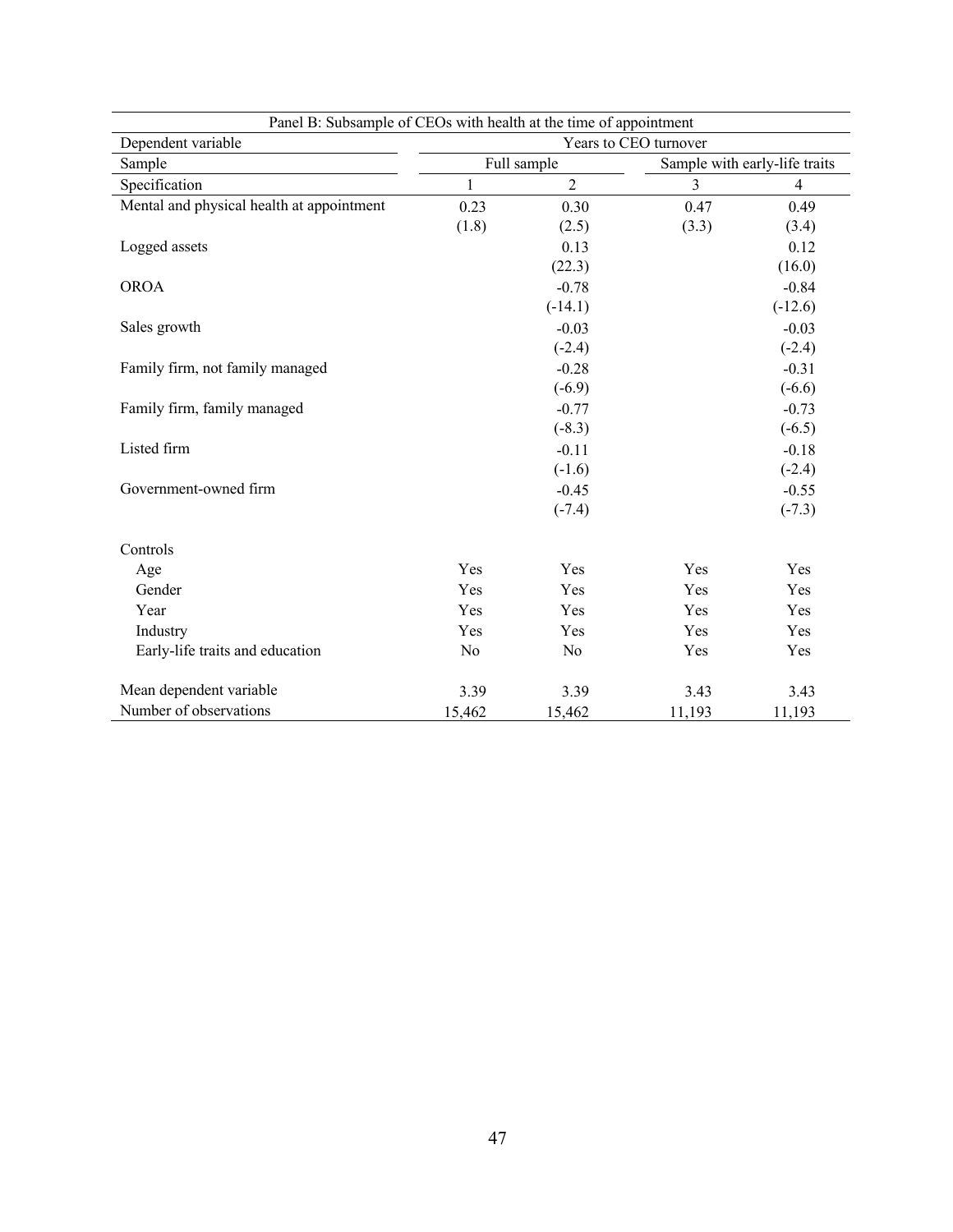## **Effect of CEO appointment on health**

This table reports results of an event study that estimates the impact of becoming a CEO on health. The dependent variable is predicted days of sick leave, defined in Table 2. The independent variables are indicators for years around a CEO turnover event interacted with indicators for an executive appointed to a CEO position. The sample includes the four highest paid executives in the firm in the year prior to the CEO turnover and the person appointed as the CEO in case of an external appointment. We further require that none of these people have been in a CEO position prior to the turnover event. Specifications 1–3 (4–6) include events in which the executives can be followed for two years prior and two (four) years after CEO turnover. All regressions include year, age, and gender indicators, and fixed effects for each CEO turnover event. The unit of observation is an individual in a year and the *t-*values below coefficients assume clustering at the level of the CEO turnover event. The unit of reporting is days.

| Dependent variable       | Predicted sick leave, days |                    |             |                  |                    |          |  |
|--------------------------|----------------------------|--------------------|-------------|------------------|--------------------|----------|--|
| Follow-up period         | Two years<br>Four years    |                    |             |                  |                    |          |  |
| Specification            | Mental<br>health           | Physical<br>health | <b>Both</b> | Mental<br>health | Physical<br>health | Both     |  |
|                          |                            | 2                  | 3           | 4                | 5                  | 6        |  |
| After appointment        | 0.07                       | 0.06               | 0.13        | 0.04             | 0.06               | 0.10     |  |
|                          | (1.3)                      | (0.8)              | (1.4)       | (0.7)            | (0.6)              | (0.9)    |  |
| Appointed to CEO         | 0.12                       | $-0.02$            | 0.11        | $-0.04$          | $-0.06$            | $-0.10$  |  |
|                          | (0.9)                      | $(-0.1)$           | (0.5)       | $(-0.2)$         | $(-0.4)$           | $(-0.4)$ |  |
| Appointed to CEO × After | $-0.07$                    | 0.03               | $-0.03$     | $-0.01$          | 0.17               | 0.15     |  |
|                          | $(-0.8)$                   | (0.3)              | $(-0.2)$    | $(-0.1)$         | (1.2)              | (0.9)    |  |
| Controls                 |                            |                    |             |                  |                    |          |  |
| Age                      | Yes                        | Yes                | Yes         | Yes              | Yes                | Yes      |  |
| Gender                   | Yes                        | Yes                | Yes         | Yes              | Yes                | Yes      |  |
| Year                     | Yes                        | Yes                | Yes         | Yes              | Yes                | Yes      |  |
| Turnover event FE        | Yes                        | Yes                | Yes         | Yes              | Yes                | Yes      |  |
| Mean dependent variable  | 1.25                       | 1.91               | 3.16        | 1.28             | 1.97               | 3.25     |  |
| Adjusted $R^2$           | 0.132                      | 0.098              | 0.124       | 0.140            | 0.101              | 0.128    |  |
| Number of observations   | 83,378                     | 83,378             | 83,378      | 76,640           | 76,640             | 76,640   |  |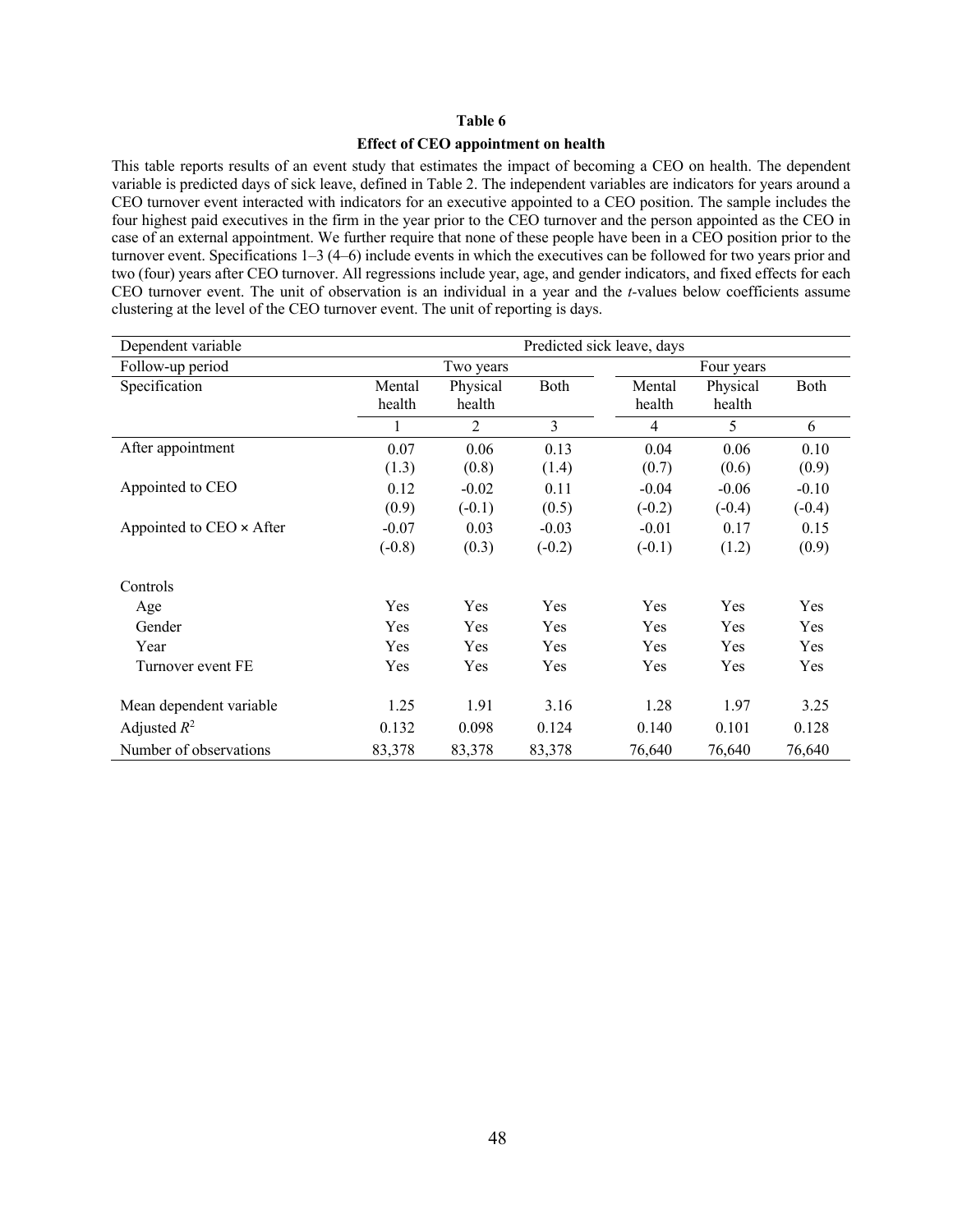#### **CEO health before and after retirement**

This table reports on health before and after retirement, both for CEOs and non-CEOs. The sample consists of individuals who are born in 1942–48. These individuals do not belong to the core sample in Tables 1–3 because they are born before the earliest year an individual can enter the core sample. Panel A reports on descriptive statistics on these individuals. Panel B reports on regressions that explain predicted days of sick leave, defined in Table 2, with an indicator for CEOs. This indicator is interacted with a dummy variable for the years after the median retirement age of 66. All regressions include year and gender indicators (the construction of the sample around the age of 66 requires the removal of age indicators). The unit of observation is an individual in a year, the *t-*values below coefficients assume clustering at the individual level, and the unit of reporting is days.

| Panel A: Descriptive statistics on retirement sample |         |       |  |  |  |  |  |  |
|------------------------------------------------------|---------|-------|--|--|--|--|--|--|
| Non-CEO<br><b>CEO</b>                                |         |       |  |  |  |  |  |  |
| Age, years                                           | 64.0    | 64.0  |  |  |  |  |  |  |
| Female, %                                            | 50.5    | 5.1   |  |  |  |  |  |  |
| Level of education, %                                |         |       |  |  |  |  |  |  |
| Basic                                                | 29.5    | 15.6  |  |  |  |  |  |  |
| High school                                          | 43.1    | 41.3  |  |  |  |  |  |  |
| Vocational                                           | 6.3     | 11.5  |  |  |  |  |  |  |
| University                                           | 21.1    | 31.6  |  |  |  |  |  |  |
| Income, SEK thousand                                 | 301     | 1,962 |  |  |  |  |  |  |
| Number of individuals                                | 680,185 | 1,000 |  |  |  |  |  |  |

|                                                  |                  |                    | Panel B: Effect of retirement on health |                  |                    |           |
|--------------------------------------------------|------------------|--------------------|-----------------------------------------|------------------|--------------------|-----------|
| Dependent variable<br>Predicted sick leave, days |                  |                    |                                         |                  |                    |           |
| Follow-up period                                 |                  | Two years          |                                         |                  | Four years         |           |
| Specification                                    | Mental<br>health | Physical<br>health | Both                                    | Mental<br>health | Physical<br>health | Both      |
|                                                  |                  | $\overline{2}$     | 3                                       | 4                | 5                  | 6         |
| After retirement                                 | 0.18             | 1.69               | 1.87                                    | 0.10             | 1.27               | 1.37      |
|                                                  | (12.1)           | (69.8)             | (59.3)                                  | (4.3)            | (35.0)             | (28.3)    |
| <b>CEO</b>                                       | $-1.17$          | $-1.60$            | $-2.77$                                 | $-1.04$          | $-1.62$            | $-2.65$   |
|                                                  | $(-7.2)$         | $(-4.9)$           | $(-7.0)$                                | $(-5.7)$         | $(-3.8)$           | $(-5.3)$  |
| $CEO \times$ After retirement                    | $-0.09$          | 0.55               | 0.46                                    | $-0.27$          | 0.26               | $-0.01$   |
|                                                  | $(-0.7)$         | (1.5)              | (1.1)                                   | $(-2.0)$         | (0.6)              | $(-0.02)$ |
| Controls                                         |                  |                    |                                         |                  |                    |           |
| Gender                                           | Yes              | Yes                | Yes                                     | Yes              | Yes                | Yes       |
| Year                                             | Yes              | Yes                | Yes                                     | Yes              | Yes                | Yes       |
| Mean dependent variable                          | 4.19             | 8.88               | 13.08                                   | 4.21             | 9.30               | 13.51     |
| Adjusted $R^2$                                   | 0.015            | 0.005              | 0.005                                   | 0.017            | 0.009              | 0.009     |
| Number of observations                           | 3,405,218        | 3,405,218          | 3,405,218                               | 3,021,683        | 3,021,683          | 3,021,683 |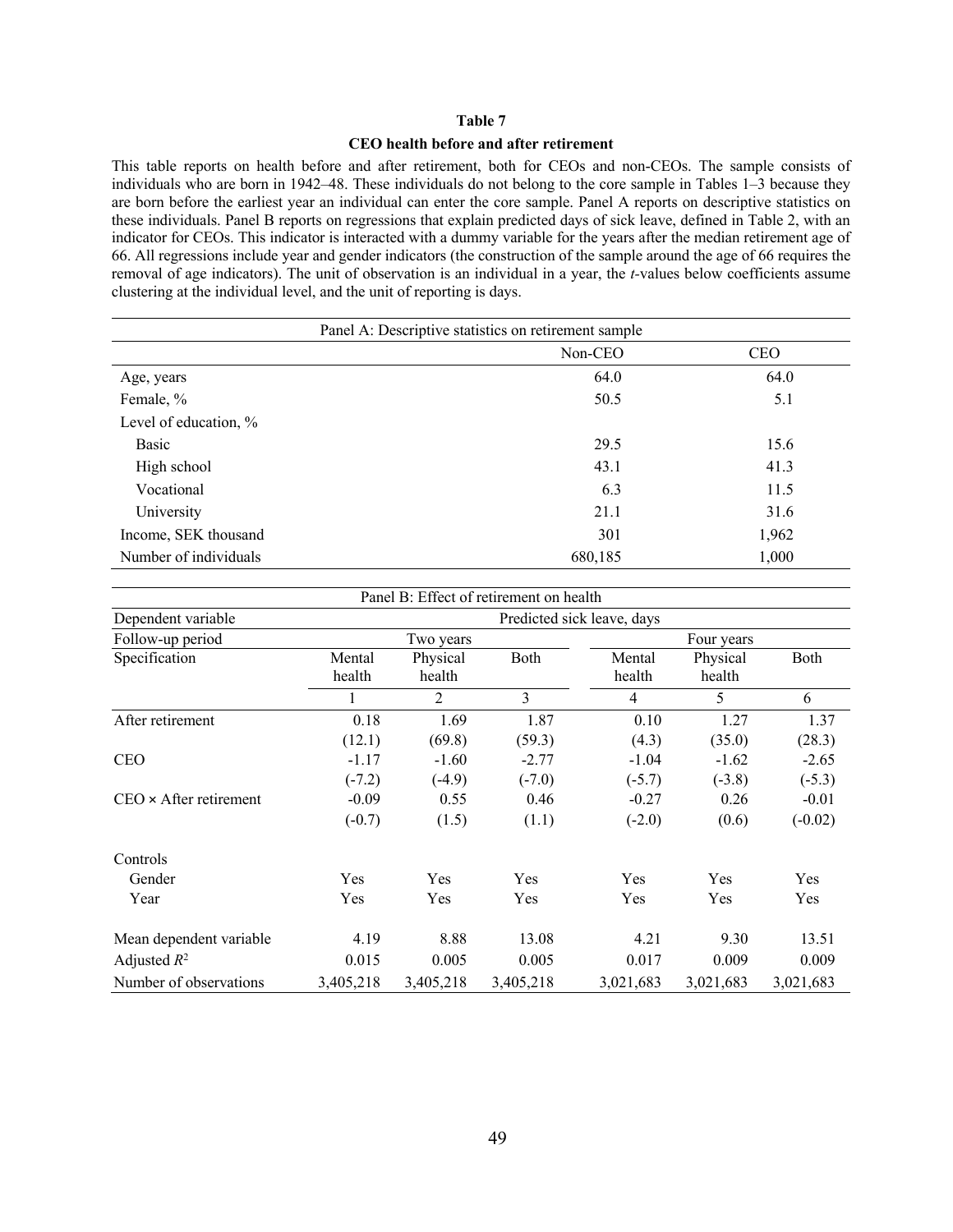#### **CEO health and firm policies**

This table reports regressions that explain a firm characteristic in a year with the firm's CEO's predicted sick leave and control variables in the previous year. In Panel A, CEO health is measured using the overall health index, which combines physical and mental components. Panel B decomposes the health index into its mental and physical health subcomponents based on the diagnoses listed in Table 2 Panel A. The firm characteristics are logged total assets (measured in SEK), an indicator for firms either managed or owned by at least two members of the same family, and indicators for listed companies and firms fully owned by the national, regional, or local government. Acquisitions refer to purchases of a control interest in another firm with at least ten employees. Plant opening is defined as opening of a new establishment with at least ten employees. Investment is calculated as gross investments during a year divided by total assets at the beginning of the year. OROA is winsorized at the 5 and 95 percentiles. All regressions include year, age, and gender indicators, and indicators for industry based on two-digit SNI codes. The unit of observation is a CEOfirm in a year and the *t-*values below coefficients assume clustering at the CEO level. The coefficients, mean dependent variable, and change per one standard deviation in health are multiplied by one hundred.

| Panel A: Entering mental and physical health jointly |              |                |                |                |             |  |  |  |
|------------------------------------------------------|--------------|----------------|----------------|----------------|-------------|--|--|--|
| Dependent variable                                   |              | Firm policies  |                |                | <b>OROA</b> |  |  |  |
|                                                      | Sales        | Acqui-         | Plant          | Invest-        |             |  |  |  |
|                                                      | growth       | sition         | opening        | ment           |             |  |  |  |
| Specification                                        | $\mathbf{1}$ | $\overline{2}$ | $\overline{3}$ | $\overline{4}$ | 5           |  |  |  |
| Mental and physical health                           | $-0.036$     | $-0.007$       | $-0.010$       | $-0.007$       | $-0.012$    |  |  |  |
|                                                      | $(-2.1)$     | $(-2.1)$       | $(-2.0)$       | $(-2.3)$       | $(-1.2)$    |  |  |  |
| Logged assets                                        | $-2.603$     | 0.925          | 1.639          | $-0.150$       | $-0.551$    |  |  |  |
|                                                      | $(-16.0)$    | (15.3)         | (18.6)         | $(-6.4)$       | $(-6.8)$    |  |  |  |
| Family firm, not family managed                      | 0.091        | $-0.383$       | $-0.677$       | 0.014          | $-0.105$    |  |  |  |
|                                                      | (0.1)        | $(-2.7)$       | $(-2.9)$       | (0.1)          | $(-0.3)$    |  |  |  |
| Family firm, family managed                          | $-3.730$     | $-0.650$       | $-1.033$       | 0.240          | $-0.820$    |  |  |  |
|                                                      | $(-6.7)$     | $(-6.2)$       | $(-6.9)$       | (1.6)          | $(-2.7)$    |  |  |  |
| Listed firm                                          | 20.258       | $-2.677$       | $-1.561$       | $-0.350$       | $-8.517$    |  |  |  |
|                                                      | (6.3)        | $(-6.8)$       | $(-1.5)$       | $(-1.2)$       | $(-8.9)$    |  |  |  |
| Government-owned firm                                | $-1.536$     | $-1.022$       | $-0.946$       | 1.951          | $-3.143$    |  |  |  |
|                                                      | $(-1.4)$     | $(-3.4)$       | $(-1.7)$       | (7.3)          | $(-4.5)$    |  |  |  |
| Controls                                             |              |                |                |                |             |  |  |  |
| Age                                                  | Yes          | Yes            | Yes            | Yes            | Yes         |  |  |  |
| Gender                                               | Yes          | Yes            | Yes            | Yes            | Yes         |  |  |  |
| Year                                                 | Yes          | Yes            | Yes            | Yes            | Yes         |  |  |  |
| Industry                                             | Yes          | Yes            | Yes            | Yes            | Yes         |  |  |  |
| Change per sd in health                              | $-0.42$      | $-0.08$        | $-0.11$        | $-0.08$        | $-0.14$     |  |  |  |
| Mean dependent variable                              | 10.71        | 1.15           | 1.99           | 4.13           | 8.32        |  |  |  |
| Adjusted $R^2$                                       | 0.022        | 0.022          | 0.050          | 0.048          | 0.032       |  |  |  |
| Number of observations                               | 101,380      | 101,380        | 101,380        | 101,380        | 101,380     |  |  |  |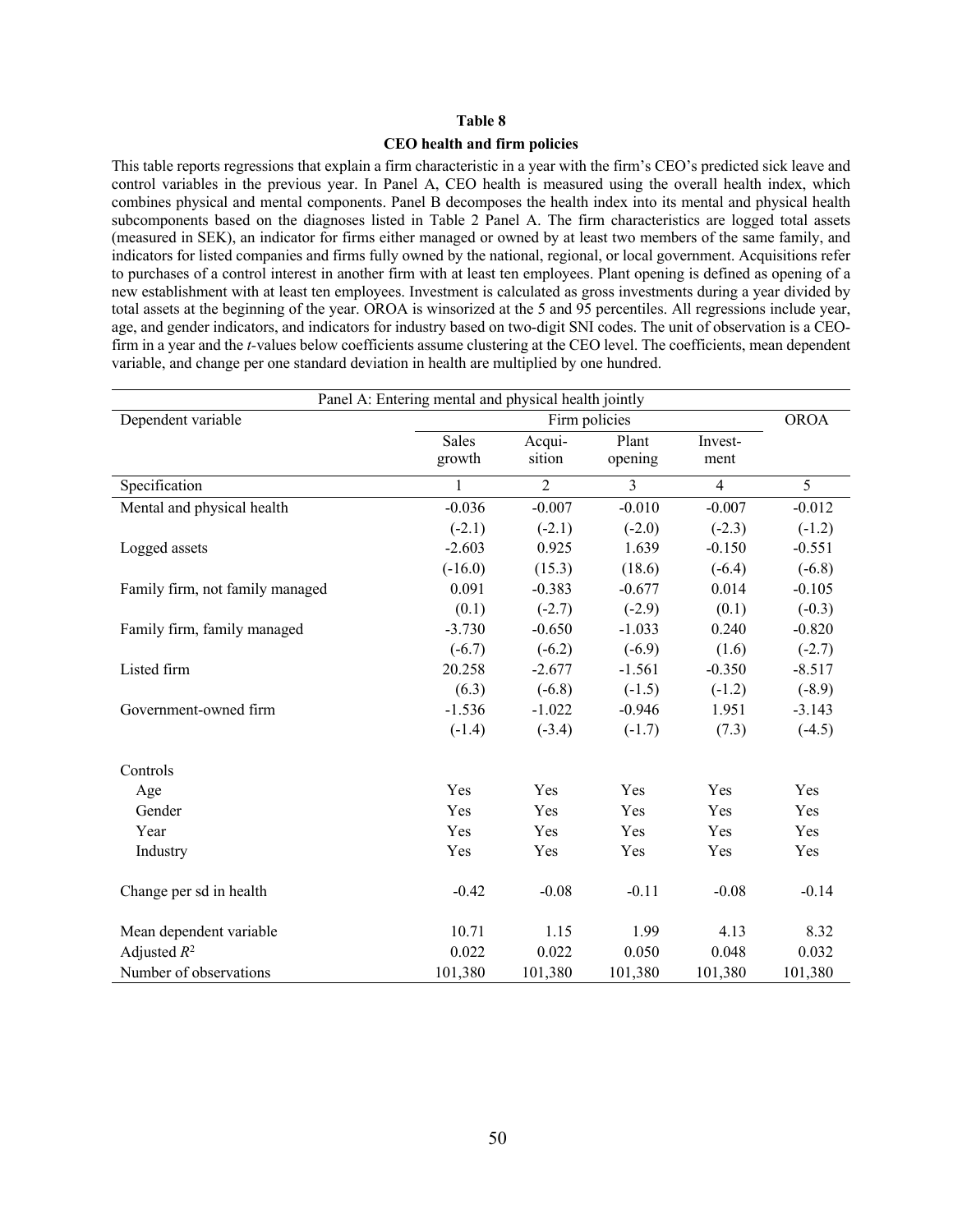| Panel B: Entering mental and physical health separately |              |                |               |                |                |
|---------------------------------------------------------|--------------|----------------|---------------|----------------|----------------|
| Dependent variable                                      |              |                | Firm policies |                | <b>OROA</b>    |
|                                                         | <b>Sales</b> | Acqui-         | Plant         | Invest-        |                |
|                                                         | growth       | sition         | opening       | ment           |                |
| Specification                                           | 1            | $\overline{2}$ | 3             | $\overline{4}$ | $\overline{5}$ |
| Mental health                                           | $-0.071$     | $-0.008$       | $-0.008$      | $-0.009$       | $-0.026$       |
|                                                         | $(-2.5)$     | $(-1.4)$       | $(-0.8)$      | $(-1.6)$       | $(-1.6)$       |
| Physical health                                         | $-0.015$     | $-0.006$       | $-0.011$      | $-0.006$       | $-0.003$       |
|                                                         | $(-0.6)$     | $(-1.4)$       | $(-1.8)$      | $(-1.6)$       | $(-0.2)$       |
| Logged assets                                           | $-2.602$     | 0.925          | 1.638         | $-0.150$       | $-0.550$       |
|                                                         | $(-15.9)$    | (15.3)         | (18.6)        | $(-6.4)$       | $(-6.8)$       |
| Family firm, not family managed                         | 0.093        | $-0.383$       | $-0.678$      | 0.014          | $-0.104$       |
|                                                         | (0.1)        | $(-2.7)$       | $(-2.9)$      | (0.1)          | $(-0.3)$       |
| Family firm, family managed                             | $-3.730$     | $-0.650$       | $-1.033$      | 0.240          | $-0.820$       |
|                                                         | $(-6.7)$     | $(-6.2)$       | $(-6.9)$      | (1.6)          | $(-2.7)$       |
| Listed firm                                             | 20.265       | $-2.677$       | $-1.562$      | $-0.350$       | $-8.514$       |
|                                                         | (6.3)        | $(-6.8)$       | $(-1.5)$      | $(-1.2)$       | $(-8.9)$       |
| Government-owned firm                                   | $-1.539$     | $-1.022$       | $-0.946$      | 1.951          | $-3.144$       |
|                                                         | $(-1.4)$     | $(-3.4)$       | $(-1.7)$      | (7.3)          | $(-4.5)$       |
| Controls                                                |              |                |               |                |                |
| Age                                                     | Yes          | Yes            | Yes           | Yes            | Yes            |
| Gender                                                  | Yes          | Yes            | Yes           | Yes            | Yes            |
| Year                                                    | Yes          | Yes            | Yes           | Yes            | Yes            |
| Industry                                                | Yes          | Yes            | Yes           | Yes            | Yes            |
| Change per sd in mental health                          | $-1.17$      | $-0.14$        | $-0.13$       | $-0.14$        | $-0.43$        |
| Change per sd in physical health                        | $-0.13$      | $-0.05$        | $-0.09$       | $-0.05$        | $-0.02$        |
| Mean dependent variable                                 | 10.71        | 1.15           | 1.99          | 4.13           | 8.32           |
| Adjusted $R^2$                                          | 0.022        | 0.022          | 0.050         | 0.048          | 0.032          |
| Number of observations                                  | 101,380      | 101,380        | 101,380       | 101,380        | 101,380        |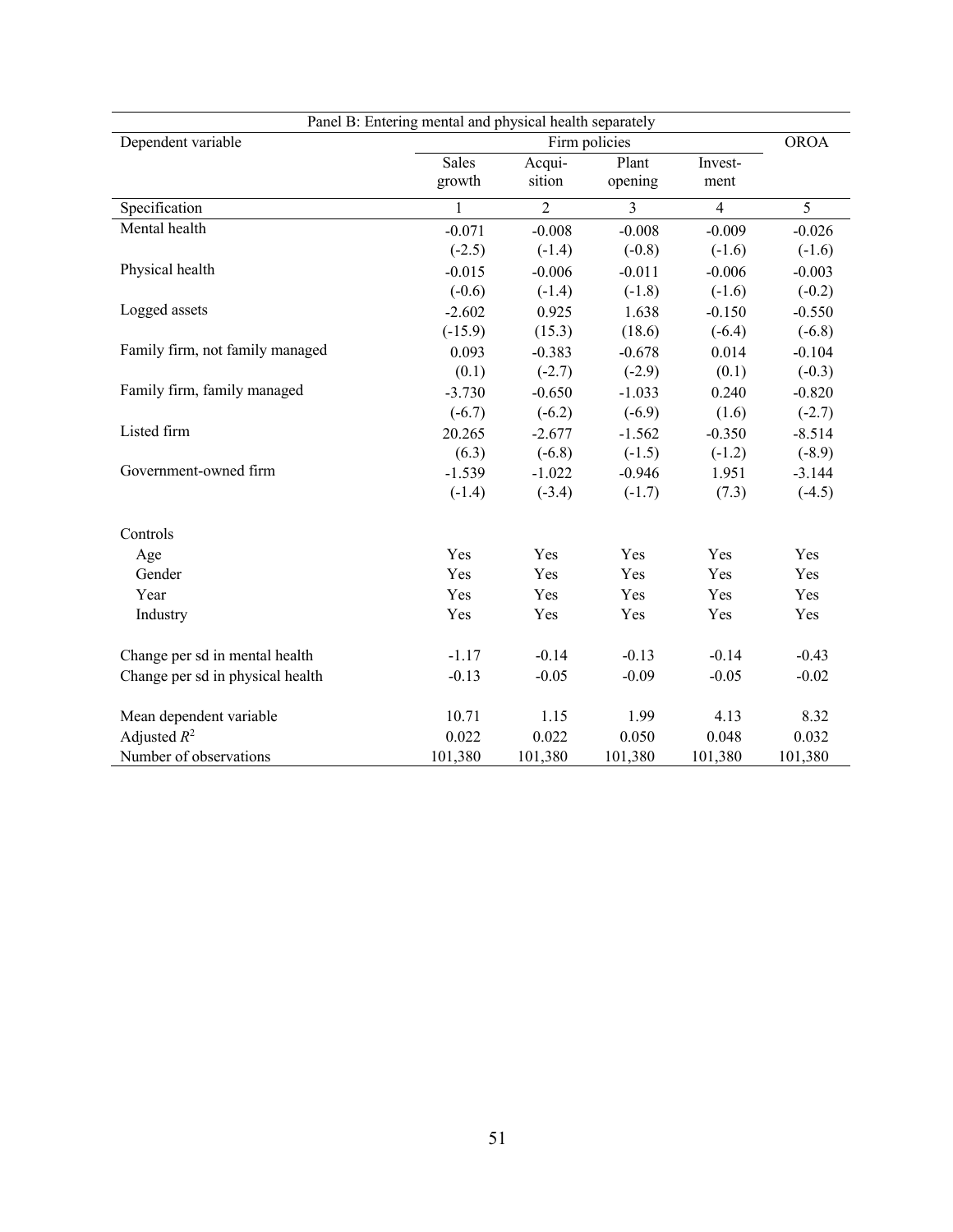# **Internet Appendix for**

## **CEO Health and Corporate Governance**

Matti Keloharju

Aalto University School of Business, CEPR, and IFN

Samuli Knüpfer BI Norwegian Business School and IFN

Joacim Tåg Research Institute of Industrial Economics (IFN)

April 20, 2020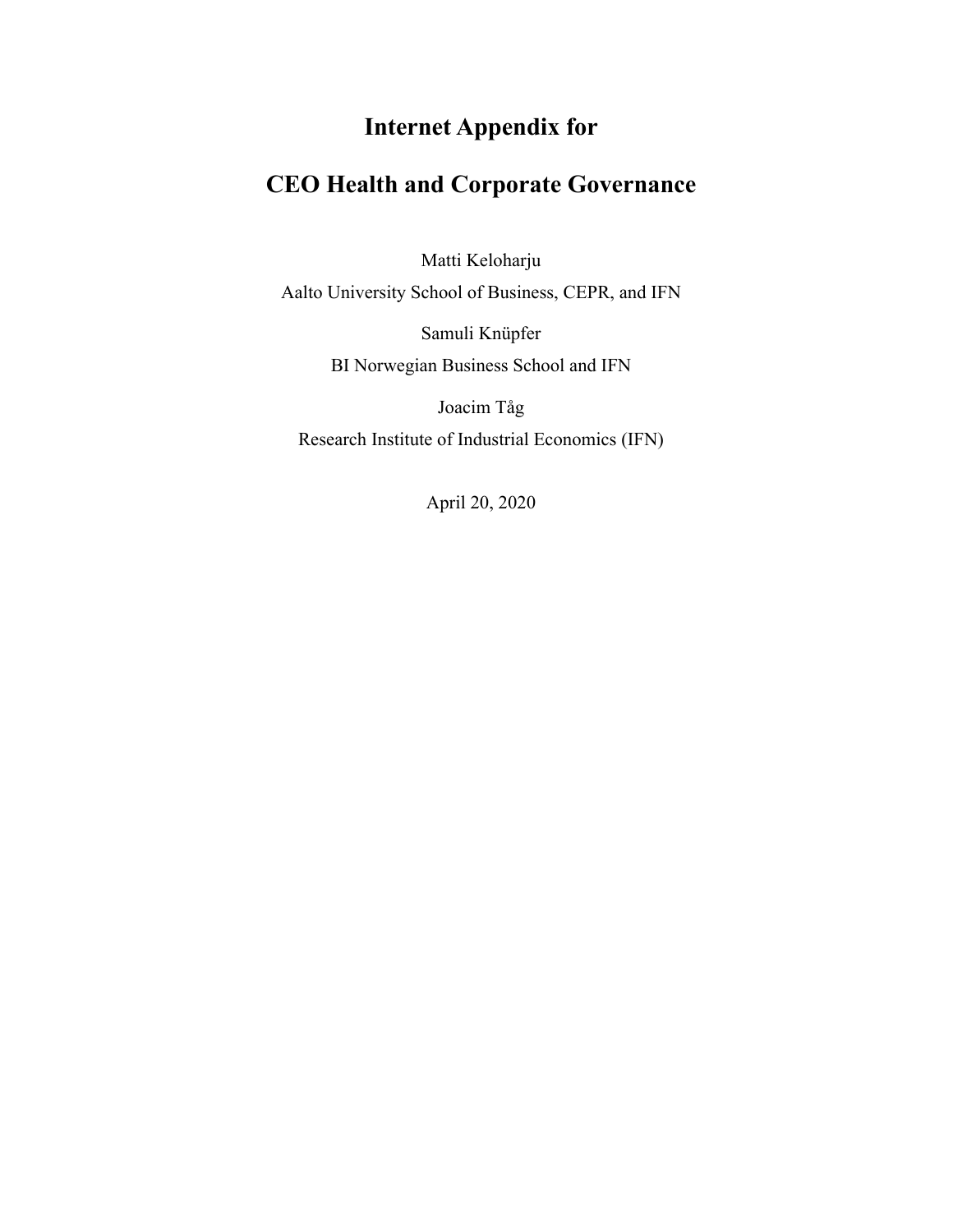



This figure plots the raw data on the indices of mental and physical health used in Tables 6 and 7. The health indices calculate the predicted number of days of next-year sick leave for each individual-year observation using information on the diagnoses an individual has in a given year. Panels A and B plot the health indices around CEO appointments, separately for executives who were and were not appointed to CEOs. Panels C and D plot the health indices around the median retirement age of 66 separately for people in and not in a CEO position prior to retirement. Unit of reporting is days.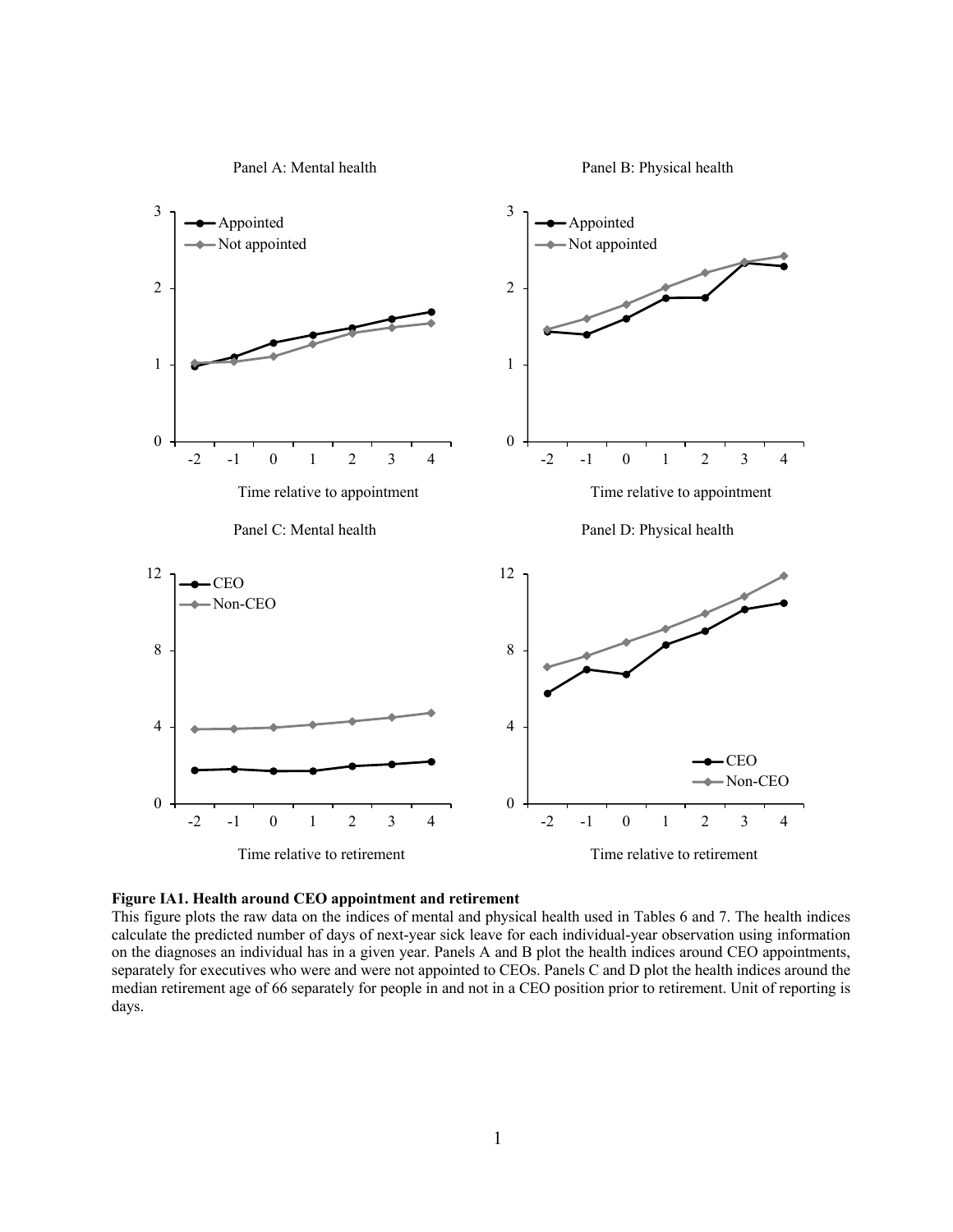#### **Descriptive statistics on firms**

This table reports average firm characteristics for all sample firms, small firms, and larger firms. The firm characteristics are total assets (measured in SEK), operating return on assets, sales growth calculated as relative change from last year, an indicator for firms either managed or owned by at least two members of the same family, and indicators for listed companies and firms fully owned by the national, regional, or local government. Plant opening is defined as opening of a new establishment with at least 10 employees. Acquisitions refer to purchases of a control interest in another firm with at least 10 employees. Investment is calculated as gross investments during a year divided by total assets at the beginning of the year. OROA and sales growth are winsorized at the 5 and 95 percentiles.

|                                 | All CEO <sub>s</sub> |                                 | CEOs by firm size                  |
|---------------------------------|----------------------|---------------------------------|------------------------------------|
|                                 |                      | Total assets<br>$<$ 100 million | Total assets<br>$\geq 100$ million |
| Total assets, million SEK       | 421.69               | 27.85                           | 1757.05                            |
| Family firm, not family managed | 0.144                | 0.140                           | 0.155                              |
| Family firm, family managed     | 0.059                | 0.068                           | 0.025                              |
| Listed firm                     | 0.013                | 0.005                           | 0.042                              |
| Government-owned firm           | 0.039                | 0.014                           | 0.124                              |
| Sales growth                    | 0.176                | 0.177                           | 0.170                              |
| Acquisition                     | 0.014                | 0.007                           | 0.037                              |
| Plant opening                   | 0.022                | 0.012                           | 0.055                              |
| Investment                      | 0.043                | 0.043                           | 0.043                              |
| <b>OROA</b>                     | 0.085                | 0.092                           | 0.061                              |
|                                 |                      |                                 |                                    |
| Number of observations          | 115,609              | 89,278                          | 26,331                             |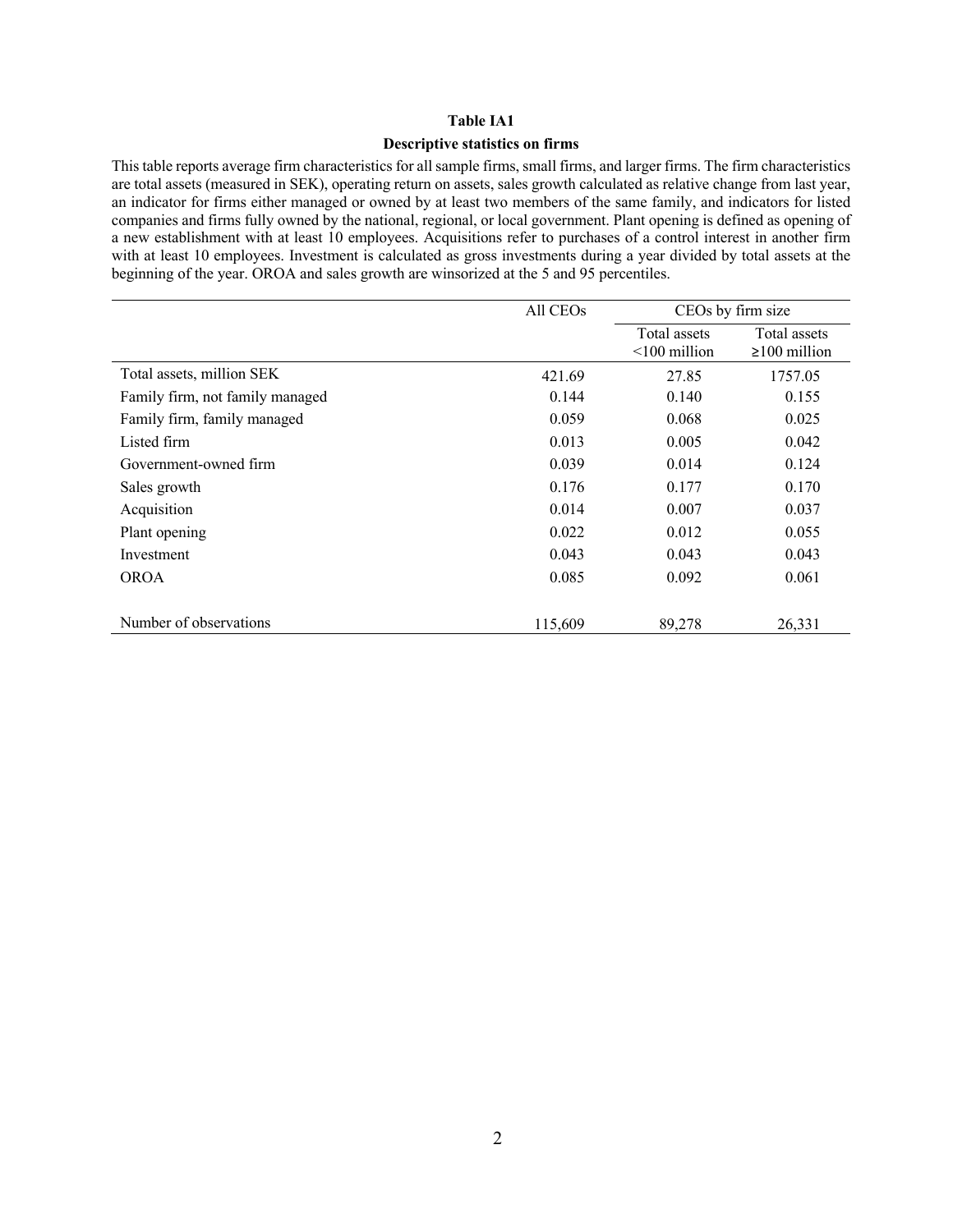## **Defining Rx-Risk comorbidity classes using ATC and ICD-10 codes**

This table reports the correspondence of the Rx-Risk comorbidity classes reported in Table 2 Panels A and B and used to construct the health indices in Table 2 Panel C to the ATC codes observed in the drug prescription data and the ICD-10 codes in the specialized care and hospitalization data. We follow Quinzler et al. (2019) in mapping the ATC codes into Rx-Risk comorbidity categories, except when the codes in Quinzler et al. are at a finer level than in our ATC data. In these cases, we use a coarser ATC specification unless this results in an overlap between different comorbidity categories in the index, in which case we omit the codes in question. For four rare conditions (HIV, cystic fibrosis, ESRD, and transplant), the use of coarser ATC data generates an incidence rate that materially differs from that of the population in Sweden. We drop these conditions from the index. To our knowledge, no direct translation of the Rx-Risk categories to ICD codes is available, so we use the medical literature for this translation.

| RxRisk class                             | Assigned ATC codes <sup>1</sup>                              | Assigned IDC-10 codes                                                                                   | Reference for ICD-10                              |
|------------------------------------------|--------------------------------------------------------------|---------------------------------------------------------------------------------------------------------|---------------------------------------------------|
|                                          |                                                              |                                                                                                         | assignment                                        |
| Anxiety and tension                      | N05B, N05C                                                   | F40-F41                                                                                                 | Schafer et al. (2010)                             |
| Asthma                                   | R03BA01, R03BA02,<br>R03BA05, R03BA07,<br>R03BA08, R03A-R03D | J45                                                                                                     | Tonelli et al. (2015)                             |
| Bipolar disorder                         | <b>N05AN01</b>                                               | F30-F31                                                                                                 | Larsson et al. $(2013)$                           |
| Cardiac disease                          | C01B, C01D, C03C, C03E                                       | I20, I44-I49, I50                                                                                       | Halfon (2013); Miller<br>and Wadsworth $(2009)^2$ |
| Coronary, peripheral<br>vascular disease | <b>B01A, C04A</b>                                            | 121-125, 170, 171, 173.1, 173.8,<br>I73.9, I77.1, I79.0, I79.2,<br>K55.1, K55.8, K55.9, Z95.8,<br>Z95.9 | Eriksson et al. (2001);<br>Quan et al. $(2005)^3$ |
| Depression                               | N06A                                                         | F32-F33                                                                                                 | Schafer et al. (2010)                             |
| <b>Diabetes</b>                          | A10A, A10B                                                   | E10-E14                                                                                                 | Tonelli et al. (2015)                             |
| Epilepsy                                 | N03A                                                         | G40-G41                                                                                                 | Tonelli et al. (2015)                             |
| Gastric acid disorder                    | A02B                                                         | K20-K31, not K230 and K231                                                                              | Halfon et al. $(2013)^4$                          |
| Gout                                     | M04A                                                         | M10                                                                                                     | Halfon et al. $(2013)$                            |
| Heart disease,<br>hypertension           | C07A, C07F, C07, C08                                         | 111                                                                                                     | Seidler et al. (2016)                             |
| Hyperlipidemia                           | C10A, C10B                                                   | E780-E785                                                                                               | Halfon et al. (2013)                              |
| Hypertension                             | C02, C02C, C03A, C03D,<br>C09A-C09D, C09X                    | I10, I12-I13, I15                                                                                       | Tonelli et al. $(2015)^5$                         |
| Irritable bowel syndrome                 | A07A                                                         | K58                                                                                                     | Tonelli et al. (2015)                             |
| Liver disease                            | A05B, A06A                                                   | B18, 185, 186.4, 198.2, K70,<br>K71.1, K71.3-K71.5, K71.7,<br>K72-K74, K76.0, K76.2-<br>K76.9, Z94.4    | Quan et al. (2005)<br>(Elixhauser mapping)        |
| Malignancies                             | C05B, L01A, L01B, L01D,<br>L01X, L02A, L02B, L03A,<br>L04A   | C00-C97                                                                                                 | Halfon et al. (2013)                              |
| Parkinson's disease                      | N04B                                                         | G20-G22                                                                                                 | Tonelli et al. (2015)                             |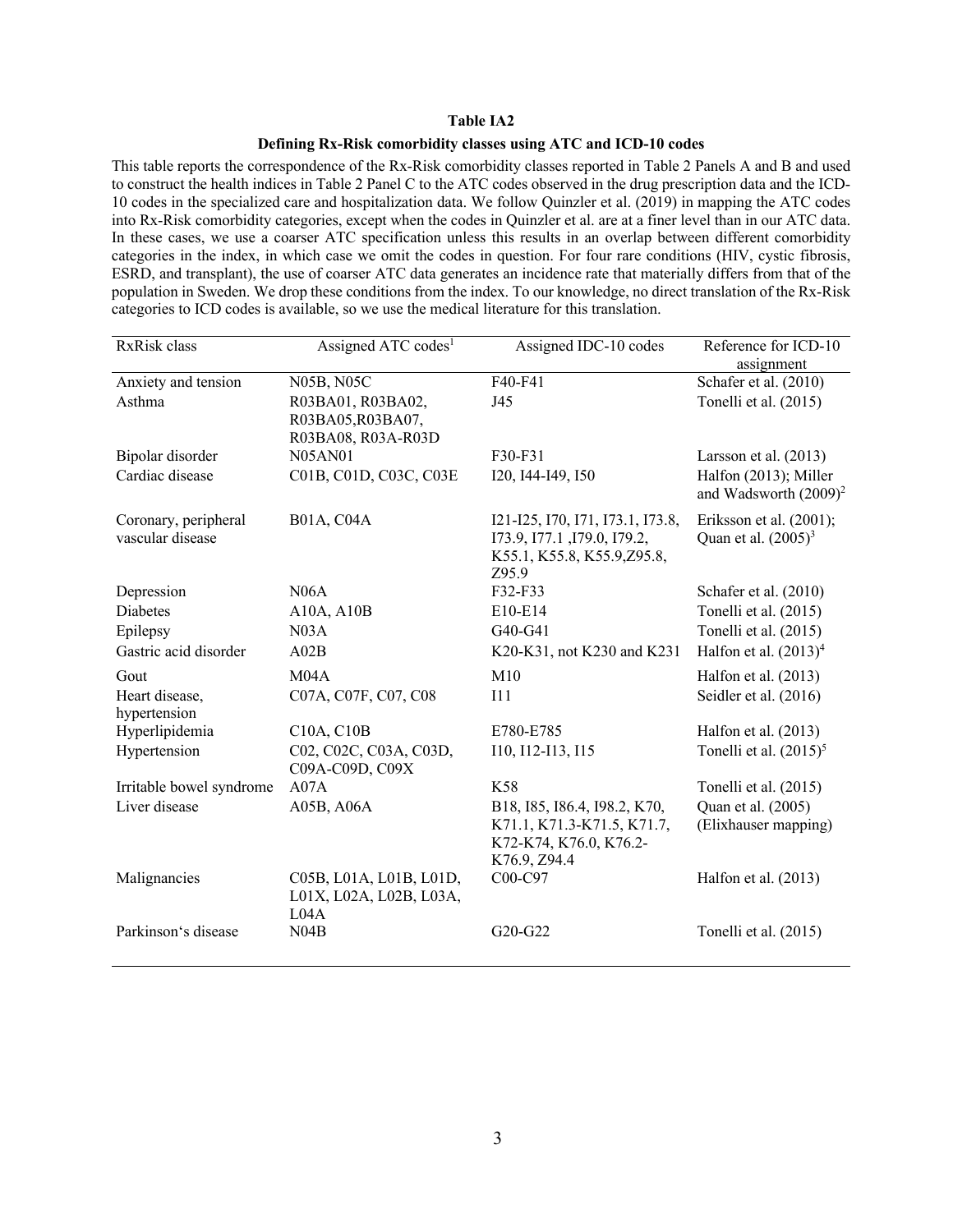| Table IA2 continued  |                                                                                                                                                                                                                                                                                                                                                  |                                                                                                             |                                    |  |
|----------------------|--------------------------------------------------------------------------------------------------------------------------------------------------------------------------------------------------------------------------------------------------------------------------------------------------------------------------------------------------|-------------------------------------------------------------------------------------------------------------|------------------------------------|--|
| <b>RxRisk Class</b>  | Assigned ATC Codes <sup>1</sup>                                                                                                                                                                                                                                                                                                                  | Assigned IDC-10 Codes                                                                                       | Reference for ICD-10<br>Assignment |  |
| Psychotic illness    | N06, N05AA01, N05AA02,<br>N05AA04, N05AA06,<br>N05AB01, N05AB02,<br>NO5AB03, N05AB04,<br>N05AB06, N05AC01,<br>N05AC02, N05AD01,<br>N05AD03, N05AD05,<br>N05AD08, N05AE04,<br>N05AE03, N05AF01,<br>N05AF03, N05AF05,<br>N05AG01, N05AG02,<br>N05AH01, N05AH02,<br>N05AH03, N05AH04,<br>N05AL01, N05AL03,<br>N05AL05, N05AX08,<br>N05AX12, N05AX13 | F20-F29                                                                                                     | Wils et al. (2017)                 |  |
| Renal disease        | V03A                                                                                                                                                                                                                                                                                                                                             | I12.0, I13.1, N03.2-N03.7,<br>N05.2-N05.7, N18 (except<br>N18.5), N19, N25.0, Z49.0-<br>Z49.2, Z94.0, Z99.2 | Quan et al. (2005)                 |  |
| Rheumatoid arthritis | H02, H02A, M01B, M01C                                                                                                                                                                                                                                                                                                                            | M05, M06, M31.5, M32-M34,<br>M35.1, M35.3, M36.0                                                            | Tonelli et al. (2015)              |  |
| Thyroid disorder     | H <sub>03A</sub>                                                                                                                                                                                                                                                                                                                                 | E00-E07                                                                                                     | Halfon et al. $(2013)$             |  |
| <b>Tuberculosis</b>  | J04A                                                                                                                                                                                                                                                                                                                                             | A15-A19, B90, K230, K673,<br>K930, M011, M490, M900,<br>N330, N740, N741, O980,<br>P370                     | Halfon et al. $(2013)$             |  |

<sup>1</sup> Using Quinzler et al. (2019), but truncating to coarser ATC codes whenever Quinzler et al. (2019) uses a more granular ATC code than our data allows.

 $2$  The medication list in Halfon (2013) is used to map I44–I49 and I50. C01D includes organic nitrates which according to e.g. Miller and Wadsworth (2009) are mainly used to treat Angina Pectoris [ICD-10: I20].

<sup>3</sup> ICD codes corresponding to coronary heart disease come from Eriksson et al. (2001), excluding I20 that is included in "Cardiac disease". ICD-codes for peripheral vascular disease come from Quan et al. (2005).

<sup>4</sup> The ICD codes are found by comparing the medication list in Halfon et al. (2013) to that in Quinzler et al. (2019).

<sup>5</sup> Excluding hypertensive heart disease [ICD-10: I11] from the list in Tonelli et al. (2015).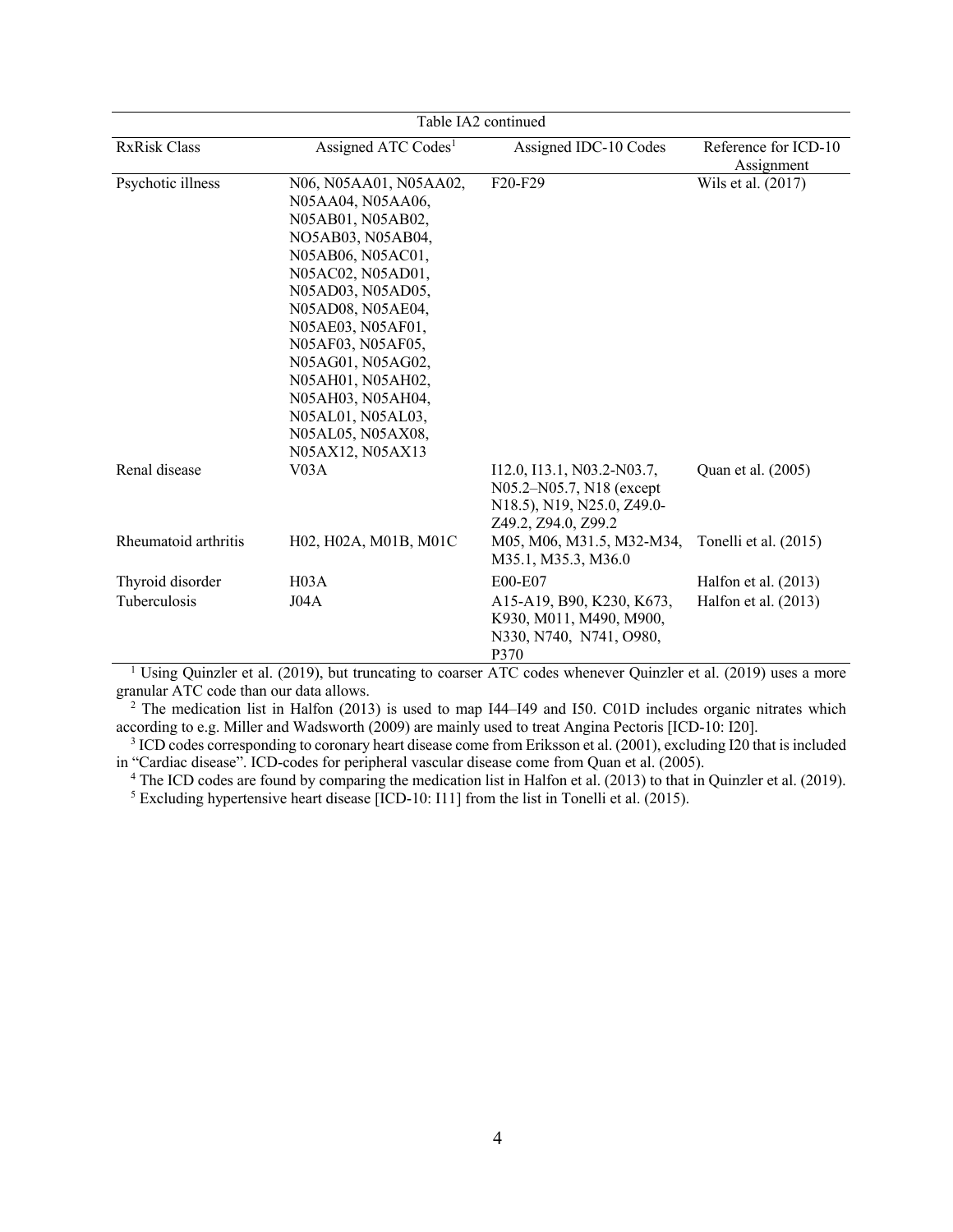## **Incidence of diagnoses**

This table reports the annual incidence of diagnoses concerning mental and physical health, broken down into the Rx-Risk categories detailed in Table IA2, on the 3.6 million individuals born in 1951–78 over the 2006–15 observation period. Diagnoses in the specialized care, hospitalization and drug prescription registers enter the calculation. The statistics are calculated separately for all individuals in the population, for high-skill professionals in law, engineering, and finance, and for CEOs by firm size (measured by total assets in SEK). The unit of observation is an individual in a year.

| Annual incidence of diagnoses in population |                    |      |                         |         |                                                    |                       |
|---------------------------------------------|--------------------|------|-------------------------|---------|----------------------------------------------------|-----------------------|
|                                             | Inci-              |      |                         |         | Incidence for CEOs and high-skill professionals, % |                       |
|                                             | dence in           |      | High-skill professional |         |                                                    | CEO by firm size      |
|                                             | popula-<br>tion, % | Law  | Engi-<br>neering        | Finance | < 100<br>million                                   | $\geq 100$<br>million |
| Mental health diagnosis                     | 16.1               | 12.1 | 7.8                     | 9.2     | 8.2                                                | 8.0                   |
| Anxiety and tension                         | 10.4               | 7.9  | 4.5                     | 6.1     | 6.0                                                | 6.3                   |
| Depression                                  | 10.2               | 7.5  | 5.1                     | 5.0     | 3.6                                                | 3.0                   |
| Psychotic illness                           | 1.6                | 0.5  | 0.4                     | 0.3     | 0.1                                                | 0.1                   |
| Bipolar disorder                            | 0.5                | 0.3  | 0.2                     | 0.2     | 0.07                                               | 0.01                  |
| Physical health diagnosis                   | 32.3               | 26.3 | 20.7                    | 23.9    | 29.0                                               | 28.8                  |
| Hypertension                                | 8.7                | 5.7  | 4.4                     | 4.6     | 9.7                                                | 9.5                   |
| Gastric acid disorder                       | 8.1                | 4.2  | 3.4                     | 3.7     | 5.5                                                | 4.8                   |
| Heart disease                               | 6.1                | 4.1  | 2.8                     | 3.2     | 5.0                                                | 4.9                   |
| Hyperlipidemia                              | 5.3                | 3.6  | 2.8                     | 3.0     | 6.5                                                | 7.0                   |
| Rheumatoid arthritis                        | 4.3                | 3.6  | 2.7                     | 3.6     | 3.9                                                | 4.0                   |
| Coronary, peripheral vascular disease       | 4.1                | 3.0  | 2.1                     | 2.3     | 4.2                                                | 3.8                   |
| Thyroid disorder                            | 3.9                | 3.7  | 2.3                     | 2.9     | 1.3                                                | 1.3                   |
| Liver disease                               | 3.8                | 2.9  | 2.3                     | 2.8     | 2.6                                                | 2.5                   |
| Diabetes                                    | 3.1                | 1.5  | 1.4                     | 1.1     | 2.1                                                | 1.4                   |
| Asthma                                      | 5.9                | 5.3  | 4.2                     | 4.8     | 4.6                                                | 3.9                   |
| Cardiac disease                             | 2.8                | 1.5  | 1.2                     | 1.1     | 2.1                                                | 2.0                   |
| Epilepsy                                    | 2.2                | 1.1  | 0.7                     | 0.7     | 0.7                                                | 0.6                   |
| Malignancies                                | 1.9                | 1.9  | 1.4                     | 1.6     | 1.4                                                | 1.6                   |
| Gout                                        | 0.5                | 0.3  | 0.3                     | 0.2     | 0.9                                                | 0.7                   |
| Irritable bowel syndrome                    | 0.5                | 0.4  | 0.2                     | 0.3     | 0.2                                                | 0.2                   |
| Parkinson's disease                         | 0.4                | 0.2  | 0.2                     | 0.1     | 0.2                                                | 0.1                   |
| Renal disease                               | 0.2                | 0.18 | 0.14                    | 0.15    | 0.17                                               | 0.2                   |
| Tuberculosis                                | 0.04               | 0.01 | 0.01                    | 0.01    | 0.02                                               | 0.02                  |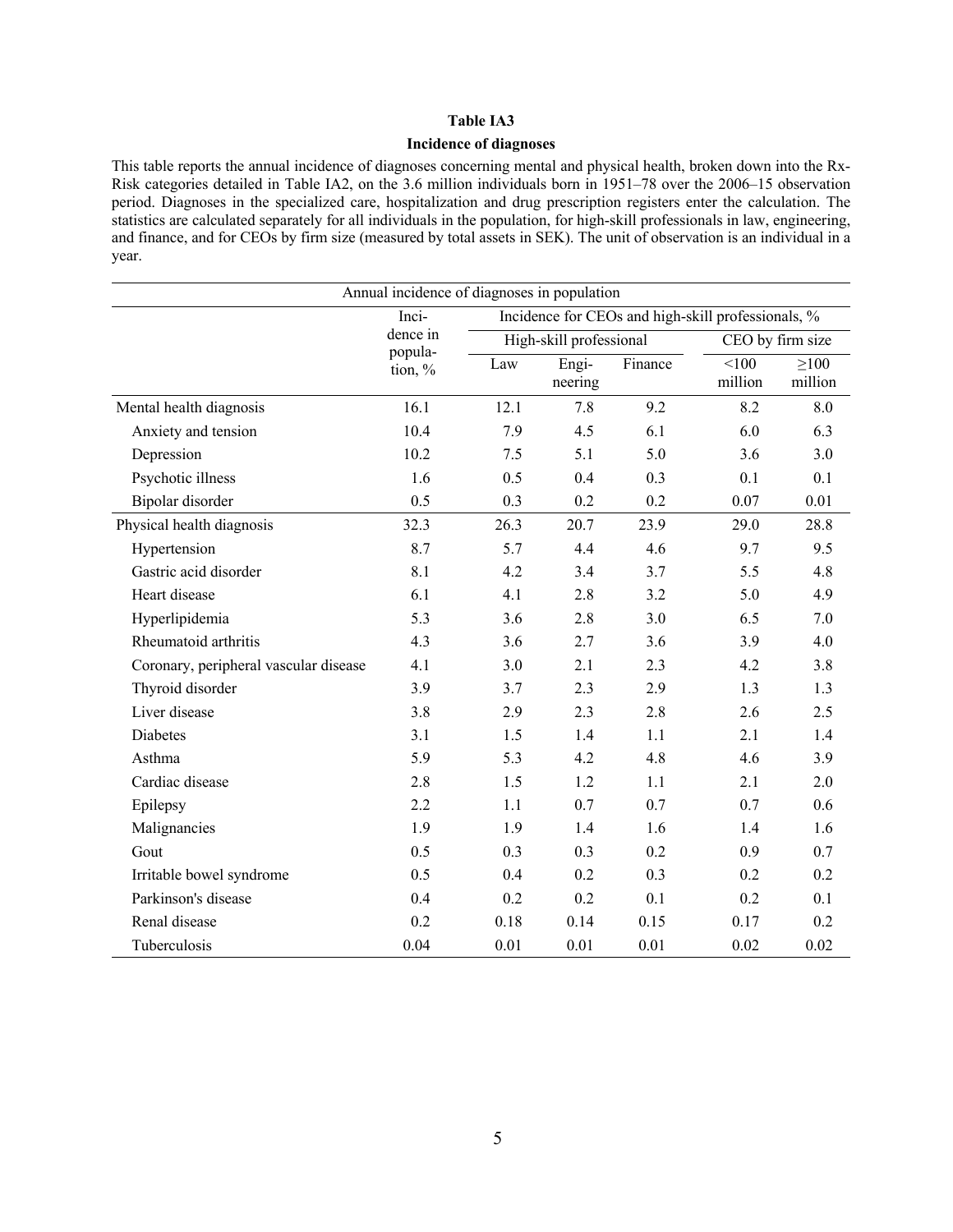#### **Regressions used to calculate health indices**

This table reports regressions that explain annual days of sick leave next year with the individual's medical conditions in the current year along with age, gender, and year indicators. The diagnoses come from specialized care, hospitalizations, and drug prescriptions for individuals who are born in 1951–78 and who are reported to receive some labor income. For each Rx-Risk category, the regression includes three mutually exclusive variables that indicate the diagnoses related to the Rx-Risk category appear in prescription data only, specialized care data but not in hospitalization data, or in hospitalization data. The *t-*values are reported in parentheses below the coefficients and assume clustering at the individual level.

| Dependent variable                    | Number of sick leave days |                  |                  |  |
|---------------------------------------|---------------------------|------------------|------------------|--|
|                                       | Coefficients for          |                  |                  |  |
|                                       | Prescriptions             | Specialized care | Hospitalizations |  |
| Mental health                         |                           |                  |                  |  |
| Anxiety and tension                   | 12.2                      | 25.5             | 36.7             |  |
|                                       | (180.8)                   | (73.5)           | (38.9)           |  |
| Depression                            | 14.4                      | 41.2             | 58.4             |  |
|                                       | (207.5)                   | (125.0)          | (81.6)           |  |
| Psychotic illness                     | 19.0                      | 16.9             | 50.6             |  |
|                                       | (47.0)                    | (24.0)           | (33.0)           |  |
| Bipolar disorder                      | $-1.9$                    | 9.9              | 40.7             |  |
|                                       | $(-2.4)$                  | (16.4)           | (27.6)           |  |
| Physical health                       |                           |                  |                  |  |
| Hypertension                          | 1.2                       | 3.8              | 14.5             |  |
|                                       | (21.7)                    | (21.8)           | (48.3)           |  |
| Gastric acid disorder                 | 8.6                       | 6.5              | 12.9             |  |
|                                       | (128.0)                   | (36.0)           | (21.9)           |  |
| Heart disease, hypertension           | 0.4                       | 3.3              | 12.2             |  |
|                                       | (5.7)                     | (2.5)            | (3.9)            |  |
| Hyperlipidemia                        | $-1.4$                    | $-2.5$           | $-0.2$           |  |
|                                       | $(-17.8)$                 | $(-8.8)$         | $(-0.4)$         |  |
| Coronary, peripheral vascular disease | 6.2                       | 11.7             | 27.9             |  |
|                                       | (81.9)                    | (35.7)           | (23.5)           |  |
| Rheumatoid arthritis                  | 6.0                       | 6.4              | 12.0             |  |
|                                       | (61.3)                    | (17.4)           | (23.7)           |  |
| Thyroid disorder                      | $0.8\,$                   | 4.0              | 6.1              |  |
|                                       | (10.1)                    | (17.4)           | (14.1)           |  |
| Liver disease                         | 9.0                       | 8.5              | 28.0             |  |
|                                       | (91.5)                    | (24.6)           | (25.7)           |  |
| Diabetes                              | 2.4                       | 3.9              | 14.7             |  |
|                                       | (20.9)                    | (24.6)           | (30.7)           |  |
| Asthma                                | 1.6                       | 2.3              | 9.7              |  |
|                                       | (27.4)                    | (10.2)           | (16.9)           |  |
| Cardiac disease                       | 4.8                       | 3.2              | 9.8              |  |
|                                       | (34.8)                    | (14.9)           | (28.7)           |  |
| Epilepsy                              | 24.1                      | 9.1              | 36.4             |  |
|                                       | (103.2)                   | (24.0)           | (33.4)           |  |
| Malignancies                          | 6.6                       | 14.4             | 69.2             |  |
|                                       | (36.4)                    | (70.0)           | (130.0)          |  |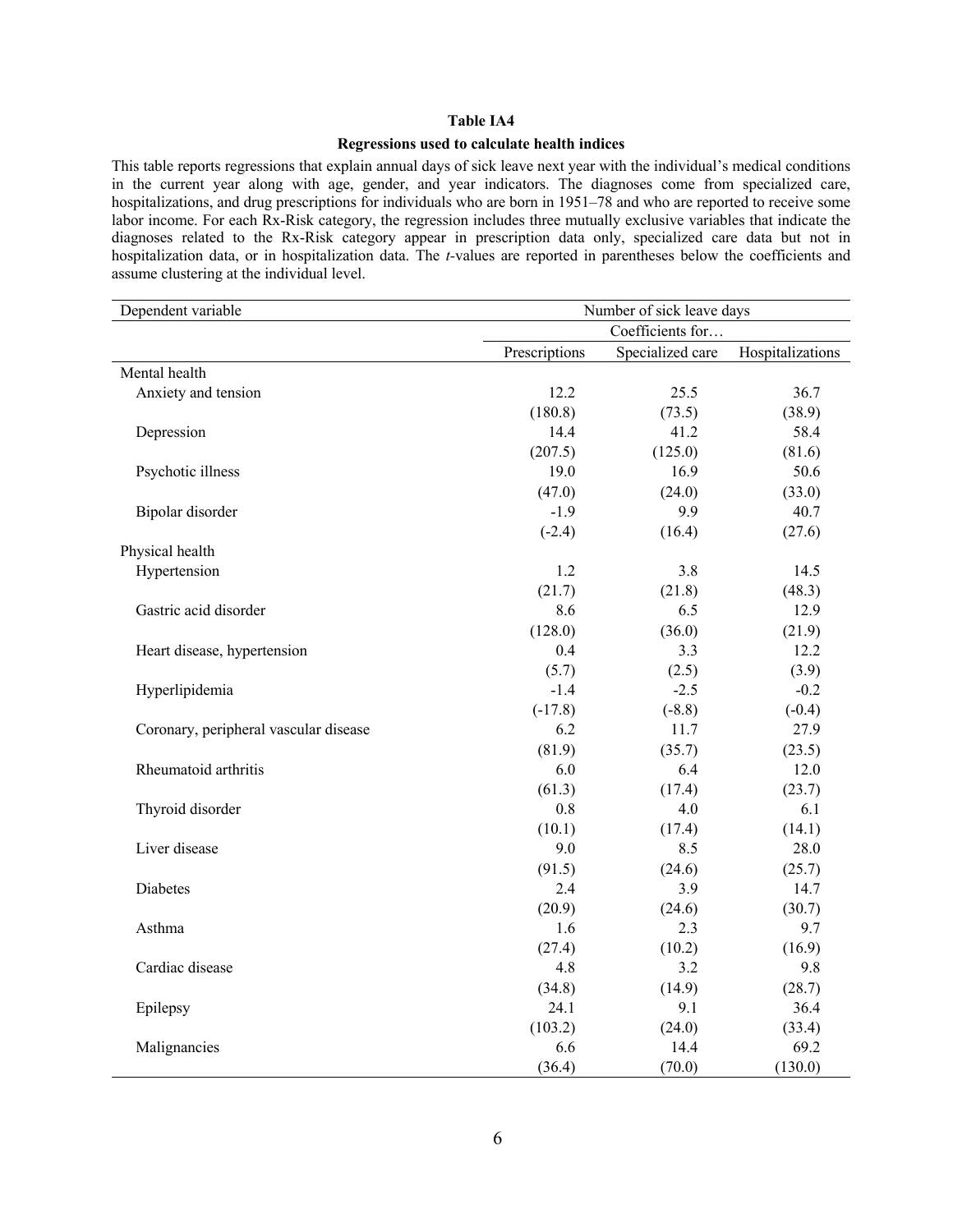| Table IA4 continued      |               |                  |                  |  |  |
|--------------------------|---------------|------------------|------------------|--|--|
|                          |               | Coefficients for |                  |  |  |
|                          | Prescriptions | Specialized care | Hospitalizations |  |  |
| Irritable bowel syndrome | 4.0           | 4.7              | 9.0              |  |  |
|                          | (14.8)        | (5.9)            | (4.2)            |  |  |
| Gout                     | 9.7           | 3.2              | 19.7             |  |  |
|                          | (30.2)        | (6.5)            | (8.6)            |  |  |
| Parkinson's disease      | 7.8           | 37.4             | 66.4             |  |  |
|                          | (20.4)        | (23.9)           | (14.7)           |  |  |
| Renal disease            | 37.2          | 7.8              | 50.3             |  |  |
|                          | (15.5)        | (13.9)           | (30.7)           |  |  |
| <b>Tuberculosis</b>      | 28.1          | 7.2              | 24.1             |  |  |
|                          | (18.3)        | (5.1)            | (6.2)            |  |  |
| Mean dependent variable  |               | 8.71             |                  |  |  |
| Adjusted $R^2$           |               | 0.105            |                  |  |  |
| Number of observations   |               | 25,563,310       |                  |  |  |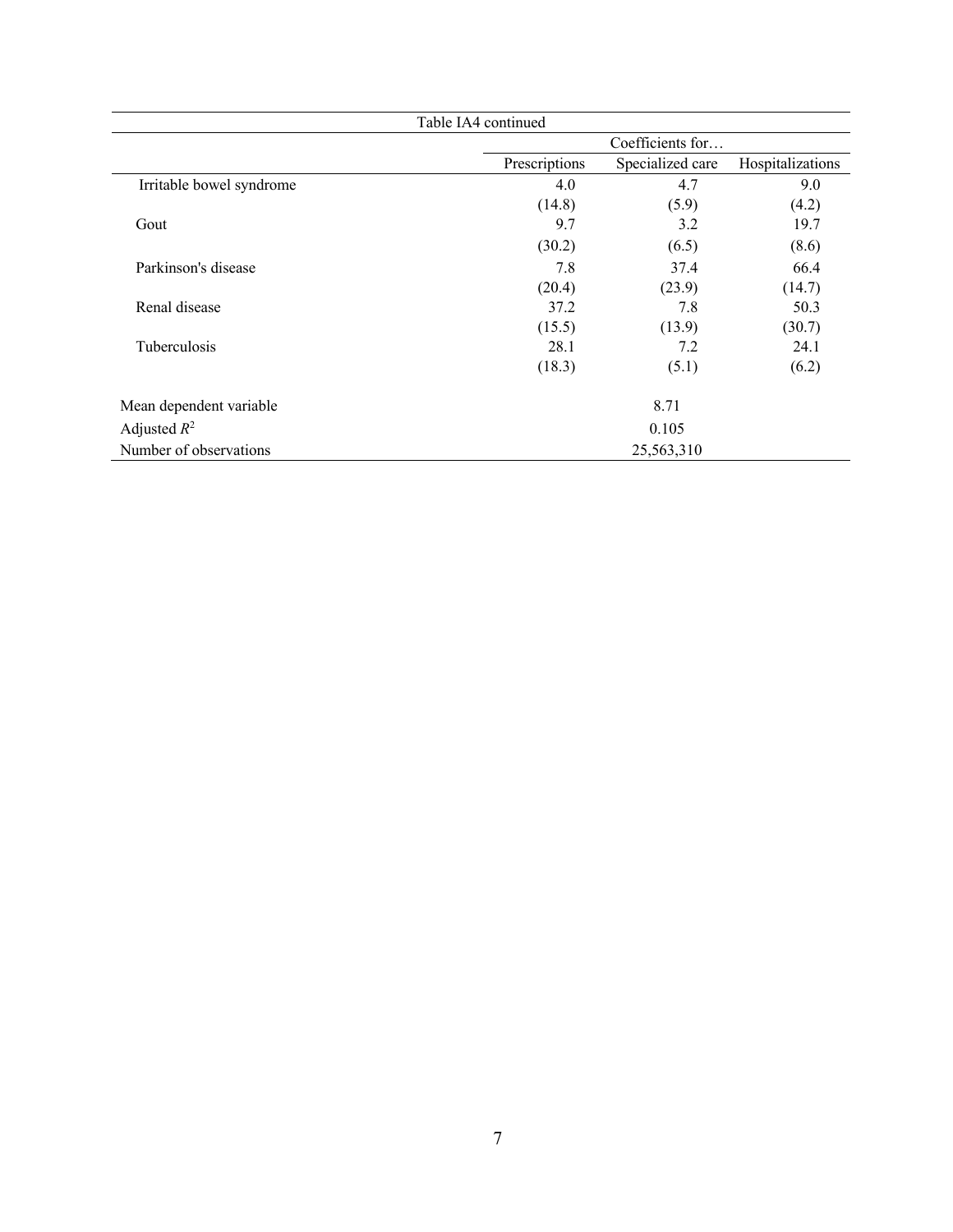## **Alternative health indices based on early retirement and mortality**

This table reports results in Table 2 Panel C using health indices based on early retirement (Panel A) and mortality (Panel B). These indices regress indicators for an individual receiving early retirement benefits in a year or an individual being deceased in a year against all the diagnosis indicators defined in Table 2. The sample includes individuals who are born in 1951–78. Health index in Panel A is reported percentage points whereas its unit of observation in Panel B is basis points.

| Panel A: Health index based on early retirement |                                                                 |                         |                  |         |                  |                 |
|-------------------------------------------------|-----------------------------------------------------------------|-------------------------|------------------|---------|------------------|-----------------|
|                                                 | Age-gender-adjusted index relative to population, %<br>Index in |                         |                  |         |                  |                 |
|                                                 | popu-<br>lation, %                                              | High-skill professional |                  |         | CEO by firm size |                 |
|                                                 |                                                                 | Law                     | Engi-<br>neering | Finance | < 100<br>million | >100<br>million |
| Mental health                                   | 1.8                                                             | 64.1                    | 52.2             | 52.0    | 42.5             | 39.5            |
| Physical health                                 | 1.6                                                             | 67.8                    | 62.4             | 60.7    | 62.9             | 47.9            |
| Mental and physical health                      | 3.5                                                             | 65.8                    | 57.0             | 56.1    | 52.1             | 43.5            |

| Panel B: Health index based on mortality |                                                                 |      |                         |         |                  |                  |  |
|------------------------------------------|-----------------------------------------------------------------|------|-------------------------|---------|------------------|------------------|--|
|                                          | Age-gender-adjusted index relative to population, %<br>Index in |      |                         |         |                  |                  |  |
|                                          | popu-<br>lation,                                                |      | High-skill professional |         |                  | CEO by firm size |  |
|                                          | $\%$ 00                                                         | Law  | Engi-<br>neering        | Finance | < 100<br>million | >100<br>million  |  |
| Mental health                            | 3.1                                                             | 69.6 | 52.6                    | 58.3    | 53.0             | 52.5             |  |
| Physical health                          | 13.1                                                            | 82.2 | 71.6                    | 74.5    | 69.9             | 67.8             |  |
| Mental and physical health               | 16.2                                                            | 79.8 | 68.0                    | 71.4    | 66.7             | 64.9             |  |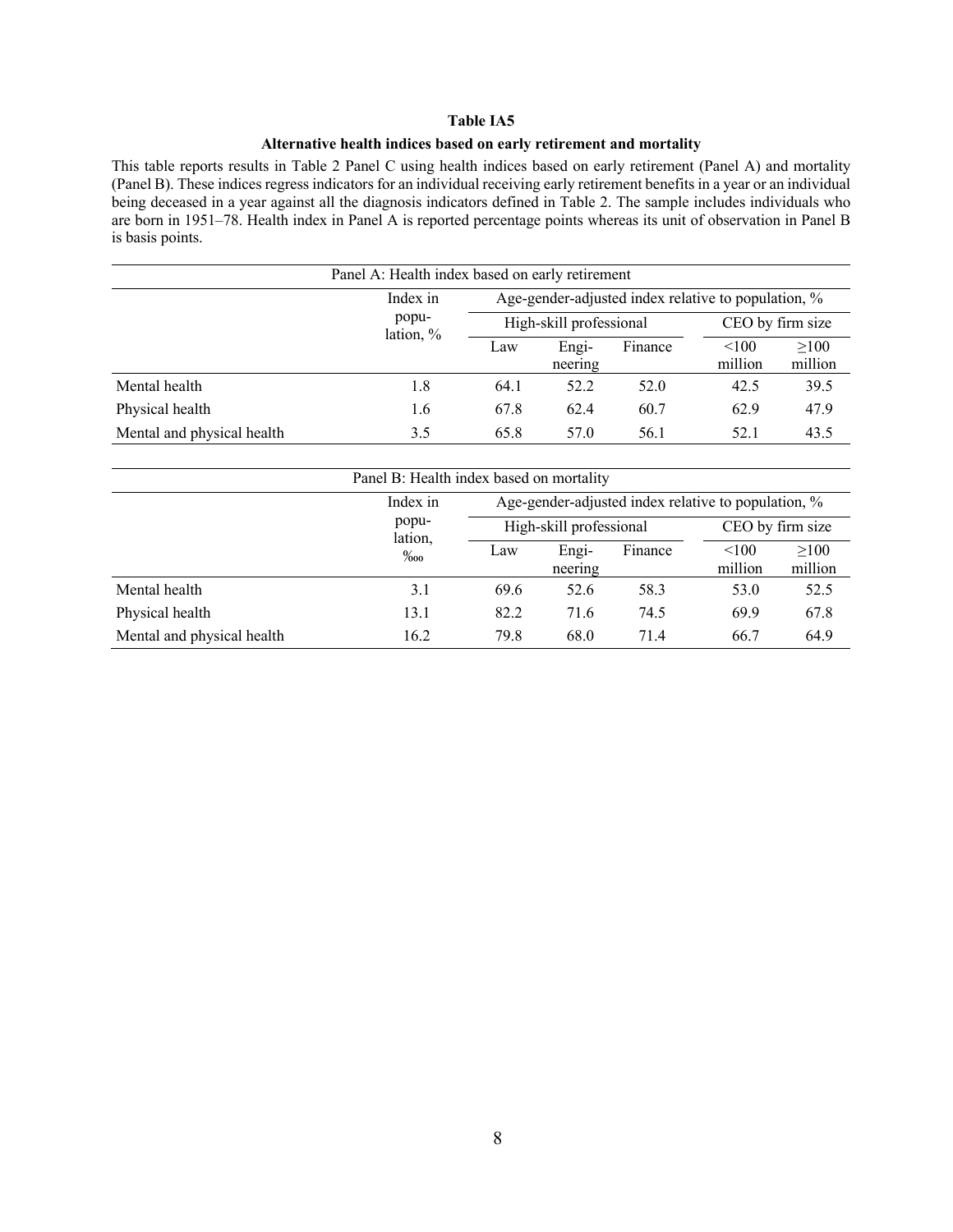## **Entering mental and physical health jointly in CEO turnover regressions**

This table replaces the mental and physical health indices in Table 5 Panel A with a combined mental and physical health index. We report results on a survival analysis that explains the number of years it takes a CEO leaves her current company. All regressions include age, year, and gender indicators, and indicators for industry based on two-digit SNI codes. Specifications 2 and 4 also include the firm characteristics defined in Table 5. Specifications 3 and 4 add earlylife traits and the level of education, defined in Table 1. The unit of observation is a year of a CEO's spell at a firm, the *t-*values below coefficients assume clustering at the CEO level. Coefficients for health are multiplied by one hundred.

| Dependent variable              | Years to CEO turnover |                |                |                               |  |
|---------------------------------|-----------------------|----------------|----------------|-------------------------------|--|
| Sample                          |                       | Full sample    |                | Sample with early-life traits |  |
| Specification                   | 1                     | $\overline{2}$ | $\overline{3}$ | $\overline{4}$                |  |
| Mental and physical health      | 0.48                  | 0.50           | 0.56           | 0.54                          |  |
|                                 | (6.7)                 | (7.0)          | (6.7)          | (6.4)                         |  |
| Logged assets                   |                       | 0.17           |                | 0.15                          |  |
|                                 |                       | (36.2)         |                | (27.2)                        |  |
| <b>OROA</b>                     |                       | $-1.13$        |                | $-1.13$                       |  |
|                                 |                       | $(-25.7)$      |                | $(-21.9)$                     |  |
| Sales growth                    |                       | $-0.09$        |                | $-0.10$                       |  |
|                                 |                       | $(-7.3)$       |                | $(-6.9)$                      |  |
| Family firm, family managed     |                       | $-0.21$        |                | $-0.23$                       |  |
|                                 |                       | $(-6.4)$       |                | $(-6.1)$                      |  |
| Family firm, not family managed |                       | $-0.92$        |                | $-0.89$                       |  |
|                                 |                       | $(-15.5)$      |                | $(-12.9)$                     |  |
| Listed firm                     |                       | $-0.25$        |                | $-0.29$                       |  |
|                                 |                       | $(-4.0)$       |                | $(-4.3)$                      |  |
| Government-owned firm           |                       | $-0.44$        |                | $-0.49$                       |  |
|                                 |                       | $(-9.2)$       |                | $(-8.7)$                      |  |
| Controls                        |                       |                |                |                               |  |
| Age                             | Yes                   | Yes            | Yes            | Yes                           |  |
| Gender                          | Yes                   | Yes            | Yes            | Yes                           |  |
| Year                            | Yes                   | Yes            | Yes            | Yes                           |  |
| Industry                        | Yes                   | Yes            | Yes            | Yes                           |  |
| Early-life traits and education | No                    | No             | Yes            | Yes                           |  |
| Mean dependent variable         | 6.39                  | 6.39           | 6.64           | 6.64                          |  |
| Number of observations          | 101,594               | 101,594        | 77,067         | 77,067                        |  |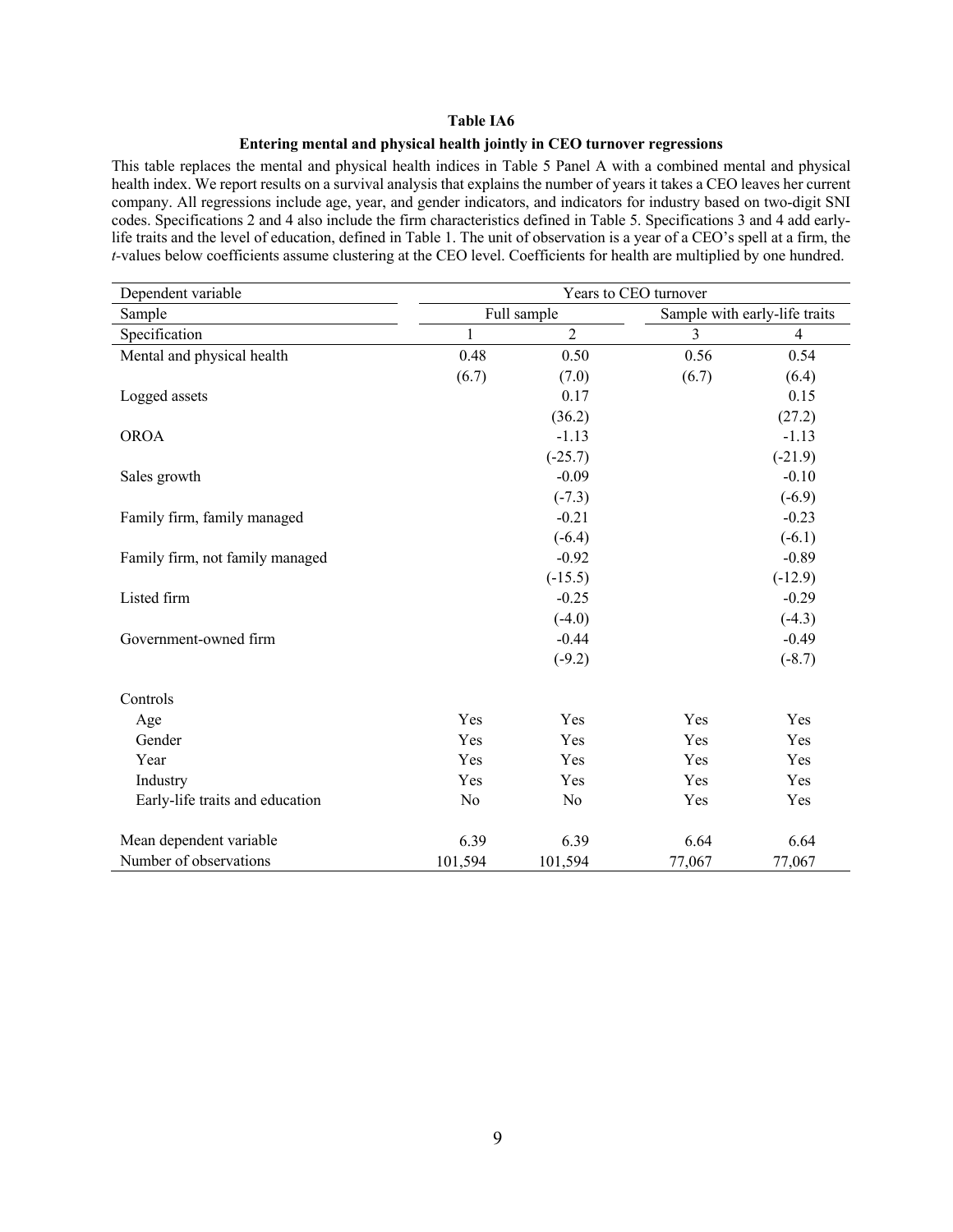## **Entering mental and physical health separately at the time of appointment in CEO turnover regressions**

This table enters the mental and physical health indices in Table 5 Panel B separately. We report results on a survival analysis that explains the number of years it takes a CEO leaves her current company. For CEOs appointed after 2006, we regress the number of years to turnover on mental and physical index values at the time of appointment. All regressions include age, year, and gender indicators, and indicators for industry based on two-digit SNI codes. Specifications 2 and 4 also include the firm characteristics defined in Table 5. Specifications 3 and 4 add early-life traits and the level of education, defined in Table 1. The unit of observation is a CEO's spell at a firm and the *t-*values below coefficients assume clustering at the CEO level. Coefficients for health are multiplied by one hundred.

| Dependent variable              | Years to CEO turnover |                |                |                               |
|---------------------------------|-----------------------|----------------|----------------|-------------------------------|
| Sample                          |                       | Full sample    |                | Sample with early-life traits |
| Specification                   | $\mathbf{1}$          | $\overline{2}$ | $\mathfrak{Z}$ | $\overline{4}$                |
| Mental health at appointment    | 0.36                  | 0.37           | 0.59           | 0.56                          |
|                                 | (1.8)                 | (1.9)          | (2.4)          | (2.4)                         |
| Physical health at appointment  | 0.13                  | 0.25           | 0.38           | 0.43                          |
|                                 | (0.7)                 | (1.4)          | (1.9)          | (2.1)                         |
| Logged assets                   |                       | 0.13           |                | 0.12                          |
|                                 |                       | (22.3)         |                | (16.0)                        |
| <b>OROA</b>                     |                       | $-0.78$        |                | $-0.84$                       |
|                                 |                       | $(-14.1)$      |                | $(-12.6)$                     |
| Sales growth                    |                       | $-0.03$        |                | $-0.03$                       |
|                                 |                       | $(-2.4)$       |                | $(-2.4)$                      |
| Family firm, family managed     |                       | $-0.28$        |                | $-0.31$                       |
|                                 |                       | $(-6.9)$       |                | $(-6.6)$                      |
| Family firm, not family managed |                       | $-0.77$        |                | $-0.73$                       |
|                                 |                       | $(-8.3)$       |                | $(-6.5)$                      |
| Listed firm                     |                       | $-0.11$        |                | $-0.18$                       |
|                                 |                       | $(-1.6)$       |                | $(-2.4)$                      |
| Government-owned firm           |                       | $-0.45$        |                | $-0.55$                       |
|                                 |                       | $(-7.4)$       |                | $(-7.3)$                      |
| Controls                        |                       |                |                |                               |
| Age                             | Yes                   | Yes            | Yes            | Yes                           |
| Gender                          | Yes                   | Yes            | Yes            | Yes                           |
| Year                            | Yes                   | Yes            | Yes            | Yes                           |
| Industry                        | Yes                   | Yes            | Yes            | Yes                           |
| Early-life traits and education | No                    | No             | Yes            | Yes                           |
| Mean dependent variable         | 3.39                  | 3.39           | 3.43           | 3.43                          |
| Number of observations          | 15,462                | 15,462         | 11,193         | 11,193                        |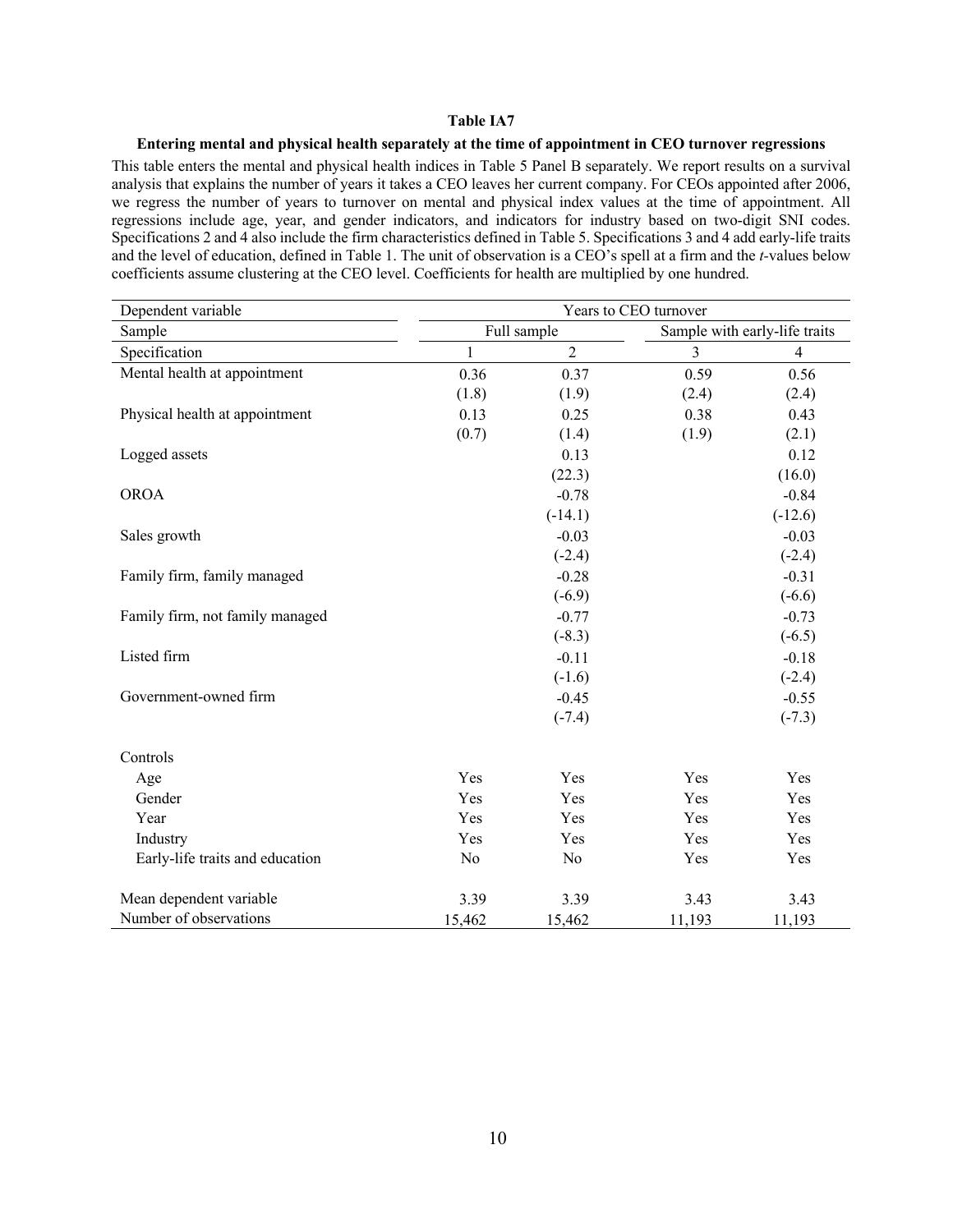## **Association of CEO appointments with income**

This table reports results of an event study that estimates the impact of becoming a CEO on income. The dependent variable is logged income. The independent variables are indicators for years around a CEO turnover event interacted with indicators for an executive promoted to a CEO position. The sample includes the four highest paid executives in the firm in the year prior to the CEO turnover and the person appointed as the CEO in case of an external appointment. Specification 1 (2) includes events in which the executives can be followed for two years prior and two (four) years after CEO turnover. All regressions include year, age, and gender indicators, and fixed effects for each CEO turnover event. The unit of observation is an individual in a year and the *t-*values below coefficients assume clustering at the level of the CEO turnover event.

| Dependent variable                   | Log income |            |  |
|--------------------------------------|------------|------------|--|
| Follow-up period                     | Two years  | Four years |  |
| Specification                        | 1          | 2          |  |
| After appointment                    | $-51.71$   | $-42.58$   |  |
|                                      | $(-4.2)$   | $(-3.0)$   |  |
| Appointed to CEO                     | 568.22     | 568.44     |  |
|                                      | (11.9)     | (10.2)     |  |
| Appointed to CEO × After appointment | 172.47     | 138.36     |  |
|                                      | (9.3)      | (4.9)      |  |
| Controls                             |            |            |  |
| Age                                  | Yes        | Yes        |  |
| Gender                               | Yes        | Yes        |  |
| Year                                 | Yes        | Yes        |  |
| Turnover event FE                    | Yes        | Yes        |  |
| Mean dependent variable              | 984.56     | 963.07     |  |
| Adjusted $R^2$                       | 0.495      | 0.475      |  |
| Number of observations               | 83,378     | 76,640     |  |